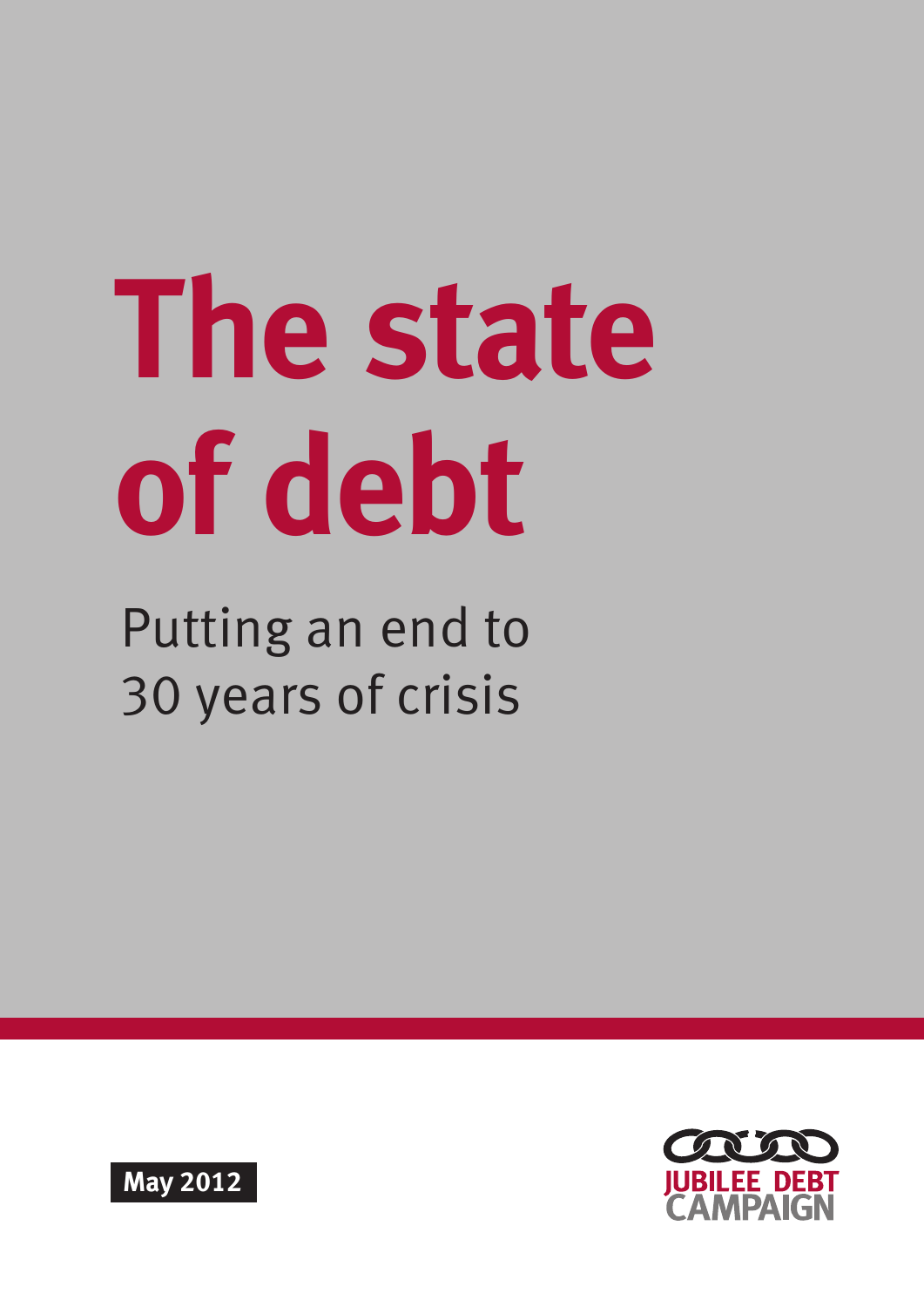# **Key facts**

- In the 1950s and 1960s the number of governments defaulting on their debts averaged four every twenty years. Since the 1970s this has risen to four every year.
- 24 million people signed a petition calling for Third World Debts to be cancelled by the year 2000.
- Thirty-two countries have qualified for IMF and World Bank debt relief between 2000 and 2010. Their foreign debt payments have fallen from 20 per cent of government revenue in 1998 to less than 5 per cent in 2010.
- $\blacksquare$  For countries qualifying for debt cancellation, primary school enrolment has increased from 63 per cent of children in 2000 to 83 per cent in 2010.
- $\blacksquare$  The Philippines, El Salvador and Sri Lanka governments continue to spend a quarter of government revenue on foreign debt payments.
- $\blacksquare$  The current First World Debt Crisis has led to debts in impoverished countries increasing. Their government foreign debt payments will increase by one-third over the next few years.
- The Mozambique, Ethiopia and Niger governments could be spending as much on foreign debt payments in a few years as they were before debt relief.
- $\blacksquare$  The IMF and World Bank are responsible for 45 per cent of new loans to low income countries over the last five years.
- In half of low income countries, there are no figures on how much foreign debt is owed by private companies.
- Where figures do exist, private sector foreign debt payments in impoverished countries have increased from 4 per cent of export earnings in 2000 to 10 per cent in 2010. Private sector debt payments are now double those of the public sector.
- $\blacksquare$  The nation of Georgia will spend a quarter of its earnings from exports on debt payments over the next few years. Two-thirds of this is debt payments by the private sector, rather than the government.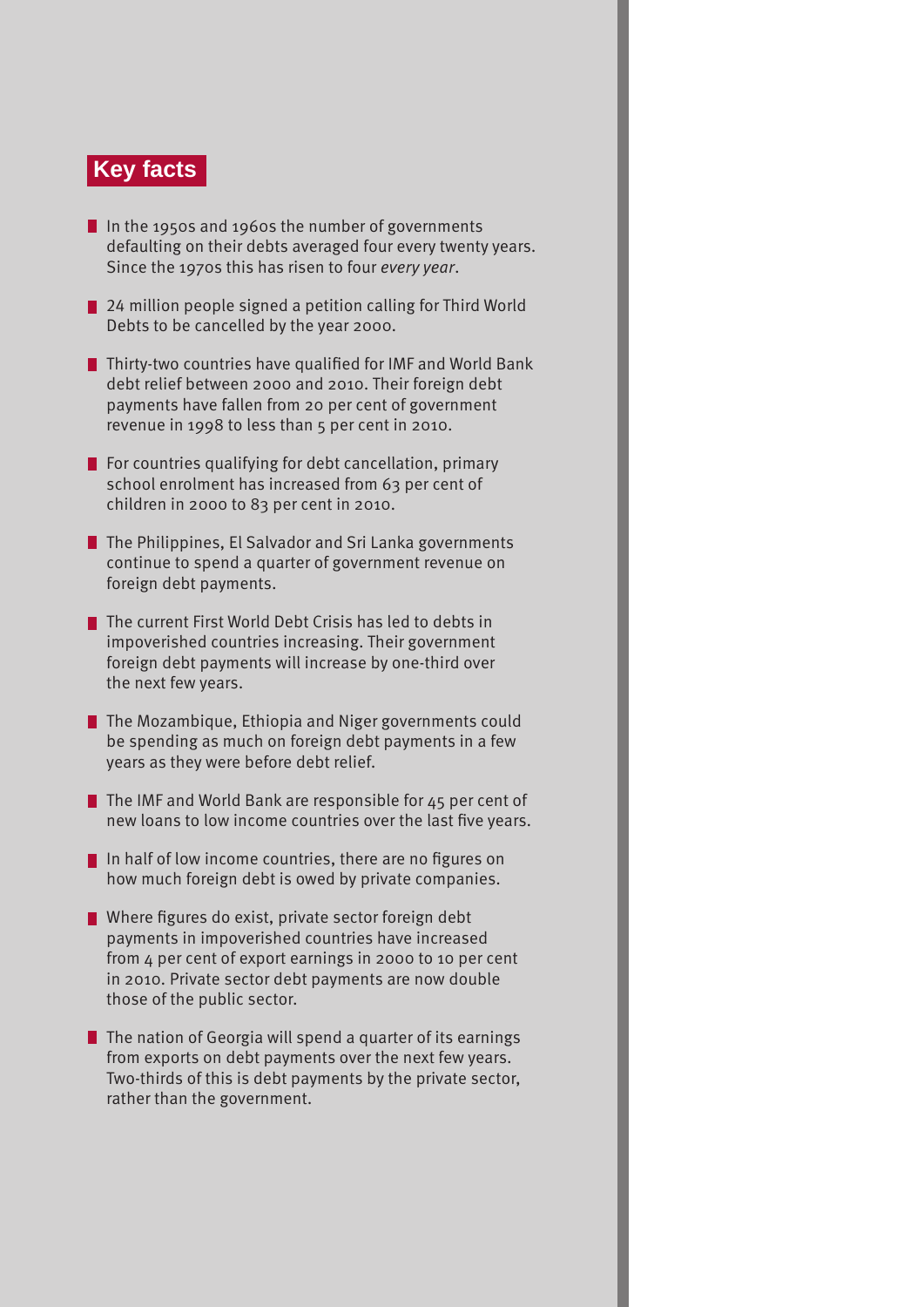# **Contents**

|    | 1. Executive summary and introduction                                                                                                                                                                                                                        | 5                                |  |  |
|----|--------------------------------------------------------------------------------------------------------------------------------------------------------------------------------------------------------------------------------------------------------------|----------------------------------|--|--|
|    | 2. Thirty years of global debt crises<br>2.1 A quick tour of debt crises                                                                                                                                                                                     | 9<br>9                           |  |  |
|    | 2.2 What is debt for? Is debt good or bad?                                                                                                                                                                                                                   | 11                               |  |  |
|    | 3. Debt cancellation and its consequences<br>3.1 Jubilee and the Heavily Indebted Poor Countries (HIPC) initiative<br>3.2 The fall in government debt payments<br>3.3 Rising government expenditure in the 2000s                                             | 12<br>12<br>13<br>19             |  |  |
|    | 4. Continued vulnerability and rising debt<br>4.1 Ever increasing global debts<br>4.2 The First World Debt Crisis and increased vulnerability<br>4.3 The lenders                                                                                             | 21<br>21<br>23<br>26             |  |  |
|    | 5. The private borrowing and lending boom<br>5.1 Private debt and financial crisis<br>5.2 Investment versus speculation and looting<br>5.3 The state of private debt in impoverished countries<br>5.4 Private debt and financial flows into emerging markets | 29<br>29<br>32<br>34<br>37       |  |  |
|    | 6. Regulating finance<br>6.1 Capital account regulation<br>6.2 Blocks to regulating finance<br>6.3 The need for international cooperation                                                                                                                    | 38<br>38<br>38<br>39             |  |  |
|    | 7. Conclusion<br>7.1 Debt cancellation<br>7.2 Preventing debt crises<br>7.3 Enabling countries to use their own resources                                                                                                                                    | 40<br>40<br>41<br>4 <sub>2</sub> |  |  |
|    | <b>Country case studies</b>                                                                                                                                                                                                                                  |                                  |  |  |
| 4. | 1. Jamaica<br>2. Sri Lanka<br>3. Mozambique<br>Ethiopia<br>5. Georgia                                                                                                                                                                                        | 17<br>18<br>20<br>25<br>36       |  |  |
|    | <b>Appendix</b><br>43                                                                                                                                                                                                                                        |                                  |  |  |
|    | <b>References</b><br>46                                                                                                                                                                                                                                      |                                  |  |  |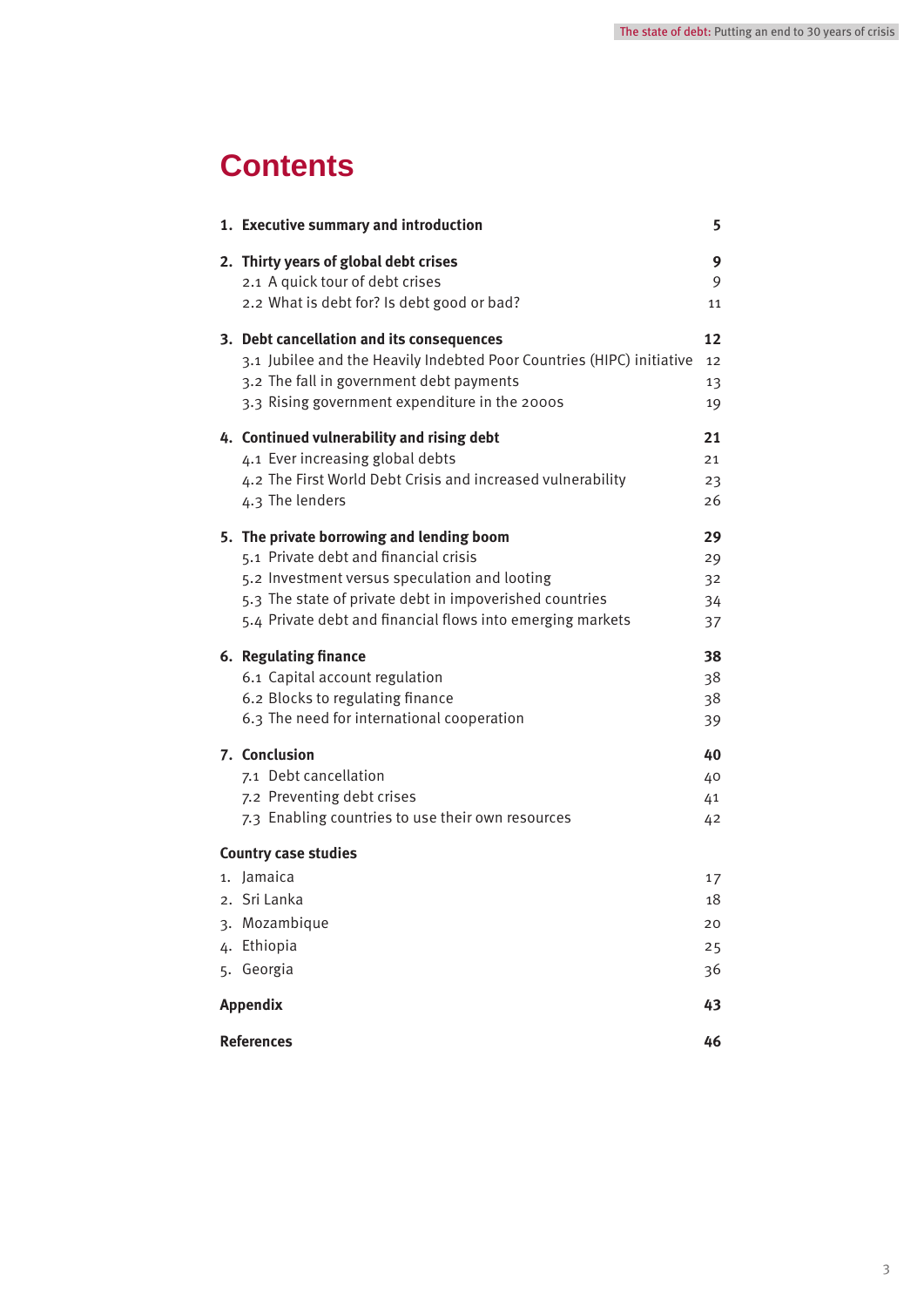# **Glossary and explanation of terms**

The capital account is a measure of all financial transactions by a country (its public and private sectors) with foreign individuals, companies, institutions and governments which creates future obligations. For example, lending money creates future obligations to repay the debt, with interest, so is recorded within the capital account. Similarly, a takeover of a domestic company by a foreign company creates a future obligation for profits to be sent to the foreign company.

The current account is a measure of all financial transactions by a country which do not create future obligations, such as exporting 100 cars for £1 million today. The current account includes all imports and exports of goods and services, as well as other transfers which do not affect the ownership of assets, such as grants, migrants sending money home, companies sending profits home and interest payments.

Together, the capital account and current account are known as the balance of payments. In theory, if a country's current account is in deficit, it is spending more than it is earning. This has to be paid for by borrowing or selling assets, creating future obligations to pay debts or send profits out of the country.

Foreign debt is debt owed by an entity (public of private sector) to an individual, company, institution of government in another country. It is also known as external debt. Domestic debt is the opposite; a debt owed to an individual, company, institution or government in the same country.

Government debt can be owed to private individuals and companies, other governments or international institutions such as the IMF and World Bank. Government debt can be either foreign or domestic. In this report, private debt is the foreign debt owed by the private sector, such as a domestic company owing a debt to a bank overseas.

Financial liberalisation is the removal of laws and regulations on the financial sector. It can also be known as financial deregulation. This report looks in particular on the removal of capital account regulations; laws and regulations which affect the movement of money between countries.

Gross Domestic Product (GDP) or Gross National Income (GNI) are measures of the income of a country as a whole for a particular time period, usually one year. An estimate is made of the price at which all final goods and services are consumed. It therefore only includes activities where something is bought or sold.

Illicit capital flight is the movement of money or assets out of a country without them being registered or monitored by authorities. This includes money being hidden in trade transactions within the same company, other forms of tax avoidance and evasion, and proceeds of crime and corruption.

Low, lower middle, upper middle and high income are World Bank classifications for how rich a country as a whole is. The classification of incomes is:

- Low income country: GNI is less than \$1,005 per person, per year
- Lower middle income country: GNI is between \$1,006 and \$3,975 per person, per year
- • Upper middle income country: GNI is between \$3,976 and \$12,275 per person, per year
- High income country: GNI is above \$12,276 per person, per year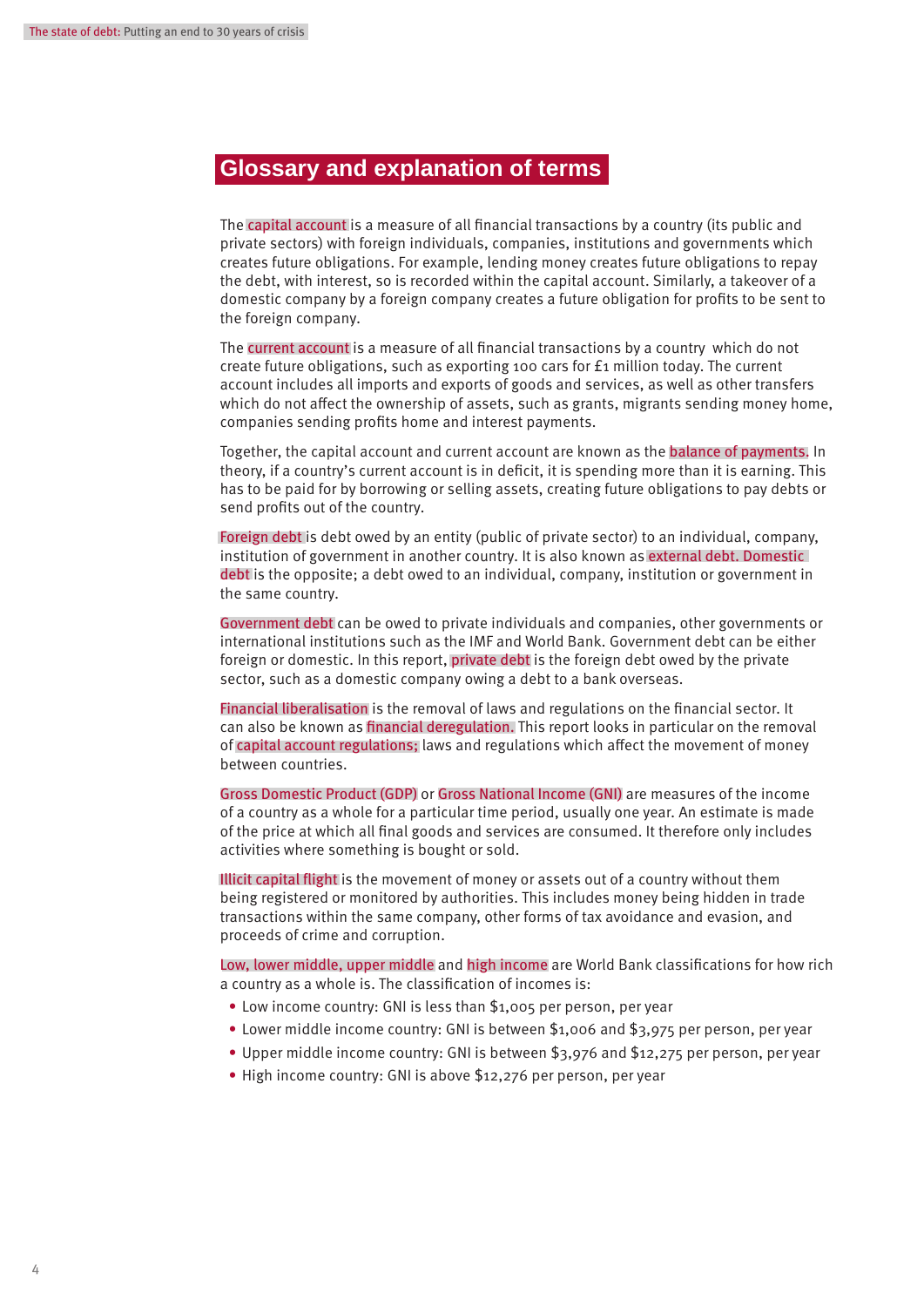# **1. Executive summary and introduction**

Thirty years of debt crisis have devastated livelihoods across the world. Debt cancellation finally released some countries from one debt trap, but the First World Debt Crisis shows yet again why reckless lending and borrowing need to be governed and controlled. The First World Debt Crisis has led to government debts in impoverished countries increasing, and unregulated opaque private lending also risks increasing inequality and crisis. We need a new system for monitoring and regulating the way money moves across the world, so that finance works for people.

## **Thirty years of global debt crises**

It is thirty years since the 'Third World Debt Crisis' came to the world's attention when Mexico defaulted on its debts in August 1982. Over the following thirty years, people on all continents have suffered from a succession of devastating debt crises.

The original Third World Debt Crisis swept across much of Latin America and Africa. The results of governments making payments<sup>i</sup> on the huge debt, continued low commodity prices, and implementation of International Monetary Fund (IMF) and World Bank radical free market economic policies were disastrous, leading to one, and in some places two, 'lost decades' of development as poverty increased and economies contracted.

In the 1990s, Mexico faced another debt crisis. In the mid-1990s, borrowing by the private sector led to a crisis in much of East Asia, followed by Russia, Brazil and Turkey. And then another debt crisis in Argentina at the turn of the century. A worldwide boom through the 2000s came to an abrupt bust in 2007/08. The US and European debt crises began – the 'First World Debt Crisis' - and like crises before them, the response of bailing out banks and forcing austerity threatens to continue the pain for many years to come. Yet these recurring debt crises are not inevitable, but the result of ideologically driven economic policies and mistakes. In the 1950s and 1960s, the number of governments which defaulted on their debts to foreign private creditors averaged four every twenty years. Since the 1970s this has risen to four every year.1 The 'Bretton Woods System' from the late 1940s to early 1970s was a time of much greater government involvement in the economy, and specifically there were regulations on the movement of money – lending, speculation and investment – between countries.

A 2011 research paper for the Bank of England contrasts the current global financial system with the Bretton Woods System: "The current system has coexisted, on average, with: slower, more volatile, global growth; more frequent economic downturns; higher inflation and inflation volatility, larger current account imbalances; and more frequent banking crises, currency crises and external defaults."<sup>2</sup>

i. Throughout this report when referring to debt payments we mean all payments of interest and principal, ie, total debt service.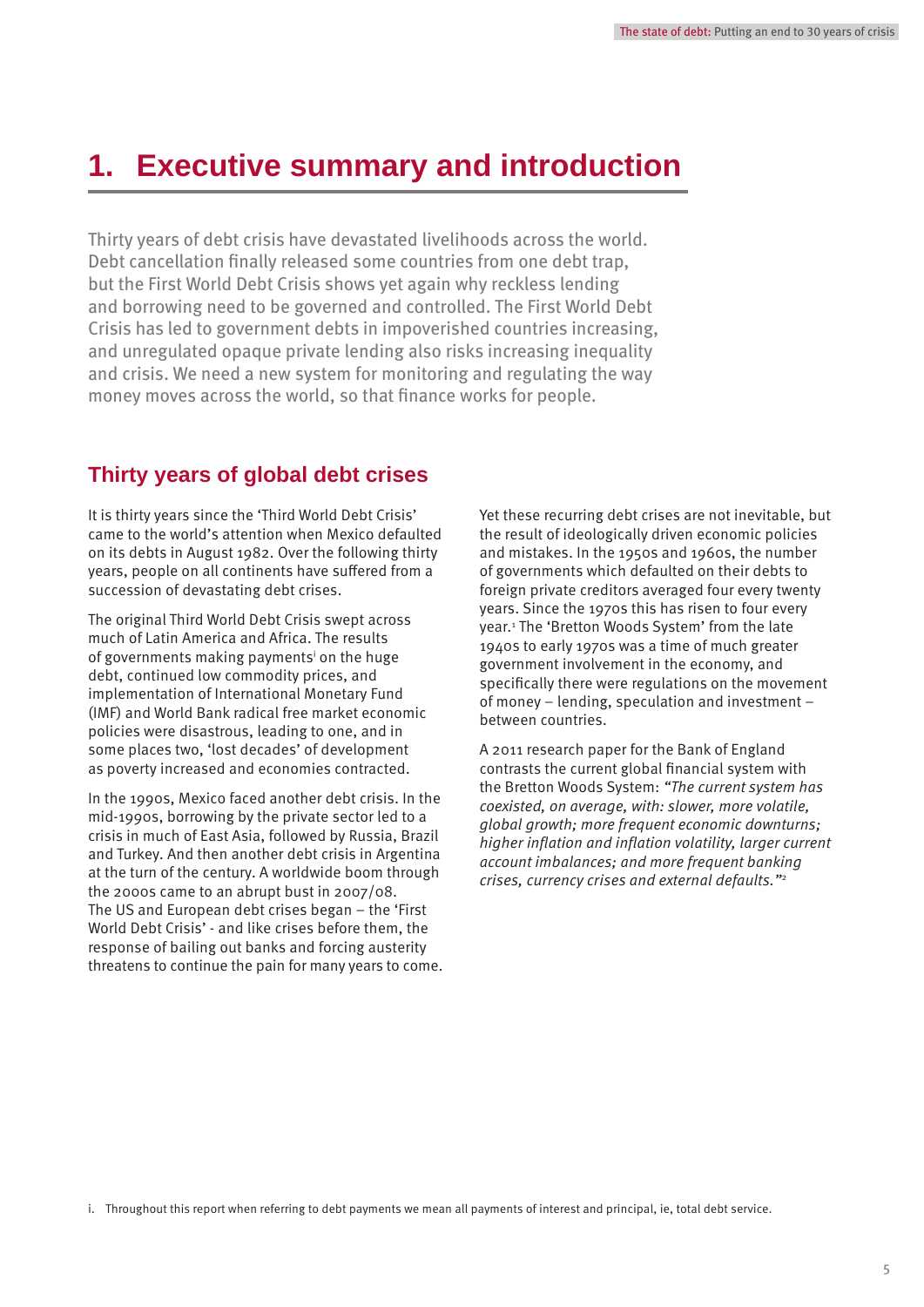## **Debt cancellation and its consequences**

From the 1990s, the global jubilee movement called for debt in impoverished countries to be cancelled and steps taken to prevent such high levels of debt being created again. 24 million people across the world signed a petition calling for debt cancellation by the year 2000. In response, the IMF and World Bank implemented a debt relief scheme known as the Heavily Indebted Poor Countries (HIPC) initiative.

HIPC was originally introduced to write-off some debt, so that the remainder would be 'payable' – regardless of the continuing cost in lost government revenue. Over time HIPC was enhanced. By 2005 significant amounts of debt were being cancelled.

Over the last decade thirty-two countries have qualified for debt relief through HIPC. HIPC has led to the debt payments of many countries being reduced, from an average<sup>i</sup> of 20 per cent of government revenue in 1998 to less than 5 per cent in 2010.3 Public spending on activities defined by the IMF and World Bank as reducing poverty has increased,

the IMF and World Bank estimate from 7 per cent of national income in 2000 to 9 per cent in 2009.4

But HIPC maintained the power of creditors to tell debtors what to do. To qualify for cancellation, countries had to implement economic conditions set by the IMF and World Bank, such as water privatisation in Tanzania, or selling off grain reserves ahead of a food crisis in Malawi.

Higher commodity prices and economic growth have also reduced the relative size of government debts. On average, relative debt payments in the most impoverished countries are now lower, but in some – especially some which have not had debt cancelled – they are still very high. Fifteen low and lower middle income countries which have not qualified for HIPC debt relief continue to spend more than 10 per cent of government revenue on foreign debt payments. The Philippines, El Salvador and Sri Lanka are amongst those spending a quarter of government revenue on foreign debt payments.

## **Continued vulnerability and rising debt**

Globally, debt and other obligations owed between countries has increased dramatically over the last decade, seen in increasing current account deficits. Between 2001 and 2006 global surpluses and deficits increased from 3.1 per cent of GDP to 5.8 per cent of GDP.5 For the 31 HIPC completion countries for which there is data,<sup>6</sup> only one had a current account surplus on average between 2001 and 2011; Bolivia. Of the other 30, 22 had a current account deficit of more than 5 per cent of their GDP over the decade. Such countries remain highly dependent on foreign finance, leaving them vulnerable to sudden changes in the global financial situation.

The creation of debts across borders, primarily within the private sector, contributed to causing the First World Debt Crisis over the last five years. Low and

lower middle income countries have been negatively impacted by the crisis as income from exports fell, commodity prices have been extremely volatile, profit was taken out of countries by multinational companies, and earnings from migrants working overseas fell.

We calculate, based on IMF and World Bank predictions, that relative foreign debt payments for impoverished countries will increase by one-third over the next few years. Some impoverished country governments, such as Ethiopia, Mozambique and Niger, could be spending as much of their government revenue on foreign debt payments in a few years as they were before debt relief. According to the World Bank's own figures, the IMF and World Bank themselves account for 45 per cent of new lending to low income countries over the last five years.7

i. This and other such averages in this report are calculated as the mean, unweighted average.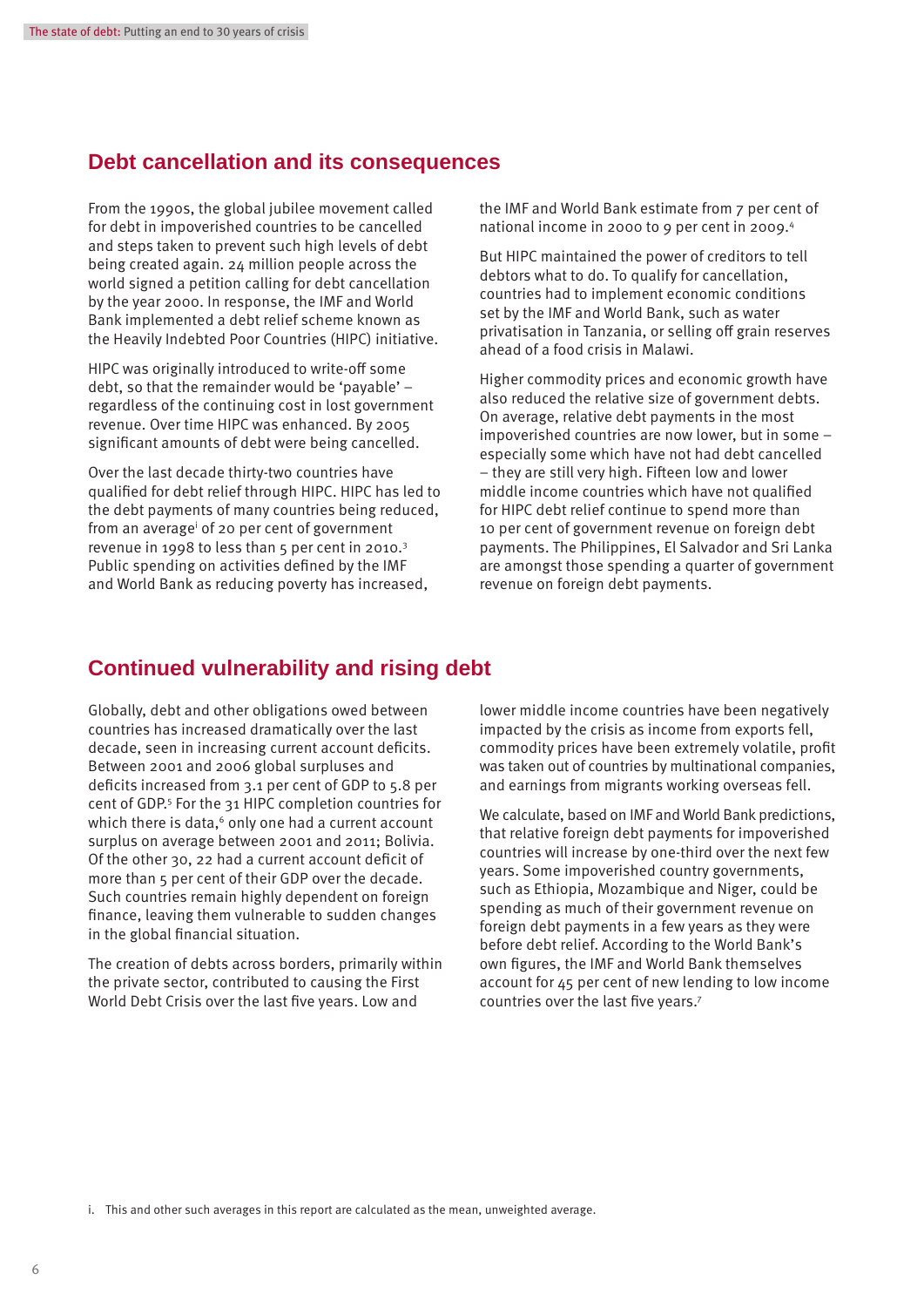## **The private borrowing and lending boom**

The original Third World Debt Crisis was caused primarily by bank lending to governments. The HIPC process sought to address some of the legacy of this government owed foreign debt. However, lending and other transactions within the private sector can also create debt and financial crisis. Both the East Asian financial crisis in the mid-1990s, and the First World Debt Crisis of recent years, have been caused primarily by borrowing, lending and other transactions within the private sector, especially banks.

All debt – private and public – can be useful if it is genuine investment in activities which benefit society. However, debt can also be unproductive when it comes from speculation on assets which already exist. This still creates future obligations – in terms of debt payments or profits being taken out of the country – which make financial crises more likely and countries more vulnerable when they occur.

Very little attention has been paid to foreign debt owed by the private sector in impoverished countries. In half of low income countries there are no figures at all. For the half of low income countries which

do report on privately owed foreign debt, average debt is over 15 per cent of GDP.<sup>8</sup> For low and lower middle income countries with data, the average debt payments of private sector owed debts has increased from 4 per cent of export earnings in 2000 to 10 per cent in 2010. This is now double foreign debt payments by the public sector.9

Whilst the growth of foreign debt owed by the private sector and other obligations in low income countries has been largely unmonitored and unreported, there has been much greater attention given to the financial flows into and out of emerging markets. One of the concerns in countries such as India and Brazil is that loose monetary policy in the US and UK – low interest rates and the creation of money through quantitative easing – have injected large amounts of money into the global financial system – some of which has been lent on to emerging markets because of the higher returns available. South Africa, India and Brazil have all asked for greater discussion of policies in countries which are the source of capital, in helping to globally regulate financial flows.<sup>10</sup>

## **Regulating finance**

One of the features of the far more stable post-War financial system was that the movement of money between countries was regulated. Such regulations have been abolished in many countries over the last thirty years, under the ideology of capital account liberalisation, heavily pushed by western controlled institutions such as the IMF. But such regulations have continued to be used in some countries; notable examples of capital account regulations being used or reintroduced include Chile in the 1990s, Malaysia during the 1990s Asian Financial Crisis, Iceland since 2008 and Brazil since 2009.

Regulating lending and borrowing between countries involves specific policies to rein in money moving in and out of countries solely for speculation, whilst allowing countries access to lending which is genuinely necessary and useful. Using such policies is a pragmatic process, but to work best requires information sharing and cooperation between countries.

## **Conclusions**

#### **Debt cancellation**

When debts are too high they need to be cancelled. People across Latin America and Africa suffered for many years from paying huge debts, and the radical free market policies which were implemented in the name of reducing debt. The debt cancellation of the last decade finally freed several countries from this trap. Yet other countries and peoples are still trying and failing to pay a debt burden which was first created thirty years ago. People across Europe today are suffering from austerity as debt payments flood out of the country, whilst economies collapse and the debt remains or grows worse. Moreover, now that HIPC is coming to an end there is no longer any mechanism for creditors to use to respond to debt crises in low income countries.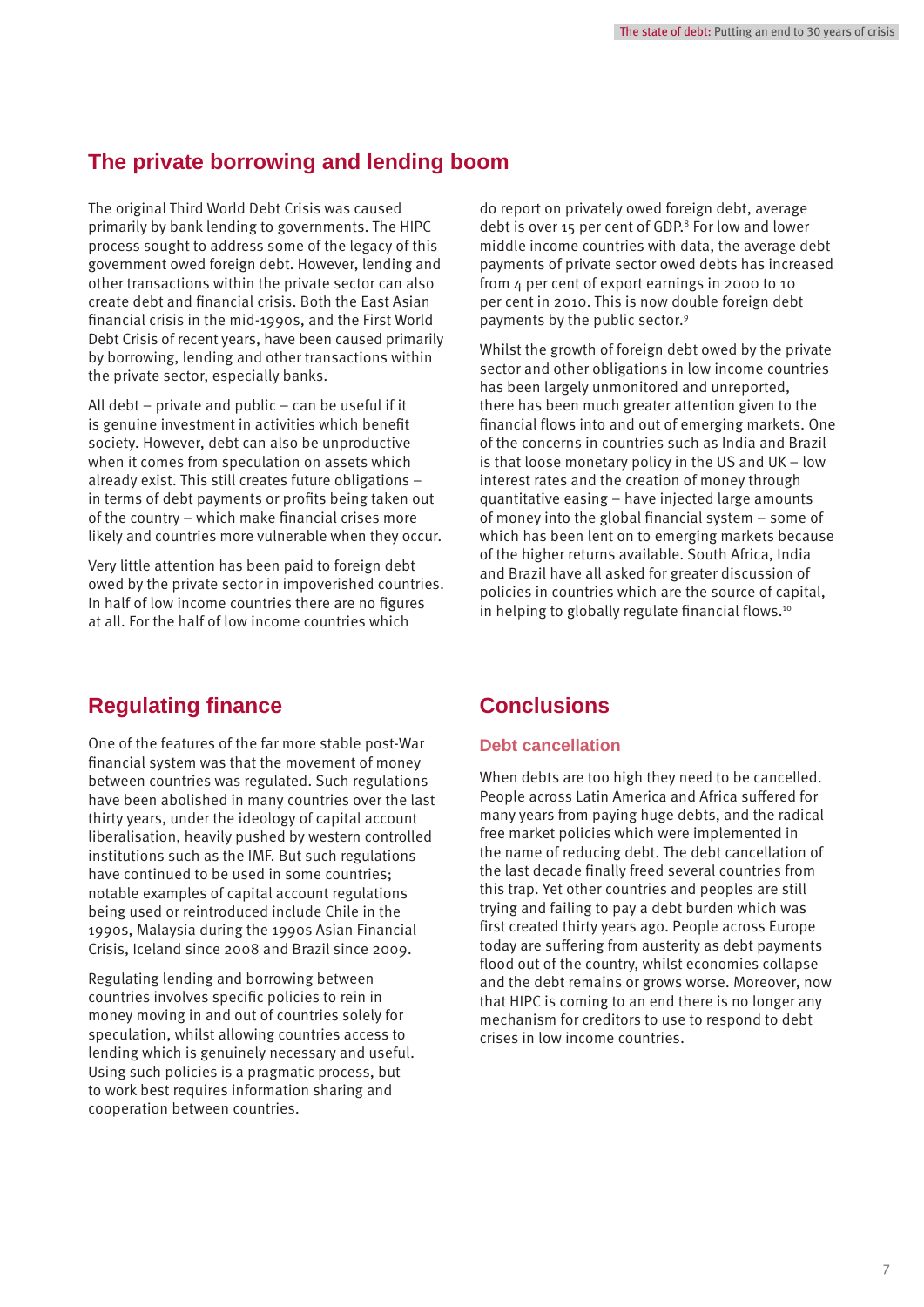This report does not seek to produce a list of all the countries which should have their debt reduced. There is no one measure which can divide countries into those where debts are so large they need to be cut, and those which don't. Some debts should be written-off because they were odiously or illegitimately contracted – from loans to General Mobutu in the Congo, to a previous Irish government guaranteeing all reckless loans to the bankrupt Anglo-Irish Bank.

What is needed are processes for deciding when debts should be cancelled, and powers to make lenders – whether international institutions, governments or the private sector – comply. Campaigners across the world have advocated debt audits; a process which would publicly examine where the debt comes from to find out who did and did not benefit from loans. The public examination could lead to democratic cancellation or default on particular debts which were odious, illegitimate, or simply a result of reckless lending. Crucially, a debt audit can learn the lessons from past lending and borrowing, and empower civil society to hold a borrowing government to greater account in the future, and help prevent debts building-up again.

For many years debt campaigners have argued for a debt court; a fair and transparent arbitration mechanism to effectively allow sovereign states to seek debt cancellation when debts are too high. A court should be independent of debtors and creditors. States would be free to apply to the court, which hears evidence from participants including civil society. As soon as a state applies to the court, there would be a moratorium on debt payments. Loans found to be odious or illegitimate are written-off. The remaining debt is reduced to a level which is seen to allow a country to protect human rights and ensure the basic needs of its citizens are met. The possibility that reckless lenders would not get repaid should in turn make them more responsible in their lending.

## **Preventing debt crises**

To reduce vulnerability and limit the number and impact of debt crises we need an international system for monitoring and regulating the way money moves across the world, so that finance works for people. Given the devastating succession of debt crises for the last three decades, preventing them from occurring should be top of the political agenda.

The world needs a system for regulating the movement of money across the world – not to prevent useful investment – but to limit speculation and prevent overly large debts and obligations and

cycles of boom and bust. We do not have all the answers as to how this would work. But political will is needed to challenge the ideology that banks and financiers should always be able to move money where and when they like hidden from view. A global architecture is needed for monitoring and regulating finance as it moves between countries to prevent speculation, asset stripping, booms and busts, illicit capital flight and tax avoidance, and enhance genuinely useful long-term investment.

Creating this architecture first and foremost needs the political will. It will also need to unscramble the knot of regulations in favour of banks in international treaties which actually prevent governments from regulating financial markets.

#### **Enabling countries to use their own resources**

This report touches on many of the ways that relying on foreign loans and other finance can be negative. There is a role for genuinely productive loans and investment. But there is a greater role for people and governments to be able to use the resources they already have. This means mobilising domestic resources – collecting tax revenues and getting local capital invested within the country. This is an alternative to an over reliance on foreign finance which can lead to high debt and foreign obligations.

#### **A time for jubilee**

The global movement for debt justice was inspired by the ancient concept of jubilee, a time every 50 years when debts owed between people would be cancelled, fields left fallow, slaves released, and land returned to its original owner. This movement has led to billions of dollars of debt being cancelled.

But, despite these achievements, the cycle of debt crises has continued. A self-serving financial system has brought the global economy to its knees and impoverished people across the world continue paying the price for this excess. To bring justice, a true jubilee cannot just be a one-off cancellation of old debt – important as this is – but a continual process to prevent debt destroying lives, livelihoods and relationships. The financial system must be brought under control, so that it becomes a servant of people, not our master.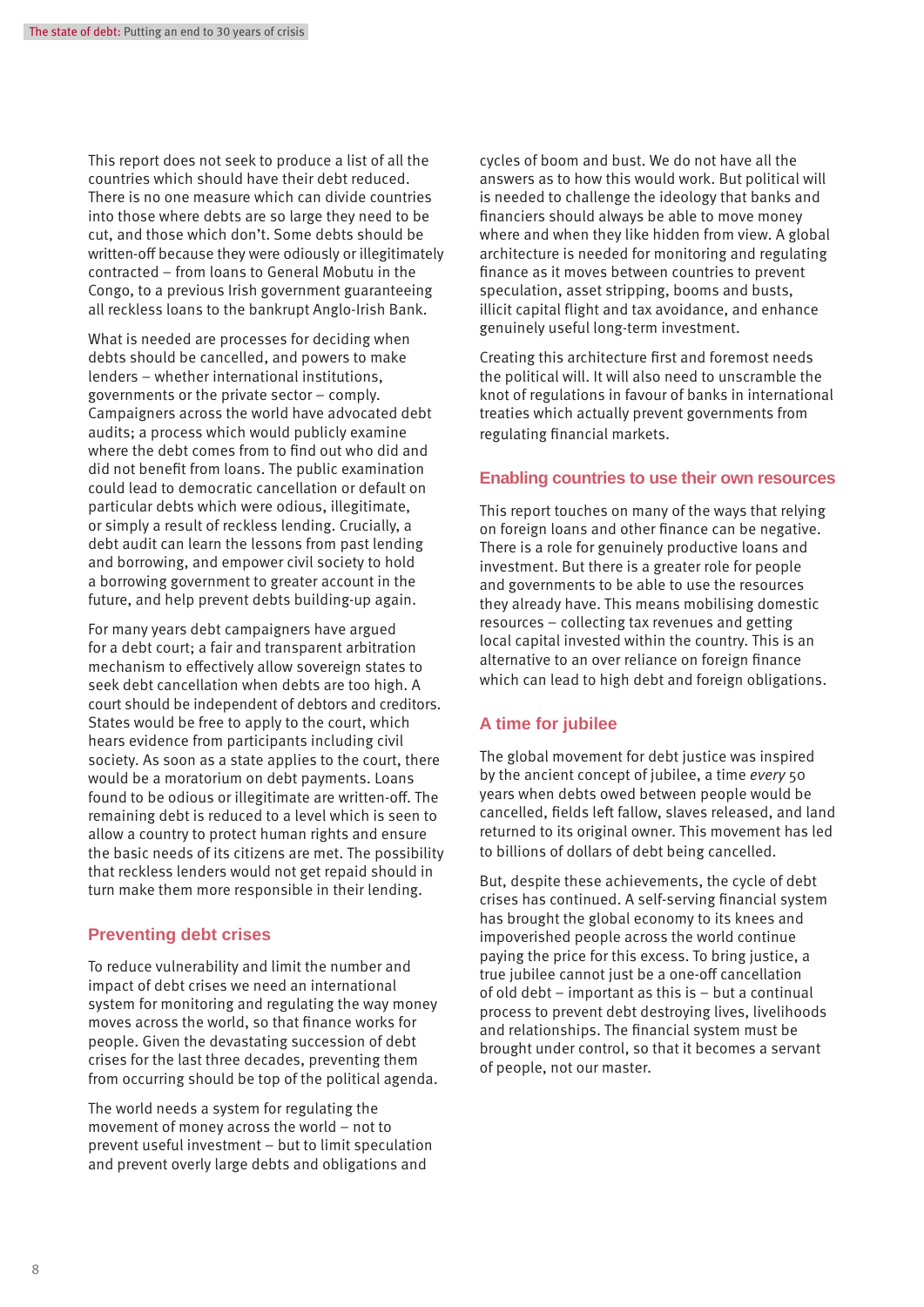# **2. Thirty years of global debt crises**

People on all continents have suffered from three decades of debt crises since Mexico announced it could not meet payments on government debt in August 1982. These recurring debt crises are not inevitable, but are the result of liberalisation which has allowed money to move rapidly around the world.

## **2.1 A quick tour of debt crises**

In the 1970s restrictions on the creation and lending of money between countries were removed, after the US brought an end to the gold standard. The relaxation, coupled with large amounts of 'petrodollars' arriving in western banks due to the oil price spikes, led to a flood of lending, especially to governments in Latin America and Africa.

At the start of the 1980s the US Federal Reserve instigated a credit squeeze, which increased dollar interest rates, the currency most loans had been given in. This also reduced US imports and outward investment, increasing the dollar exchange rate against other currencies, and so increasing the relative size of debt payments in dollars. At the same time, the prices of many raw material commodities crashed, such as for cash crops, metals and minerals. These primary commodities were the main exports for many impoverished countries, and so selling them was one of the only ways countries could earn the resources to meet debt payments.

Mexico was the first in a long line of countries which were unable to pay their debts. But there was and remains no internationally agreed system to allow countries to go bankrupt and work out how to resolve their debt situations. Instead, governments could simply default on their debts; refuse to pay. This would have caused a crisis and bankruptcy for the western banks which had lent the money.

Instead, the IMF and World Bank bailed out the banks by giving new loans to governments, which were then used to pay the banks. In return, the IMF and World Bank insisted on governments following a set of 'free market' economic policies which became known as structural adjustment. These IMF and World Bank conditions included, for example, cuts in public spending, introduction of user fees for public services such as health and education, increases in sales taxes such as VAT, removal of taxes and regulations on imports, removal of regulations on money moving across borders, privatisation and removal of labour laws.

The results of governments making payments on the debt, continued low commodity prices, and

implementation of IMF and World Bank economic policies, were disastrous. Between 1980 and 2000, economic 'growth' per person, per year was -0.5 per cent in Latin America, and -1.5 per cent in Africa.<sup>11</sup> Between 1980 and 1990 the number of people living in poverty in Latin America increased from 144 million to 211 million.<sup>12</sup> In Africa, the number of people living in extreme poverty (on less than \$1.25 a day) increased from 205 million in 1981 to 330 million by 1993.<sup>13</sup> But, the debt was not reduced. Across Latin America and Africa, government foreign owed debt increased from 17 per cent of GDP in 1980 to 33 per cent in 1990.14

Jose Antonio Ocampo, the former Colombian minister of finance, says the response in the 1980s "was an excellent way to deal with the US banking crisis, and an awful way to deal with the Latin American debt crisis". 15

The debt crisis of the 1980s and 1990s became known as the Third World Debt Crisis. It has been followed by a succession of other debt and financial crises, partly caused by the debt or other foreign obligations owed by governments, private sectors, or both.

After the fall of the Soviet Union in 1989-1991, extreme and rapid free market policies were introduced across eastern Europe and central Asia. Economies collapsed, and large new debt burdens were created. Government foreign owed debt in developing countries in Europe and Central Asia increased from 13 per cent of GDP in 1991 to 35 per cent by 1999.<sup>16</sup>

In 1994 and 1995, Mexico suffered another external debt crisis following rapid removal of restrictions on share, currency and bond ownership by foreigners.<sup>17</sup> In 1996 and 1997 the East Asian financial crisis shook the world. Foreign lenders and speculators had lent or bought up many assets in countries such as South Korea, Thailand and Indonesia. When this money suddenly stopped and was taken out of the countries concerned, economies collapsed and poverty and unemployment increased. The boom and bust in money coming in and then leaving the country was repeated in Russia, Brazil and then Turkey. At the start of the new millennium the Argentinian government refused the IMF bailout option and defaulted on its debts.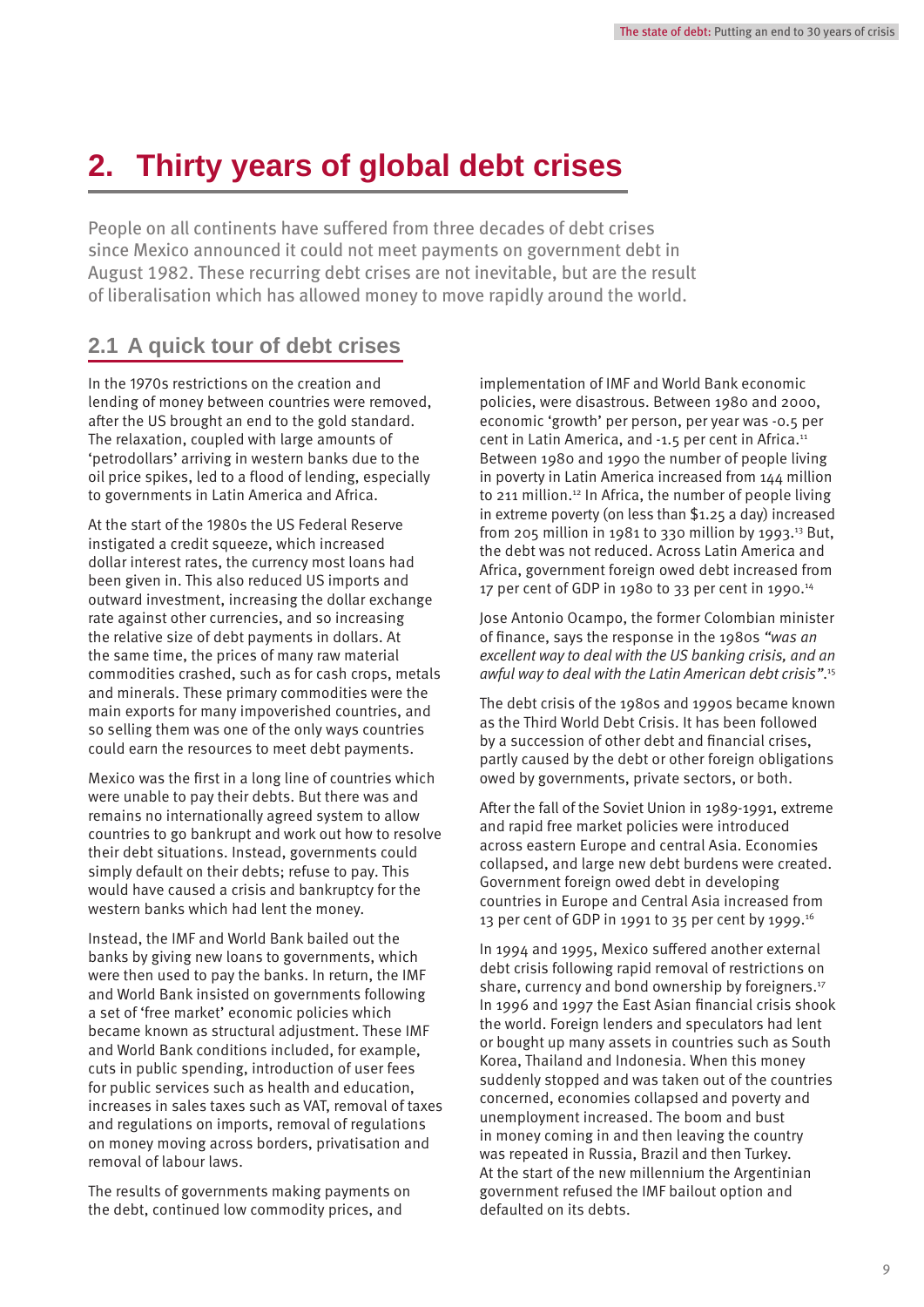Since 2007, the US and Europe have suffered from a 'First World Debt Crisis', which plunged the world economy into recession, and has caused huge unemployment in some western countries, along with increased inequality. The impact of the First World Debt Crisis is likely to last longer for many countries than that of the Great Depression in the 1930s.

Yet these recurring debt crises are not inevitable. In the 1950s and 1960s, the number of governments which defaulted on their debts to foreign private creditors averaged four every twenty years. Since the 1970s this has risen to four every year.<sup>18</sup> As Stephany Griffith-Jones, José Antonio Ocampo and Joseph Stigltz say; "Financial crises are not new, and the growing financial market liberalization since the 1970s has led to a good number of them."<sup>19</sup>

The period from the end of the Second World War to the early 1970s was when the Bretton Woods system of global economic governance was in use. It was created out of meetings in Bretton Woods, New Hampshire, in the closing years of the Second World War, with the aim of preventing the economic crises of the 1920s and 1930s.

The two key figures in the negotiations were John Maynard Keynes from the UK and Harry Dexter White from the US. Both were suspicious of the usefulness and importance of large quantities of money being lent between countries. Both agreed that there was a key difference between 'speculative' capital which sought to profit off assets which already existed, and genuinely 'productive' capital invested in new production.<sup>20</sup>

Keynes argued for a global economic system which would seek to prevent countries from being either large lenders or borrowers, thus maintaining stability, and preventing large foreign owed debts being created, whether by public or private sectors.

Keynes failed to get his system established; the US was the largest lending country at the time and not keen to be penalised for it. However, the Bretton Woods System still had large levels of intervention to prevent speculative movements of money across the world destabilising economies. Exchange rates between countries were fixed, but adjustable to allow for real changes in competitiveness, rather than speculative pressure. There was an extensive system of regulations on the movement of money across borders.

The Bretton Woods System came to an end through the 1970s. The US removed its support for the managed exchange-rate system and took the US dollar off the gold standard, allowing dollars to be more easily created. Countries began to abolish regulations on capital movements. For the next thirty years, the movement of money between countries continued to be liberalised.

In a research paper for the Bank of England, Bush, Farrant and Wright contrast the current global financial system with the Bretton Woods System which existed from 1948 to 1972. They find that "The current system has coexisted, on average, with: slower, more volatile, global growth; more frequent economic downturns; higher inflation and inflation volatility, larger current account imbalances; and more frequent banking crises, currency crises and external defaults." (See table below)<sup>21</sup>

The last thirty years of liberalisation have been more unstable and economic growth has been lower as well. This discredits those who argue for unregulated capital movements across the world; allowing money to move freely across the world is supposed to ensure investments go to where they are most useful and productive, thereby increasing growth. This however assumes that all flows of money are for productive investments – rather than the speculation Keynes and White warned of over sixty years ago.

|                                        | Bretton Woods (1948-1972) | Liberalisation (1973-2008) |
|----------------------------------------|---------------------------|----------------------------|
| Annual growth in world GDP per person  | 2.8%                      | 1.8%                       |
| Current account surpluses and deficits | 0.8% of world GDP         | 2.2% of world GDP          |
| <b>Banking crises</b>                  | 0.1 per year              | 2.6 per year               |
| <b>Currency crises</b>                 | 1.7 per year              | 3.7 per year               |
| Government defaults on external debt   | 0.7 per year              | 1.3 per year               |

## Table 1. Bretton Woods v liberalisation<sup>22</sup>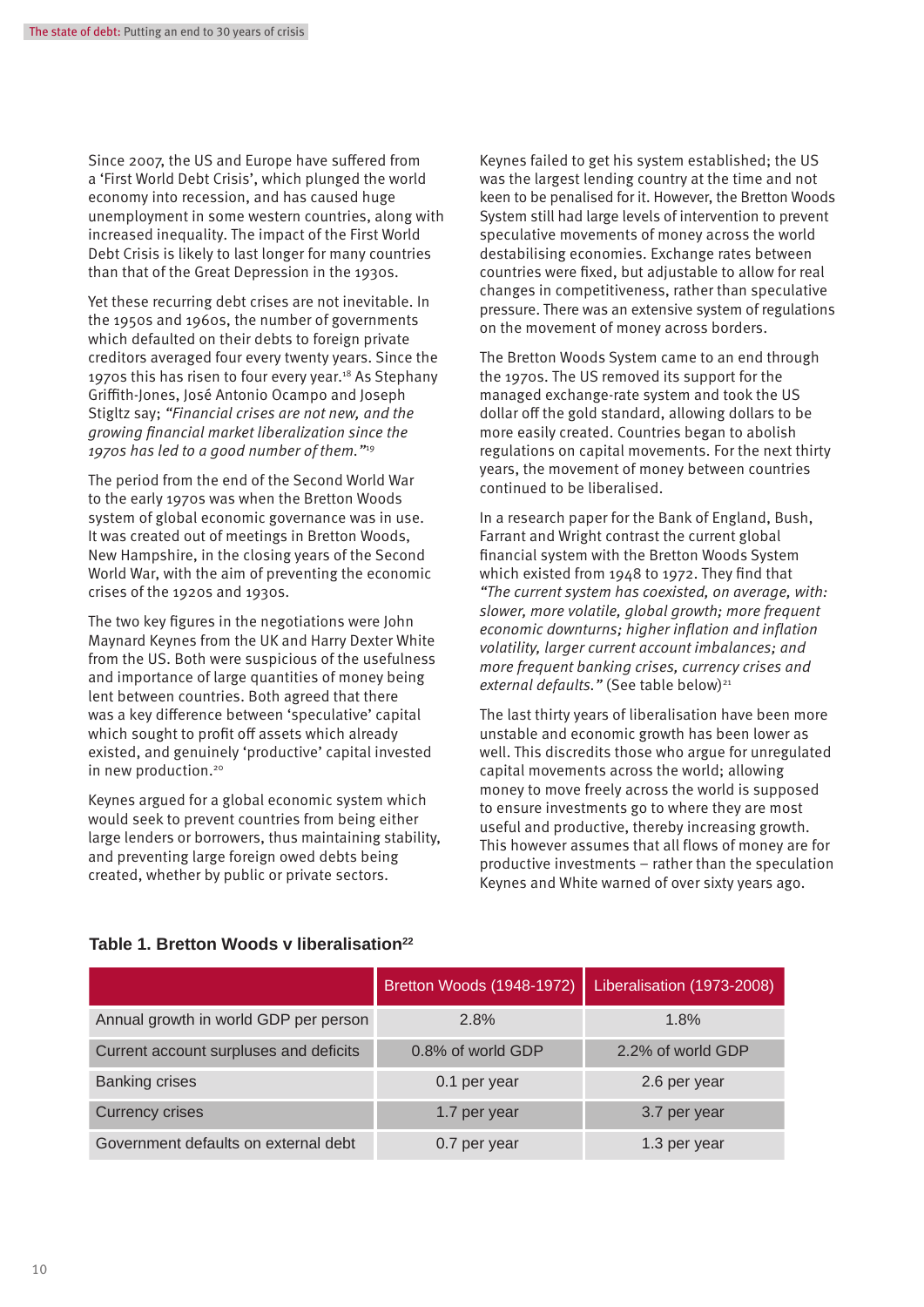# **2.2 What is debt for? Is debt good or bad?**

In the theory of how a capitalist economy works, debt is supposedly a good thing. Resources are borrowed now to be invested in something useful which increases how much can be produced. Theoretically this useful investment produces revenue, a part of which can be used to repay the debt, with more left over. The resources can be borrowed by and from governments or the private sector.

The theory starts to fall apart if the resources are not invested in something useful. For example, during the Cold War billions of dollars were lent by western governments and financial institutions such as the IMF and World Bank to the then Zaire (now Democratic Republic of Congo) government. Many of these resources were stolen by then dictator Mobutu, taken out of the country and stored in bank accounts in 'secrecy jurisdictions', otherwise known as tax havens. The money was not invested in useful activities which would allow the loans to be repaid. But for years the loans were paid by the Congolese people; a huge drain on their resources.

Recent research by Léonce Ndikumana and James K. Boyce from the University of Massachusetts finds that, between 1970 and 2008, for every \$1 in foreign loans to sub-Saharan Africa, 60 cents left straight away in a process known as 'illicit capital flight'.23 Illicit capital flight includes removing money hidden in trade transactions between the same multinational company, as well as funds from corruption or other measures of tax evasion or avoidance. One set of destinations for capital flight is secrecy jurisdictions such as the Cayman Islands, Luxembourg, Switzerland, the City of London or US State of Delaware.<sup>24</sup> The money has not been invested in the country it has been lent to, but the obligation to repay the loan remains.

Even if lending is invested in genuinely useful activities, problems can still be created if the project goes wrong, or is hit by a sudden change in circumstances. In the early 1980s many governments suddenly had large debts because interest rates were increased at the same time as prices for their country's commodities collapsed. Other countries – such as Sudan and Zimbabwe – first borrowed heavily to try to cope with large scale drought and floods which devastated local food production.25

A recent IMF and World Bank report states that in one-quarter of cases of what it defines as 'negative economic shocks' in low income countries, foreign owed debt has increased by 20 percentage points of GDP or more.<sup>26</sup> In the absence of grants to cope with the crisis, borrowing may prevent a far worse outcome, but the debt it creates can make a country more vulnerable into the future.

This report focuses on external debts and other obligations. An external debt is where payments are made to a foreign government, institution, company or individual. When foreign loans are given, they ultimately have to be either spent on paying for foreign goods – imports, or buying reserves or foreign assets (effectively lending the money back out of the country again). The revenue to pay foreign debts has to come from selling something to foreigners – exports of goods and services.

The Japanese government has one of the largest debts in the world; well over 200 per cent of GDP. But this debt is owed primarily to Japanese savers, so transfers resources within the country. Japan as a whole  $-$  government and the private sector  $-$  is a net lender to the rest of the world.

Debts owed to a resident of the same country – domestic debts - can still cause crisis within a country, but they do not cause an imbalance with the rest of the world. In theory, a national government has a lot more ability to deal with a debt problem solely caused by debt owed within its country, than when its country is dependent on lending and borrowing with others.

For example, private banks could lend excessively for people to buy houses in a country, pushing up prices, causing a 'bubble'. At some point the banks decide the houses are overvalued, and stop lending. People who had based their financial decisions on having high and increasing house prices lose confidence, stop spending and start trying to save and pay off their debts. There is now less 'demand' for goods and services in the economy, people consume less, and workers are laid off, leading to recession. To address this problem, the government can borrow from the savings being made by individuals, spend them, keep people in work, and prevent the recession. However, this 'Keynesian' solution to a debt crisis is a lot more complicated when the debts are owed between countries, rather than within them.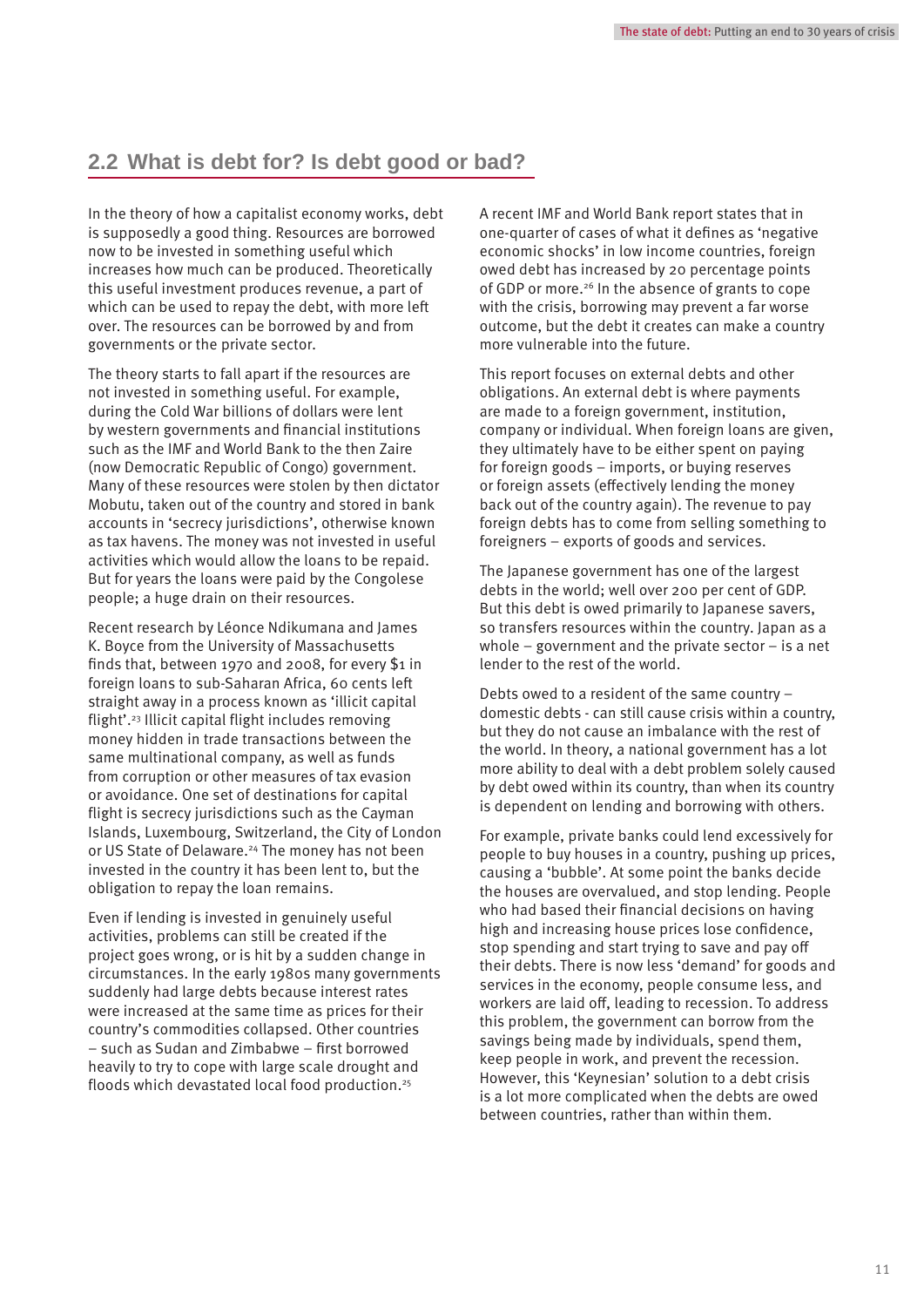# **3. Debt cancellation and its consequences**

The global demand for a jubilee finally led to significant amounts of debt for some countries being cancelled, though the IMF and World Bank scheme for doing so maintained the power of creditors to tell debtors what to do. Today, the relative burden of debt payments in impoverished countries is generally much lower than a decade ago. But several countries, mainly those not eligible for debt relief, still have high debt burdens.

# **3.1 Jubilee and the Heavily Indebted Poor Countries (HIPC) initiative**

As outlined above, the Third World Debt Crisis of the 1980s and 1990s led to economic stagnation and increased poverty, but yet the debt remained for many countries. Resistance within countries to structural adjustment led to demands for reform or replacement of the IMF and World Bank, and for debts to be written-off or defaulted on.

In 1997, Jubilee 2000 was created in the UK, calling for a debt free start for 52 countries to mark the millennium. Across the world, 24 million people signed a petition calling for the debt to be cancelled, and steps taken to prevent such high levels of debt being created again.

The jubilee write-off did not happen. But in response to the global pressure, the IMF and World Bank were pushed into successively enhancing a scheme originally intended to ensure debts would keep being paid; the HIPC initiative.

HIPC was first created in 1996, though by 1999 just seven countries were eligible, only four had any debts reduced.<sup>27</sup> and even these still had very high debts. HIPC originally worked by setting a threshold of how much debt compared to exports was seen as payable. Countries over this threshold could enter the scheme, and have their debts reduced to the threshold. It effectively got rid of the literally unpayable debts, whilst maintaining high debt burdens. As Jean Louis Sarbib, World Bank Vice-President for Africa, said in March 1998: "It's not really wiping off debt. It's just making sure that these countries can remain … good credit risks."<sup>28</sup>

To qualify for the scheme, countries had to follow IMF and World Bank economic policies, which served to strengthen the power of creditors to tell the debtor countries what to do.

For example:

- Tanzania had to privatise the Dar es Salaam water system in 2003. Poor performance led it to being renationalised in 2005. In 2008 a UN tribunal found that water and sewerage services had deteriorated under privatisation and awarded £3 million in damages to the Tanzanian government, payable by the private water company.29
- Malawi had to privatise its agricultural marketing system, remove subsidies for inputs such as fertilisers and sell off some of the country's grain reserve. In 2001/02 and 2004/05 the country was hit by a food crisis with production falling and fewer grain reserves available. Since completing HIPC in 2006, Malawi has reintroduced fertiliser subsidies – against the wishes of the World Bank – and maize production has increased.30
- Zambia was not allowed to employ more healthcare workers, even when the Canadian government offered to foot the bill for five years, because it would have meant exceeding IMF spending limits.<sup>31</sup>

The threshold for how much debt a country needed to enter HIPC was subsequently lowered opening the scheme to more countries, and reducing debts further. In 2005 it was agreed that countries completing the HIPC scheme would have 100 per cent of their debt cancelled which was owed to the IMF, World Bank and African Development Bank, from loans prior to 2003/04; a scheme known as the 'Multilateral Debt Relief Initiative' (MDRI). However, the threshold to join the scheme remained the same; countries which in theory would have had large debts cancelled through MDRI could not join because their debt was 'sustainable'; ie, it could be paid.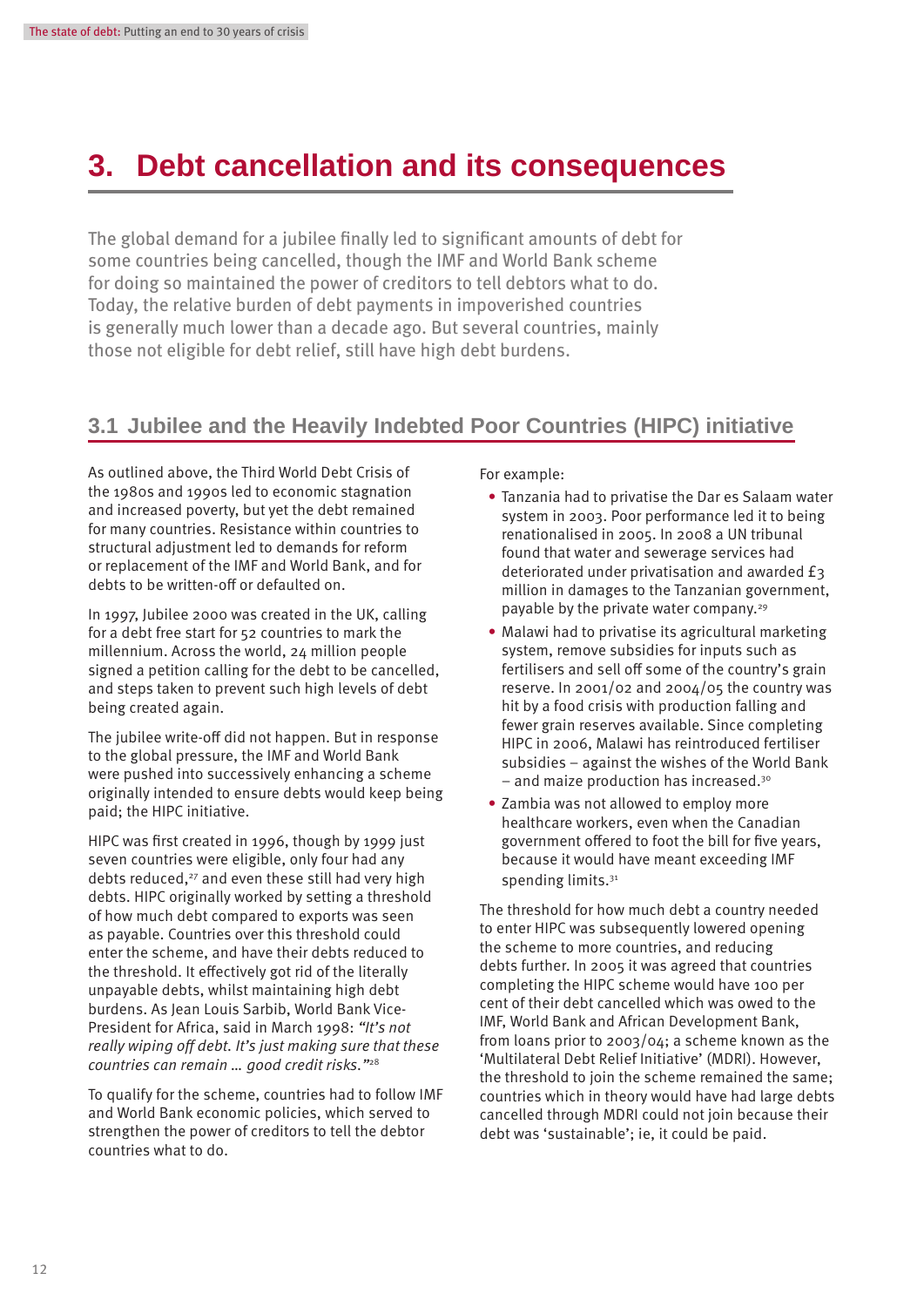The continual enhancement of debt relief seen under HIPC is likely to be a common feature of creditor led debt relief schemes. Creditors continually try to reduce just the debt which is obviously unpayable, before adverse conditions or pressure mean they have to go further.<sup>1</sup>

Thirty-two countries have trickled through the HIPC scheme over the last decade. Uganda was the first, qualifying in May 2000, and Togo and Guinea-Bissau the most recent, in December 2010. Ten countries could in theory still be eligible for the scheme, four of which have started the process." Many of the countries which have not yet joined the scheme are

not making payments on most of the debts which would ultimately be cancelled (eg, Burma, Somalia, Sudan and Zimbabwe). For such countries, entering and completing HIPC would actually lead to debt payments increasing; the reason to do so would be for governments to be eligible to borrow – and lenders to lend – again.

In 2011, the IMF and World Bank closed the scheme to new entrants, saying that HIPC is "coming to an end".<sup>32</sup> Except for the ten countries still eligible for HIPC, there is now no international system or process for dealing with a government debt crisis.

# **3.2 The fall in government debt payments**

The relative size of government foreign-owed debts has fallen for many impoverished countries in recent years, though debts are still high in some, especially several which have not had debt cancellation. This has led to the debt payments of many countries being reduced, and public spending on other activities increased. Higher commodity prices and economic growth have also reduced the relative size of government debts.

Thirty-two countries have had \$120 billion of debt cancelled through the HIPC initiative and MDRI (A list of the countries is in the Appendix).<sup>33</sup> However, this may not be that significant; debts can just be a number on paper which are not actually being paid. A better measure of its impact is how much is being spent on paying debts before and after cancellation.

Some countries actually saw their debt payments increase by joining HIPC. The Democratic Republic of Congo was in default on its debts through much of the 1990s until starting the process of joining HIPC in 2002, and was paying nothing. To join HIPC the government had to start making payments, which averaged 20 per cent of government revenue from 2002 until finally completing HIPC in 2010.34

Overall, debt payments by countries which have had debt cancelled have fallen. Debt payments have on average fallen significantly for those countries which have completed HIPC, from 20 per cent of government revenue in 1998 to less than 5 per cent in 2010.35 Debt payments for other low and lower middle income countries have also fallen, though not by as much. In 2009, foreign debt payments equalled 9 per cent of government revenue for impoverished countries not included in, or which have not completed, the HIPC scheme (see Graph 1. below). The IMF and World Bank calculate that debt payments for HIPCs have fallen from over  $\Delta$  per cent of national income in 2000 to 1 per cent of national income in 2009.36

i. Another example is Greece's debt over recent years. In 2010 Greece's private creditors first began to be bailed out with IMF and EU loans. Economic performance was less than predicted under the bailout scheme, so in 2011 creditors decided Greece was still unable to pay all its debts; a 20 per cent reduction in debt owed to the private sector was agreed. The same process took place later in 2011, and the private sector reduction was increased to around a 75 per cent reduction. However, the remaining debt is still only considered payable if very optimistic growth and export targets are met. If not, a further round of not-enough debt relief is likely to take place. In the meantime, bailout loans from the IMF and EU mean the debt is increasingly transferred away from being owed to the original reckless private lenders, and to public institutions.

ii. Chad, Cote d'Ivoire, Comoros and Guinea have started the HIPC initiative. Cote d'Ivoire and Guinea are currently expected to complete HIPC and get significant amounts of debt cancelled within the next year. Eritrea, Somalia, Sudan and Nepal are eligible to join but have not, and the Nepalese government has said it does not want to. In theory, Zimbabwe and Burma could be evaluated to be eligible, though this has not happened yet.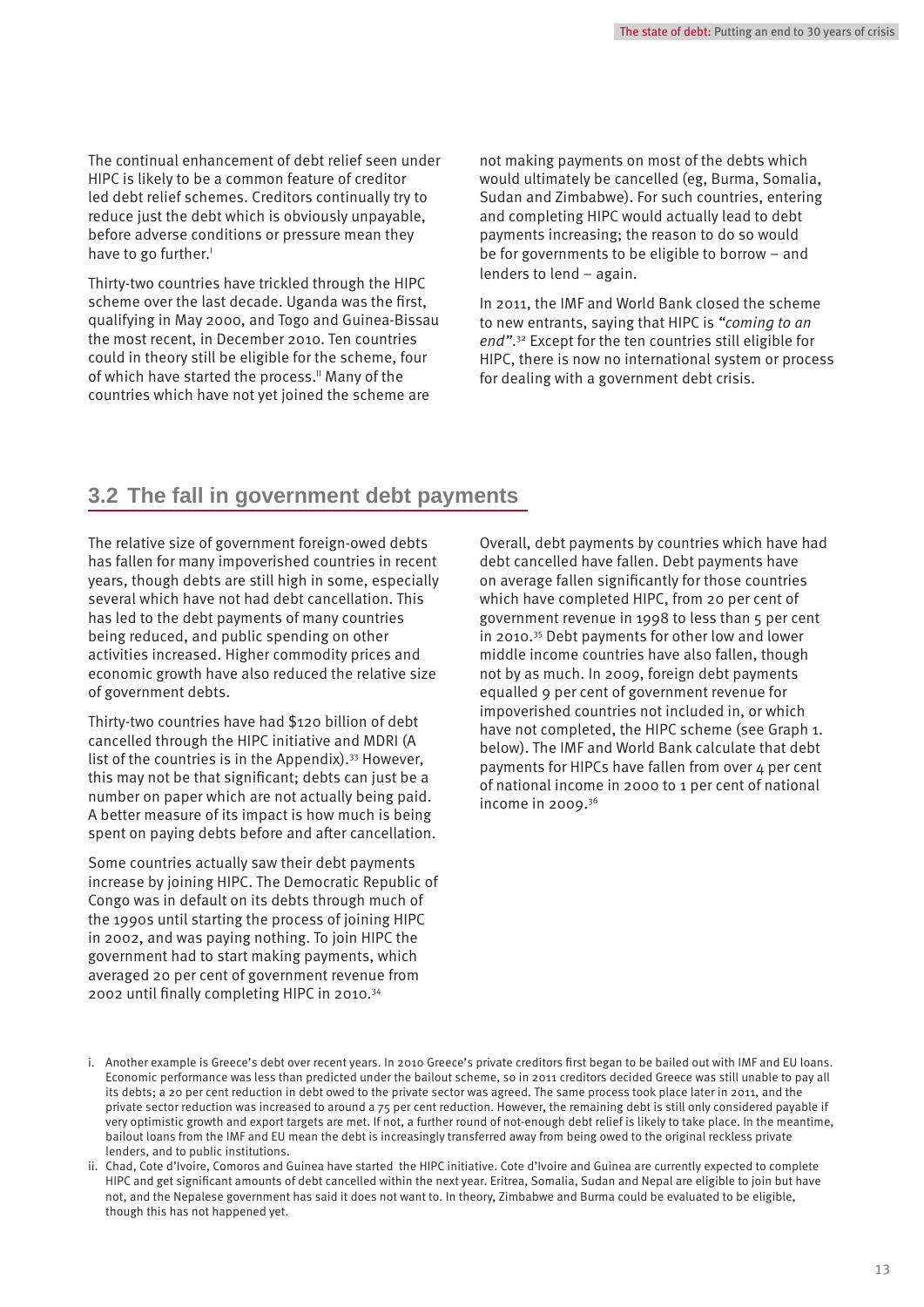

**Table 2. Low and lower middle income countries spending more than 10% of government revenue on foreign debt payments**

|                                                           | 2000 | 2010 | Number in 2010<br>as % of 2000 |
|-----------------------------------------------------------|------|------|--------------------------------|
| Countries qualified for debt<br>cancellation through HIPC | 30   |      | 7%                             |
| Other impoverished countries                              | 36   | 14   | 40%                            |

The impact of HIPC can be seen more dramatically if looking at debt payments before and after a country has qualified for debt cancellation. However, this is complicated by the fact that those countries which had debts cancelled earlier on qualified twice, firstly for HIPC, then MDRI when it was agreed in 2005. If for simplicity, debt cancellation for such countries is seen as taking place in 2005, then on average debt payments fell from 10 per cent of government revenue the year before qualifying for cancellation, to 6 per cent of government revenue the year after (see Graph 2. below). In reality, for some countries, some debt relief took place earlier than this.

However, mean averages can give a very poor view of what is happening at the country level. For countries which have completed HIPC, in 2000 there were 30 spending more than 10 per cent of government revenue on foreign debt payments. In 2010 there were just two: Gambia and Togo (Togo only qualified for cancellation in 2010; its debt payments should have fallen since).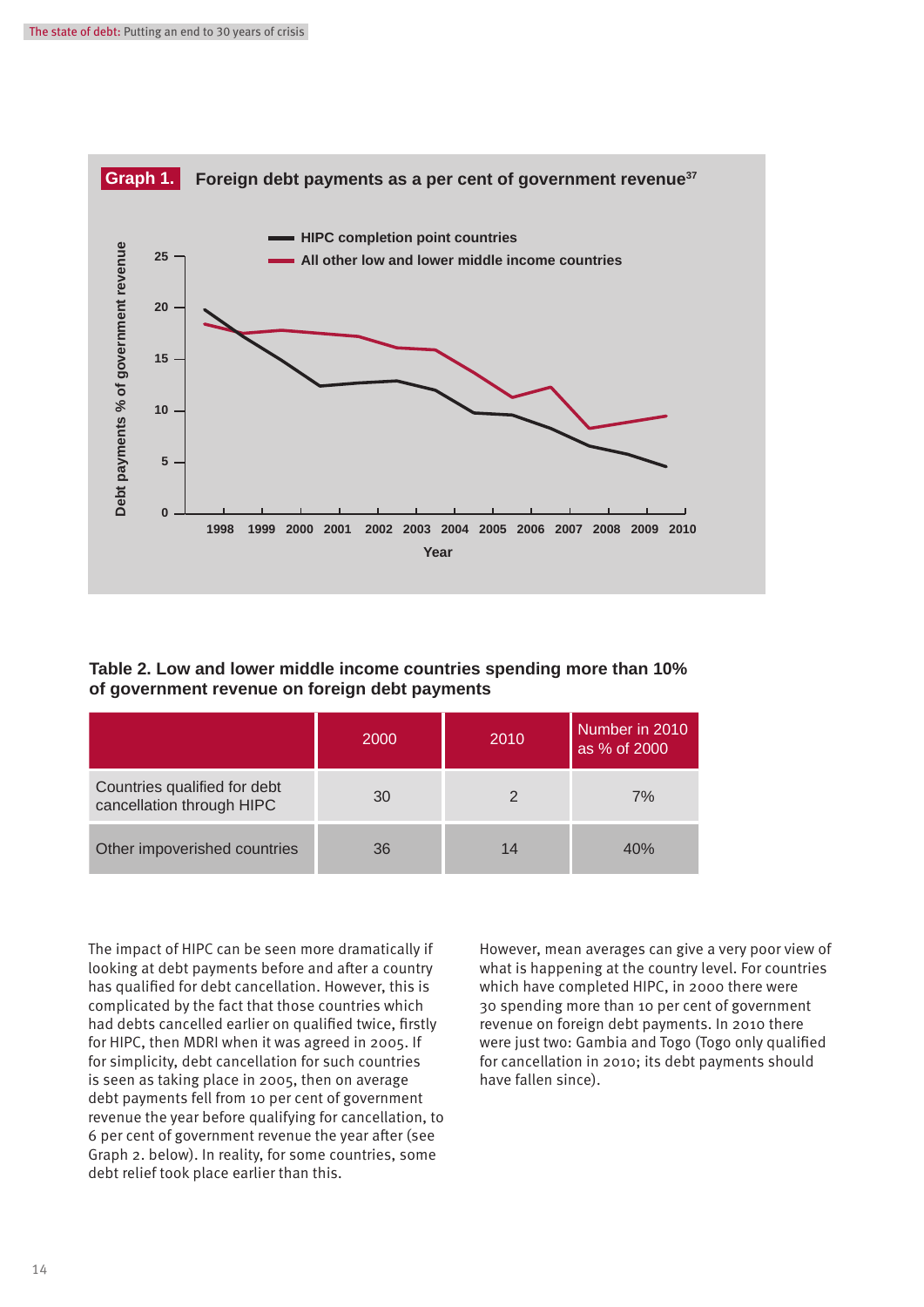

[Mean average of 32 HIPC completion point countries. For those which have qualified for debt cancellation in recent years, the values for payments in years after cancellation are from IMF and World Bank predictions].



For non-HIPC impoverished countries there are still 14 spending more than 10 per cent of government revenue on foreign debt payments, down from 36 in 2000. Whilst debt payments have generally been falling for most impoverished countries, they have fallen more for those which have had debts cancelled. Moreover, the low and lower middle

income countries with the largest debt burdens today are those which have not qualified for debt cancellation.<sup>1</sup> The Philippines, El Salvador and Sri Lanka governments continue to spend a quarter of government revenue on foreign debt payments.

i. Upper middle income countries are not covered because of research capacity, not because they cannot be highly indebted to the detriment of tackling poverty and inequality. The debt problems of one upper middle income country – Jamaica – are set out below.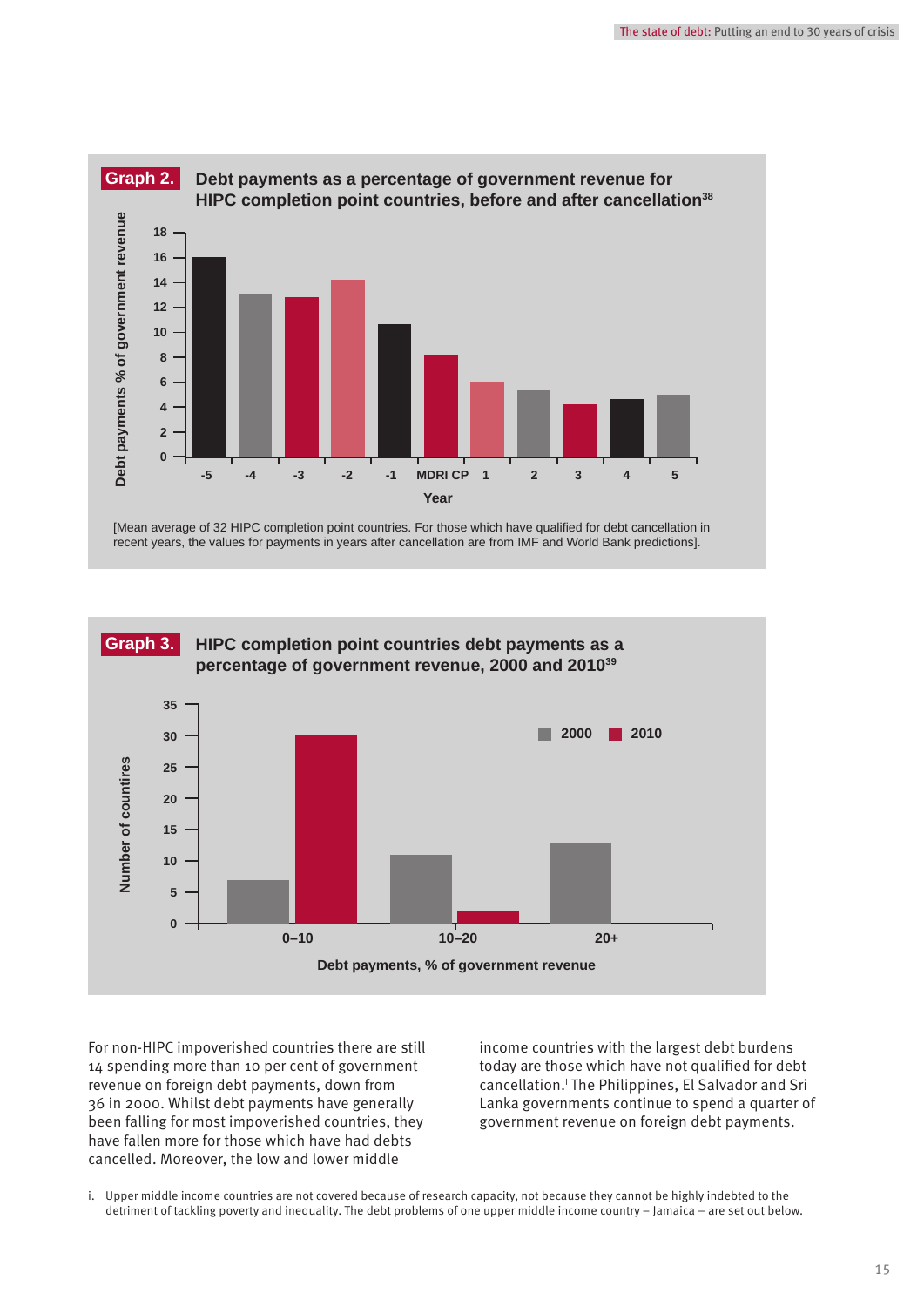

## **Table 3. Low and lower middle income governments**  with the highest foreign debt payment burdens today<sup>41</sup>

|                         | Debt payments today<br>(% of government revenue) <sup>42</sup> |
|-------------------------|----------------------------------------------------------------|
| 1. Belize               | 28.1                                                           |
| 2. Philippines          | 27.1                                                           |
| 3. Bhutan               | 26.6                                                           |
| 4. El Salvador          | 25.8                                                           |
| 5. Sri Lanka            | 24.1                                                           |
| 6. St Vincent           | 18.6                                                           |
| 7. St Lucia             | 18.1                                                           |
| 8. Angola               | 17.1                                                           |
| 9. Maldives             | 14.4                                                           |
| 10. Gambia <sup>i</sup> | 13.9                                                           |
| 11. Paraguay            | 13.3                                                           |
| 12. Guatemala           | 12.7                                                           |
| 13. Indonesia           | 11.9                                                           |
| 14. Laos                | 11.5                                                           |
| 15. Pakistan            | 10.5                                                           |

i. Gambia qualified for HIPC and MDRI debt cancellation in 2007, but only had half of its debt cancelled.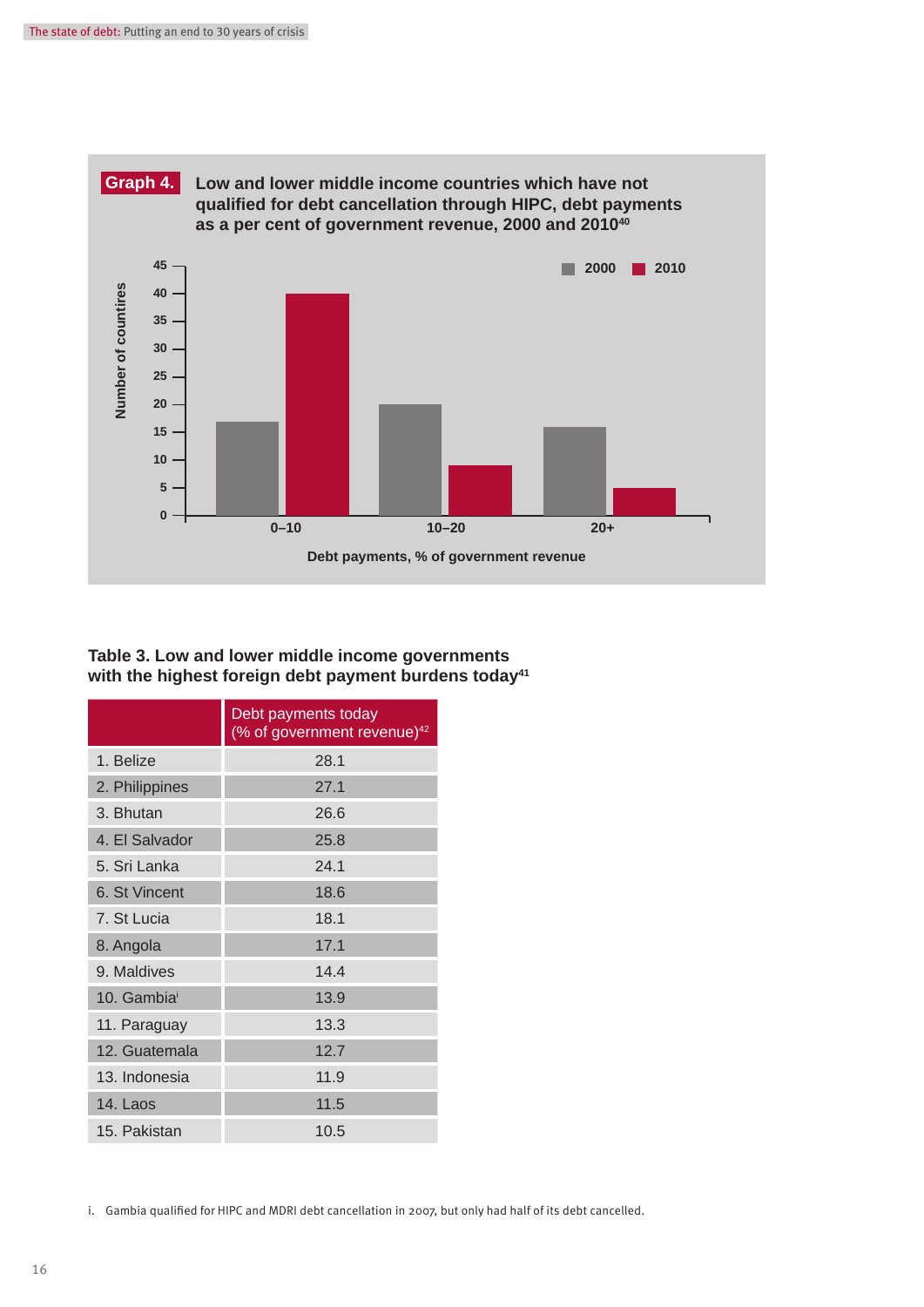## **Country case study 1: Jamaica**

The people of the Caribbean island of Jamaica have suffered from the burden of debt for 35 years.

At independence, the country inherited a legacy of dependence on exporting cash crops such as sugar, coffee and cocoa. As an oil importer, in 1973 the economy crashed due to the oil price shock, rapidly pushing up the costs of imports. Recession, devaluation due to the high oil price and the need to borrow to purchase vital imports rapidly increased the government's foreign debt. When US dollar interest rates rose at the start of the 1980s, debt payments shot up; from 16 per cent of government revenue in 1977 to 40 per cent by 1984. Foreign debt payments have remained above 20 per cent of government revenue ever since.

The IMF and World Bank began lending large amounts of structural adjustment bailout loans in the 1980s, with the consequent austerity. For example, through the 1980s, the number of registered nurses fell by 60 per cent. The most drastic adjustment took place under the programme in 1989-1993, with large increases in inequality and poverty following financial liberalisation in 1991.43 Since 1990, the percentage of children completing primary school has continually fallen, from 95 per cent in 1990 to 73 per cent in 2010.44

In the 1990s, government debt had begun to fall, but in the mid-to-late 1990s a private banking crisis ensued, and government debt increased again through bank bailouts and the costs of recession. Through the 2000s the economy grew by an average of just over 1 per cent a year, before entering recession again in 2008 due to the First World Debt Crisis.

Jamaica was never considered eligible for the HIPC initiative. With GDP per person of around \$6,500 (£4,000) it is considered an 'upper middle-income' country, and so far 'too rich' for debt relief. Yet the country is likely to fail to meet several of the Millennium Development Goals. For example, the under-five mortality rate has only been reduced by 14 per cent since 1990, the goal is to cut it by two-thirds by 2015.<sup>45</sup>

Since the most recent financial crisis began, Jamaica's debt has increased by one-third. In 2011/12, a quarter of government revenue was spent on foreign debt payments.46 In 2010, Jamaica went on an IMF programme again, borrowing \$850 million from 2010 to 2012. One of the IMF's conditions was wage freezes for public sector workers in 2010 and 2011, which given inflation, amounted to a 20 per cent real terms cut.

Debt cancellation is clearly not the only reason for debt payments falling in impoverished countries. Economic growth has been higher, government revenue has increased and many countries have benefited from higher prices for some of their key export commodities (though debt cancellation itself would be expected to boost economic growth if it led to genuine savings).These effects have made government debt payments relatively less by increasing the size of the economy, exports and government revenue. They may also have enabled governments to pay off debts and borrow less. In Latin America in the 2000s, government revenues from commodity exports accounted for as much as 50 per cent of the total increase in government revenue.47

Akyüz argues that for many Latin American and African countries, higher economic growth has come from higher prices for commodity exports and higher capital inflows, rather than domestically generated increases in production. Therefore, "gaining greater autonomy and achieving rapid and stable growth depend on their success in reducing reliance on capital flows and commodity earnings".<sup>48</sup> Or to put it another way, many developing countries are vulnerable to large sudden falls in capital flows and commodity prices, because growth is dependent on these external factors, rather than internal dynamics.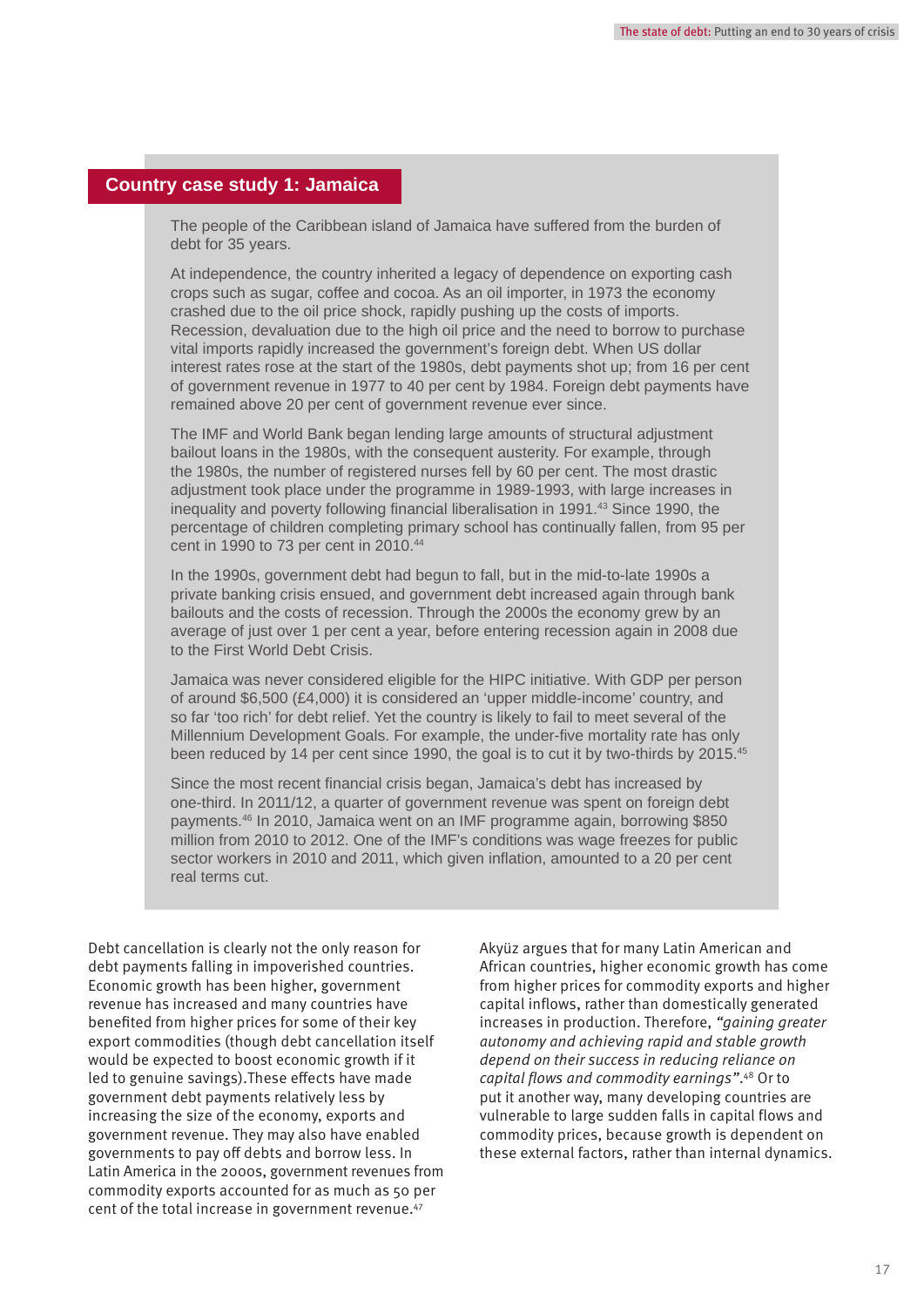## **Country case study 2: Sri Lanka**

In February 2012, the Sri Lankan press reported that the country is borrowing \$600 million in order to meet old payments of both debt principal and interest.<sup>49</sup>

Sri Lanka is one of the most indebted countries in the global South. The government is thought to be spending the equivalent of 25 per cent of government revenue on debt payments in 2012.50 If so, this would be the most the South Asian country has spent since at least 1990.<sup>51</sup>

Like many Southern countries, Sri Lanka's large debt was first created in the late 1970s. The debt grew through the 1980s. During the 1990s, 15-20 per cent of government revenue was spent on foreign debt payments. Despite this, the country was not included in the HIPC initiative because the debt was considered 'sustainable'.

In the IMF and World Bank's terms, the debt has continued to be sustainable because it has been paid. Following the devastating tsunami at the end of 2005, the Paris Club group of rich country creditors agreed a one-year freeze on debt payments to rich country governments, but no debt was cancelled (though the UK government argued some should be),<sup>52</sup> and payments resumed in 2006. Whilst total foreign debt owed by the government fell from its peak of 60 per cent of national income around 1990 to 30 per cent in 2008, debt payments have consistently stayed in the range of 15-20 per cent of government revenue.

Since the financial crisis began, the debt has started to increase again, the IMF predicts to 45 per cent of national income by 2013.<sup>53</sup> Debt payments have also increased. Between 2008 and 2010, foreign governments have lent \$2.5 billion, private creditors \$2.1 billion and multilateral institutions \$1.3 billion.<sup>54</sup> At the end of 2008 there was a sudden stop in lending to the private sector from foreign companies, and there was a sharp fall in demand for Sri Lanka's exports. Drought in 2009 also hit agricultural production.55 In response, between 2009 and 2011, the IMF lent \$1.5 billion in emergency loans.<sup>56</sup>

In 2008, UK Export Finance, part of the UK government, backed £80 million (\$130 million) of loans for the Sri Lankan government to pay British company Mabey & Johnson to build bridges in the country. At the time it had been alleged that Mabey & Johnson had made corrupt payments in other countries, and in 2009 were found guilty of bribing officials in Angola, Bangladesh, Ghana, Madagascar, Mozambique and Jamaica.<sup>57</sup>

The Sri Lankan government itself has been accused of serious human rights abuses. In April 2011 the UN Secretary General's panel of experts on accountability in Sri Lanka reported on the final stages of the civil war with the Liberation Tigers of Tanil Eelam (LTTE). The report concluded it had found: *"credible allegations, which if proven, indicate that a wide range of serious violations of international humanitarian law and international human rights law was committed both by the Government of Sri Lanka and the LTTE, some of which would amount to war crimes and crimes against humanity."* <sup>58</sup>

The IMF last conducted an analysis of Sri Lanka's debt in 2009, which said Sri Lanka is at moderate risk of debt distress, ie, a moderate chance it will not be able to afford to pay its debts in future. It predicted if there was one 'economic shock', foreign debt payments could reach 35 per cent of government revenue by 2013.59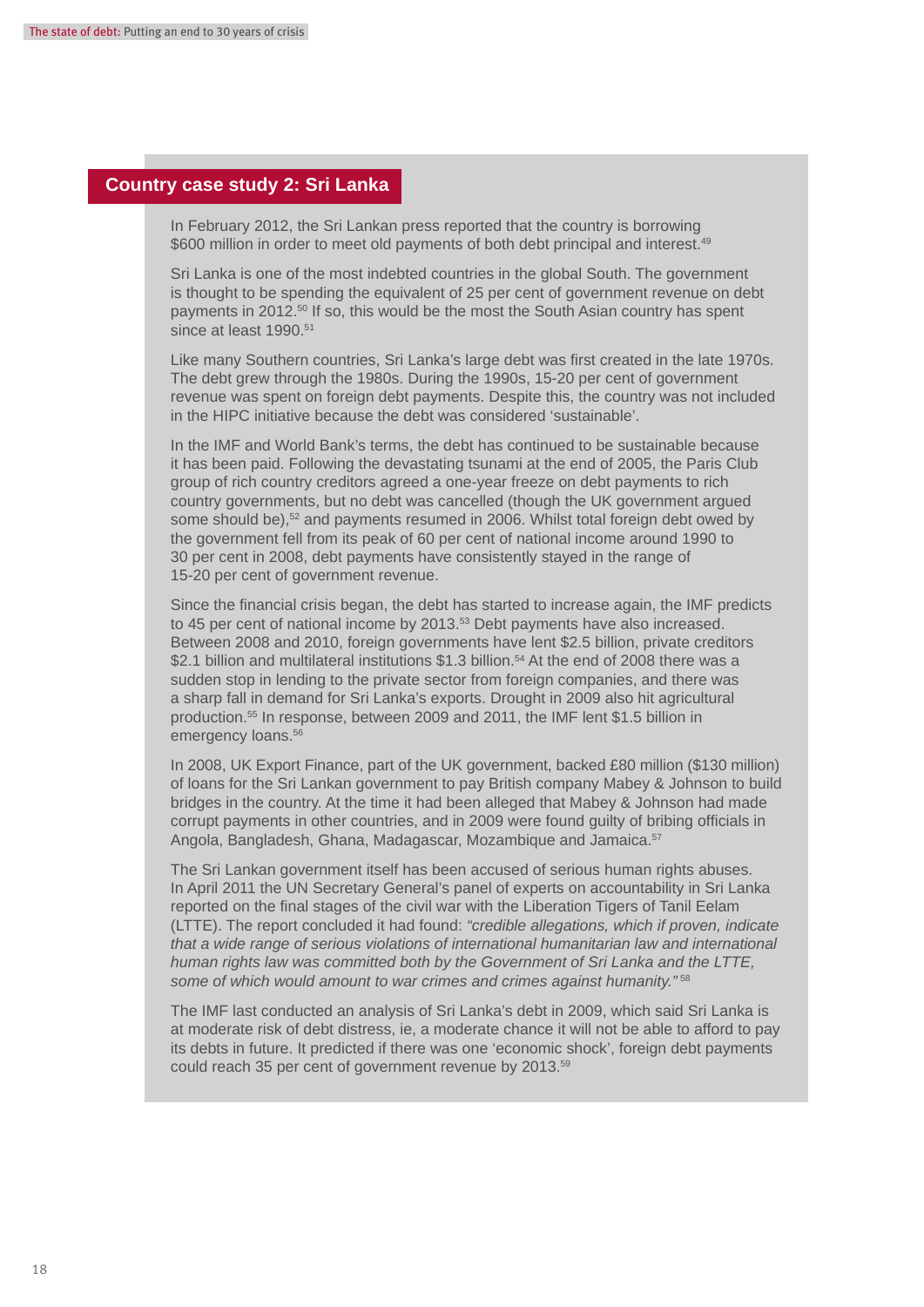# **3.3 Rising government expenditure in the 2000s**

There is evidence that along with falling expenditure on debt payments, there have been increases in public spending elsewhere. The IMF and World Bank estimate expenditure on activities defined by them as 'poverty reducing' in HIPCs has increased from 7 per cent of national income in 2000 to 9 per cent in 2009.<sup>60</sup> This is a similar increase, though not quite as large, as the corresponding fall in debt payments (see above).

For example, according to World Bank figures, expenditure on public health in the thirty-two HIPC completion countries has increased from 5.2 per cent of GDP in 1995-2000 to 6.6 per cent of GDP in 2006-2009.<sup>61</sup>

One key benefit of savings from debt cancellation has been an expansion in public education. In several countries, savings allowed governments to abolish user fees – though often these had first been brought in as a condition of IMF and World Bank lending in the 1980s and 1990s.

Tanzania had introduced primary and secondary school fees in 1984 following the start of the debt crisis. Net enrolment in primary education fell from 70 per cent in 1980 to just under 50 per cent in the late 1990s.<sup>62</sup> Primary school fees were abolished in 2002 after debt relief in 2001. Net primary school enrolment shot-up to 82 per cent in 2003 and has been reported at 98 per cent in 2008. $63$ 

Across the 19 HIPC completion point countries with data, primary school enrolment increased from 59 per cent of children in the early/mid-1990s to 63 per cent in 2000 and 83 per cent by 2010. $64$ There is more information available on the ratio of girls compared to boys enrolled in primary school. For the 32 countries which have completed HIPC, in 2000 for every 10 boys enrolled in primary school, just over 8 girls were enrolled. By 2010 this had increased to 9.5 girls. $65$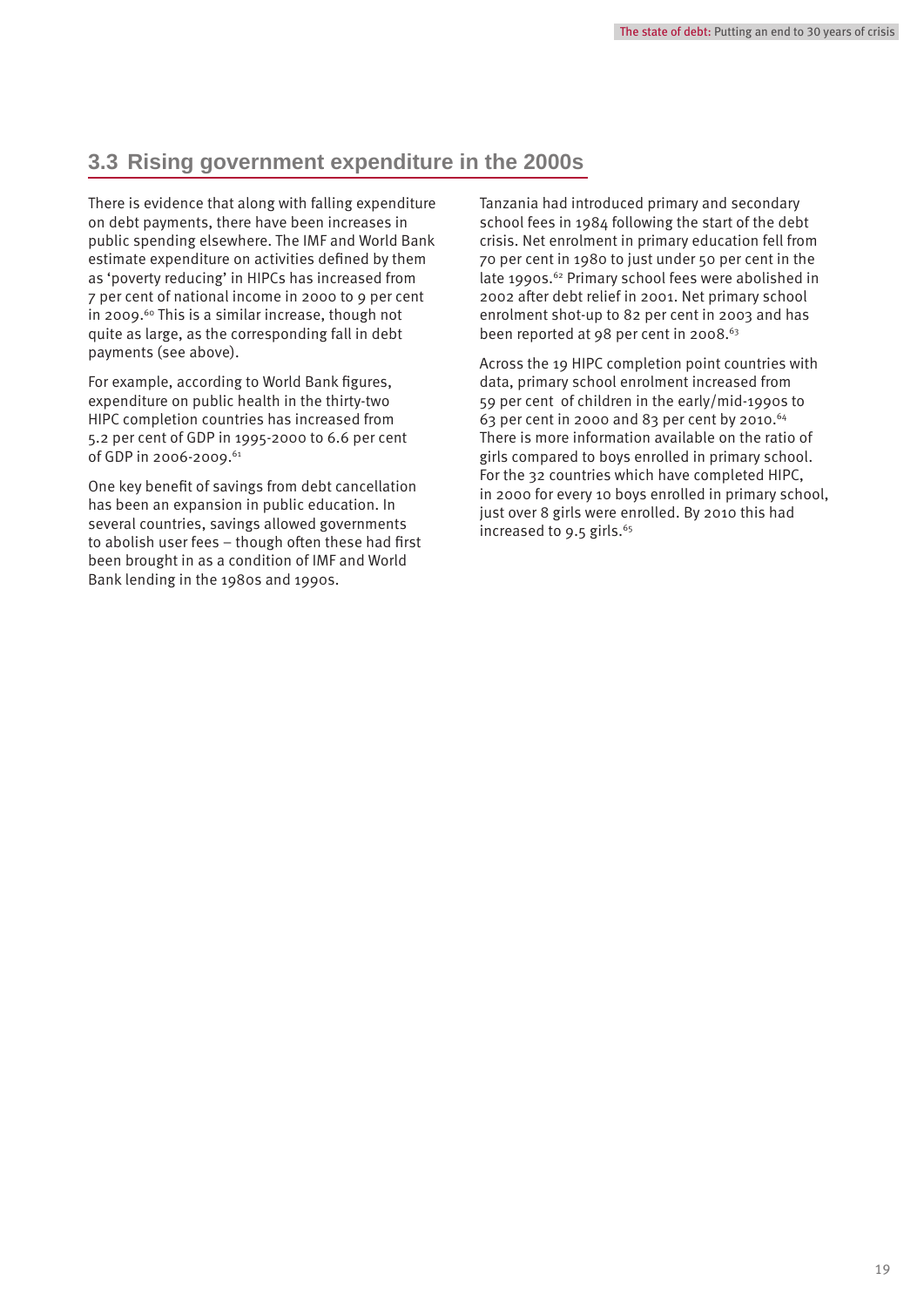## **Country case study 3: Mozambique**

Mozambique was one of the first countries qualifying for debt cancellation under HIPC in 2001, followed by MDRI in 2005. The government's foreign debt fell from 110 per cent of national income at the turn of the millennium, to 60 per cent following HIPC cancellation, then 30 per cent after MDRI. Payments fell from 12 per cent of government revenue in 1998 to a low of 2 per cent in 2007. Public expenditure on health and education increased from 30 per cent of government revenue in 1998-1999 to 36 per cent by 2005-2006.<sup>66</sup>

There have been improvements in health and education. Maternal mortality fell from 780 per 100,000 live births in 2000 to 550 in 2008. Ninety per cent of children were enrolled in primary education in 2009, up from 55 per cent in 2000. Poverty has fallen but is still extremely high; 60 per cent of the population live on less than \$1.25 a day (down from 75 per cent in 2003), whilst 38 per cent of the population are undernourished (down from 46 per cent in 2001). $67$ 

The IMF and World Bank predict Mozambique's foreign debt payments will increase rapidly in coming years, reaching 10 per cent of government revenue by 2015-2016 (see Graph 5. below). Mozambique has been lent \$2.2 billion since 2005, \$1.3 billion (60 per cent) of which is from the World Bank, and a further \$500 million from other multilateral institutions such as the IMF and African Development Bank.



**Mozambique debt payments as per cent of government revenue68 Graph 5.**

The IMF predictions for foreign debt payments assume high economic growth of 7-8 per cent a year, and exports to grow by even more; 10-16 per cent a year. The IMF and World Bank predict that if there is one large economic shock,<sup>69</sup> debt payments will rise to 15 per cent of government revenue in 2015, rather than 10 per cent. Furthermore, following one economic shock, debt payments would stay at or above 10 per cent of government revenue until 2030, even without any more major negative economic events in the next two decades.<sup>70</sup>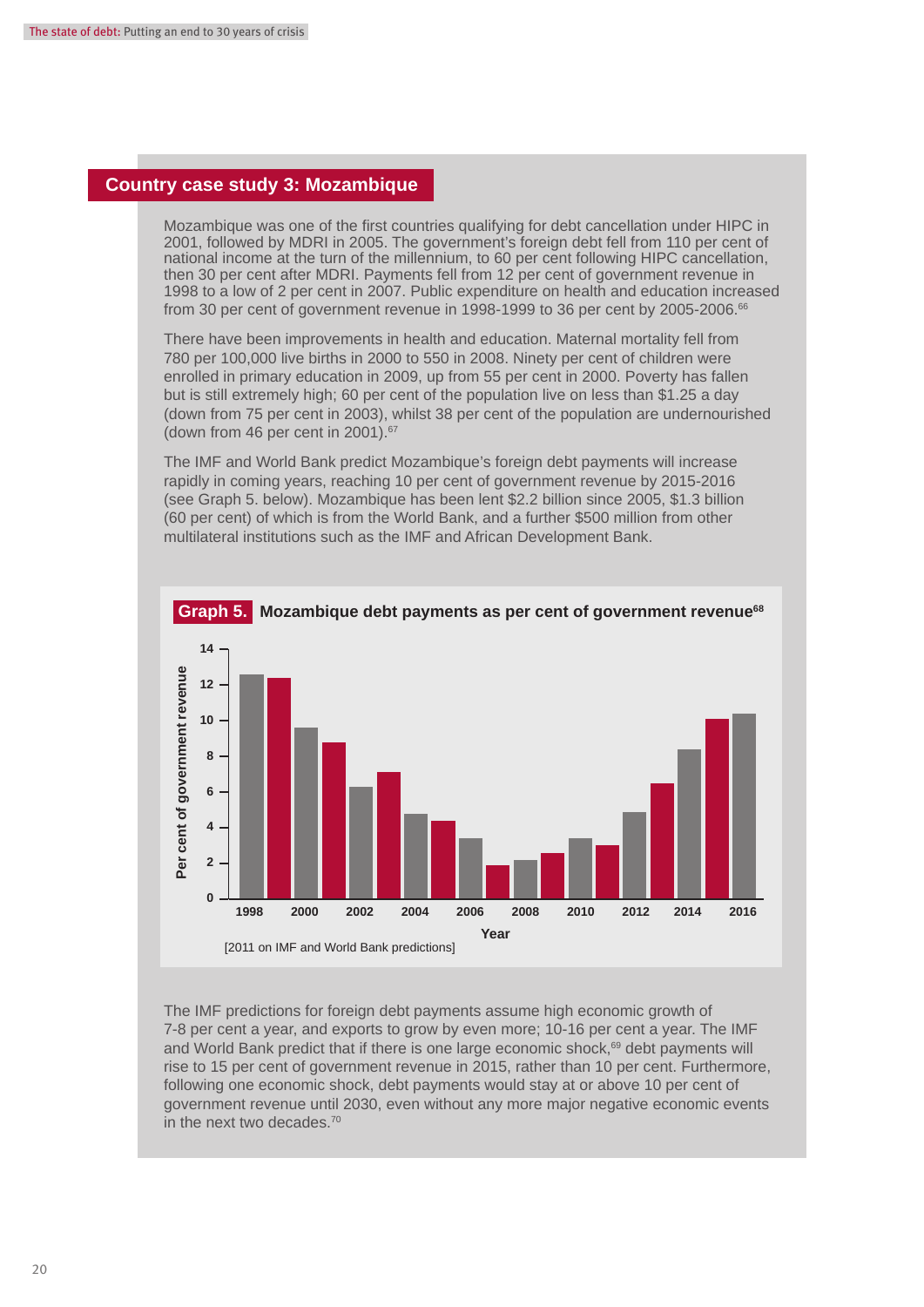# **4. Continued vulnerability and rising debt**

The one-off debt cancellation of HIPC has brought government's breathing space from high foreign debt burdens. But on a global scale debts owed between countries continue to increase, especially in the 2000s, and impoverished countries remain highly vulnerable to changes in commodity prices and global financial flows. The First World Debt Crisis has caused relative debt burdens to increase in low and lower middle income countries. Now that HIPC is coming to an end, no international scheme exists for dealing with debt crises.

## **4.1 Ever increasing global debts**

One way to measure the creation of debts are current account imbalances between countries. The current account measures all transactions between countries (public and private sectors) which do not purchase assets or create future obligations (through debt or other payments, such as company profits). It therefore covers imports and exports of goods and services, but also other current income and expenditure such as grant payments, company profits and cash transfers home by migrant workers.

If a country as a whole has a current account deficit, it needs to pay for the difference either through i) borrowing or ii) selling ownership of assets, such as company shares. Either of these creates future obligations to repay, whether through public or private debt payments or profits earned locally being transferred overseas. Current account deficits and surpluses therefore measure the rate at which debt and other obligations between countries are being created, whether by the public or private sector.

Between 2001 and 2006 global surpluses and deficits increased from 3.1 per cent of GDP to 5.8 per cent of GDP (see graph below).<sup>71</sup> This rising debt between countries was a key cause of the First World Debt Crisis. And it is a process which could well continue. A research paper for the Bank of England suggests that global current account imbalances could rise from 4 per cent of world GDP currently to 8 per cent in the 2030s, due to further integration of growing emerging market economies, and so greater movements of money between countries.72

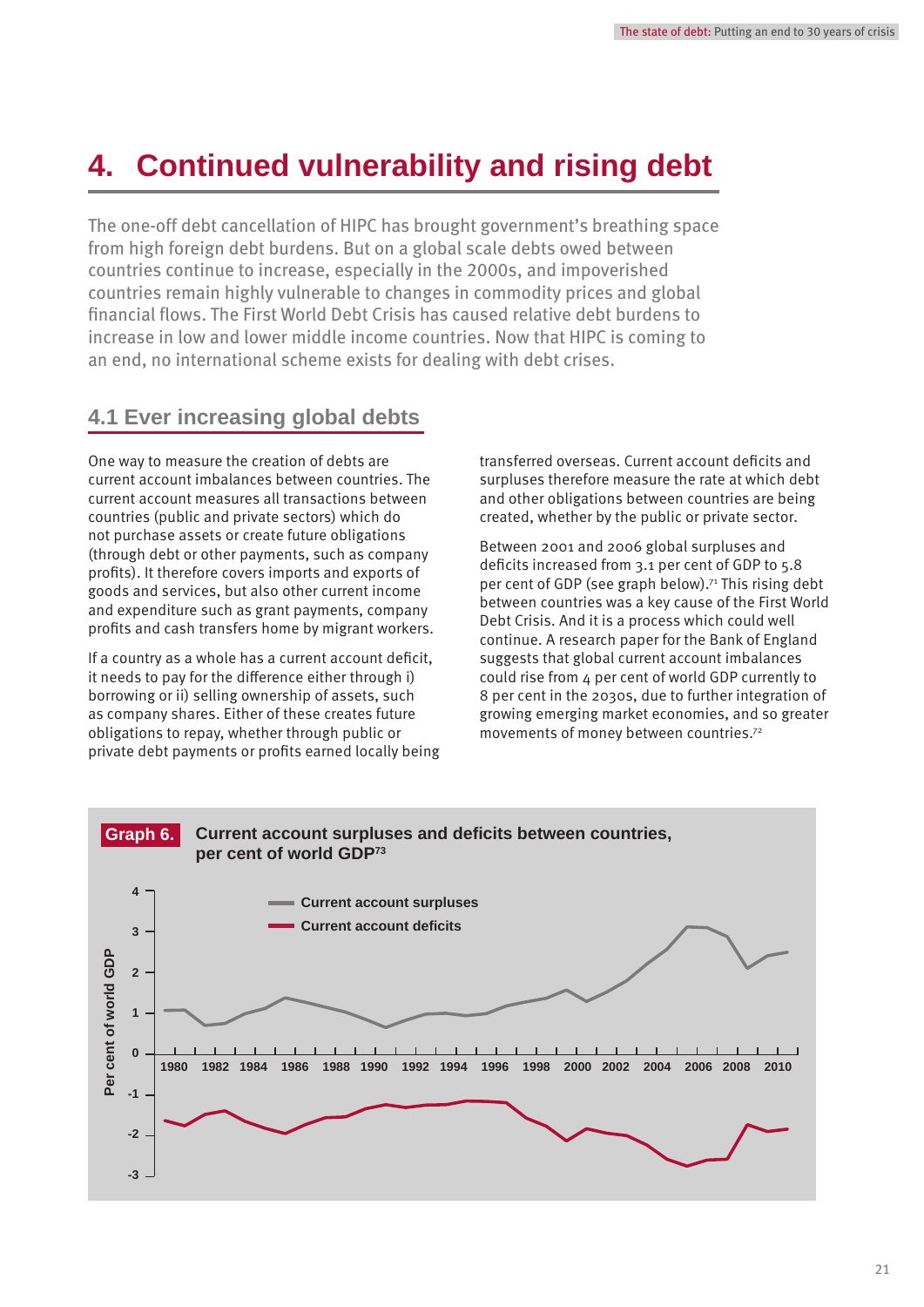Between 2001 and 2011, the four largest 'borrowers' in absolute terms – those with the largest current account deficits - were the United States, Spain, the United Kingdom and Italy. The four largest 'lenders' were China, Japan, Germany and Russia. However, as a percentage of their own economy, the five countries with the largest current account deficit were two which had debts cancelled through HIPC – Liberia and Sao Tome – and three already heavily indebted small islands – Seychelles, St Kitts and Nevis, and St Vincent and the Grenadines.74

For the thirty-one HIPC completion countries for which there is data,<sup>75</sup> only one had a current account surplus on average between 2001 and 2011; Bolivia. Of the other thirty, ten had a current account deficit of more than 10 per cent of their GDP,76 and a further twelve had a deficit of more than 5 per cent of their GDP over the decade.77 In comparison, the UK had a current account deficit averaging 2 per cent of GDP over the same time period. Greece's was 9 per cent.<sup>78</sup>

Whilst debt cancellation reduced debt burdens, the vulnerability of HIPC's has generally not fallen. Most remain heavily dependent on public and private foreign borrowing and, private investment. Depending so heavily on foreign lending and investment makes countries vulnerable if there is a sudden stop to the money. It also creates obligations to repay the lender or investor in the future.

Another way of looking at whether countries have become more or less vulnerable is whether they are on an IMF programme. The IMF supposedly lends money to countries which are suffering from a short-term 'liquidity crisis'; a temporary inability to meet debt or other payments because your money is locked-up elsewhere. However, the IMF often interprets this to mean selling off assets (privatisation) or cutting public spending are ways of 'unlocking' resources.

IMF loans are not spent on anything specific, but used to meet debt and other payments, rolling over the debt to be owed to the IMF. The number of countries in receipt of IMF loans is therefore another measure of vulnerability. In the early 2000s over 30 low income countries were borrowing such emergency loans from the IMF. Despite debt relief, this had only fallen to 24 by the start of 2008. Since the crisis began, the number of countries borrowing from the IMF has risen again (see Graph 7. below).79 Countries such as Burkina Faso, Malawi and Sierra Leone have 'temporarily' been borrowing from the IMF for over a decade.

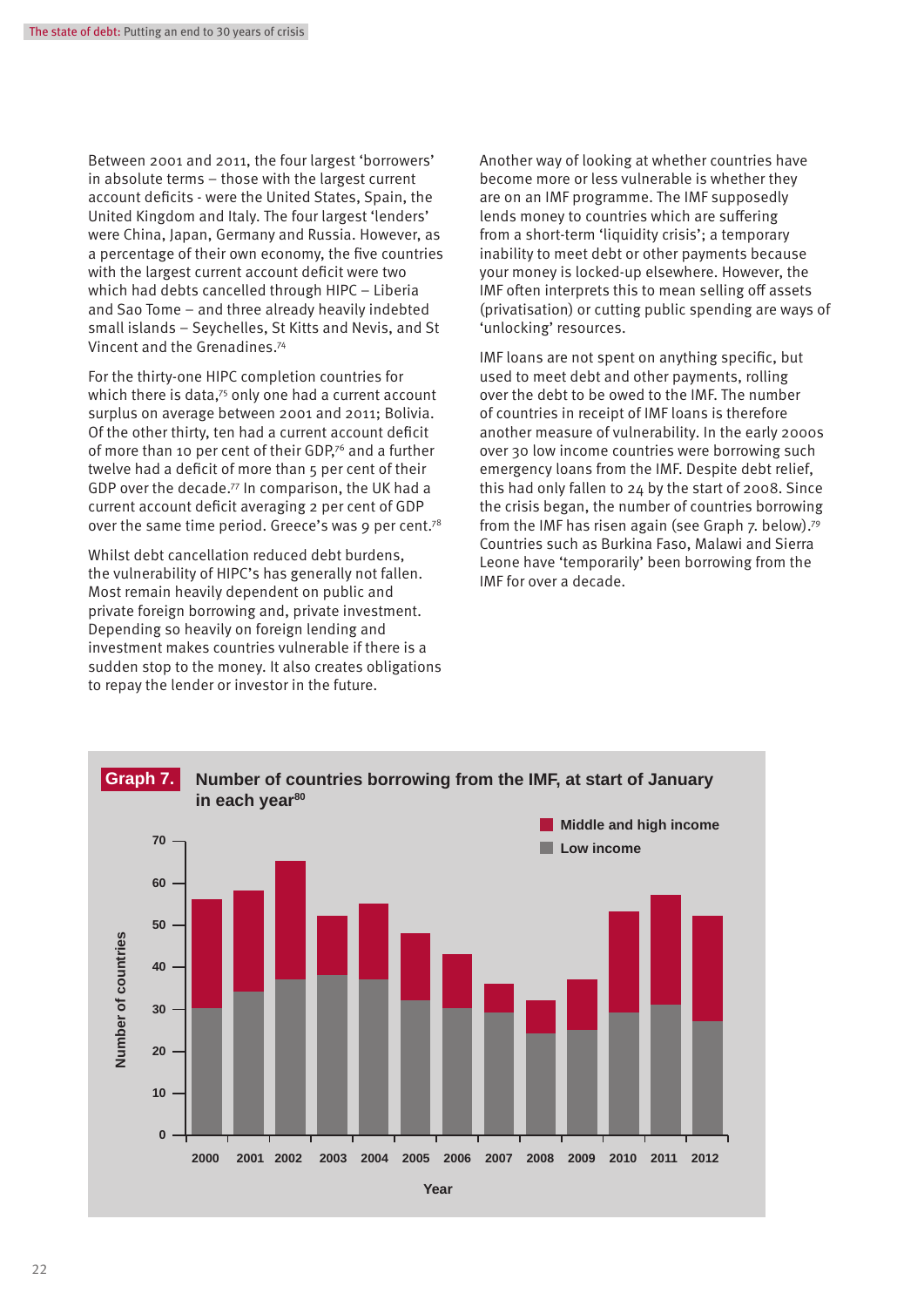Another measure of vulnerability is how dependent countries are on exporting primary commodities, and how much they have diversified into other activities such as manufacturing. Dependence on a small number of commodities makes countries highly vulnerable to sudden changes such as in price, natural disasters or resources such as minerals and fossil fuels being depleted. Revenues from commodities such as minerals, metals and fossil fuels are more likely to solely benefit elites and increase inequality. And diversifying away from commodities to higher-productivity goods tends to be associated with sustained economic growth; as Dani Rodrik from Harvard University has said: "poor countries become rich by producing what rich countries produce". 81

The United Nations Conference on Trade and Development (UNCTAD) report that dependence on primary commodities has if anything increased over the last decade. In 2008/09, two-thirds of developing countries received more than half their export earnings from primary commodities, exactly the same number as in 2002/03. In contrast, primary commodities made up less than one-fifth of export earnings in just 10 per cent of developing countries, a fall from  $14$  per cent in 2008/09.<sup>82</sup>

This will at least be partly due to the rising price of primary commodities since 2003 which has helped to increase economic growth, but this has not necessarily reduced poverty, created jobs or helped to diversify economies away from primary commodities. The UN Economic Commission for Africa's 2011 report states:

the relatively strong economic performance in Africa since the turn of the 21st century has not resulted in satisfactory social development outcomes. For example, poverty rates have remained high in sub-Saharan Africa and the recent positive growth spells have not transformed into solid employment creation, one of the most important means to reduce poverty. Indeed the employment-to-population ratio has largely stagnated since 1991. West Africa has even registered a decline in the employment-to-population ratio over the last decade, as aggregate output has remained heavily dependent on extractive industries.<sup>83</sup>

The distributional impact of dependency on commodity exports is also seen with food prices. Over the last few years there have been wild swings in the price of internationally traded foods, with price spikes in 2007/08 and 2010/11. Whilst high food and other commodity prices have tended to increase export revenues and growth, high food prices have also increased malnutrition, and reduced access to food. The UN FAO estimates that the number of people undernourished increased from less than 850 million in 2005 to over 900 million since 2008.84

# **4.2 The First World Debt Crisis and increased vulnerability**

The most recent in the succession of debt crises is the First World Debt Crisis. People of impoverished countries have suffered from this crisis; using IMF and World Bank predictions our research below shows that foreign debt payments will increase by at least one-third as a result. Some impoverished country governments could be as indebted in a few years as they were before debt cancellation.

The increase in debts owed by western countries, as well as debts owed within them, brought on the global economic crisis from 2007 to the present day. The crisis has had major ramifications across the world. For impoverished countries, in the immediate aftermath of the crisis income from exports fell, commodity prices have been extremely volatile, profit was taken out of countries by multinational companies, and earnings from migrants working overseas fell.

The impacts of the crisis initially reduced economic growth in low income countries, and falling revenues led to new borrowing. Per person economic growth in low income countries fell from over 3 per cent in 2007 and 2008 to less than 1 per cent in 2009. $85$  New foreign loans to low income countries increased from \$5.2 billion in 2007 to \$6.8 billion in 2008 and \$9 billion in 2009.<sup>86</sup> This new lending and borrowing has increased debt burdens; the increase in payments will be seen in coming years.

On the IMF and World Bank's own predictions, average debt payments as a percentage of government revenue for countries that have completed HIPC will rise by one-third; from 4.6 per cent in 2010 to 6.1 per cent by 2014. For low and lower middle income countries which have not had debts cancelled through HIPC, but for which there are IMF and World Bank predictions, average debt payments are also predicted to rise by one-third; from a low of 7 per cent of government revenue in 2008 to 9.4 per cent by 2014.<sup>87</sup>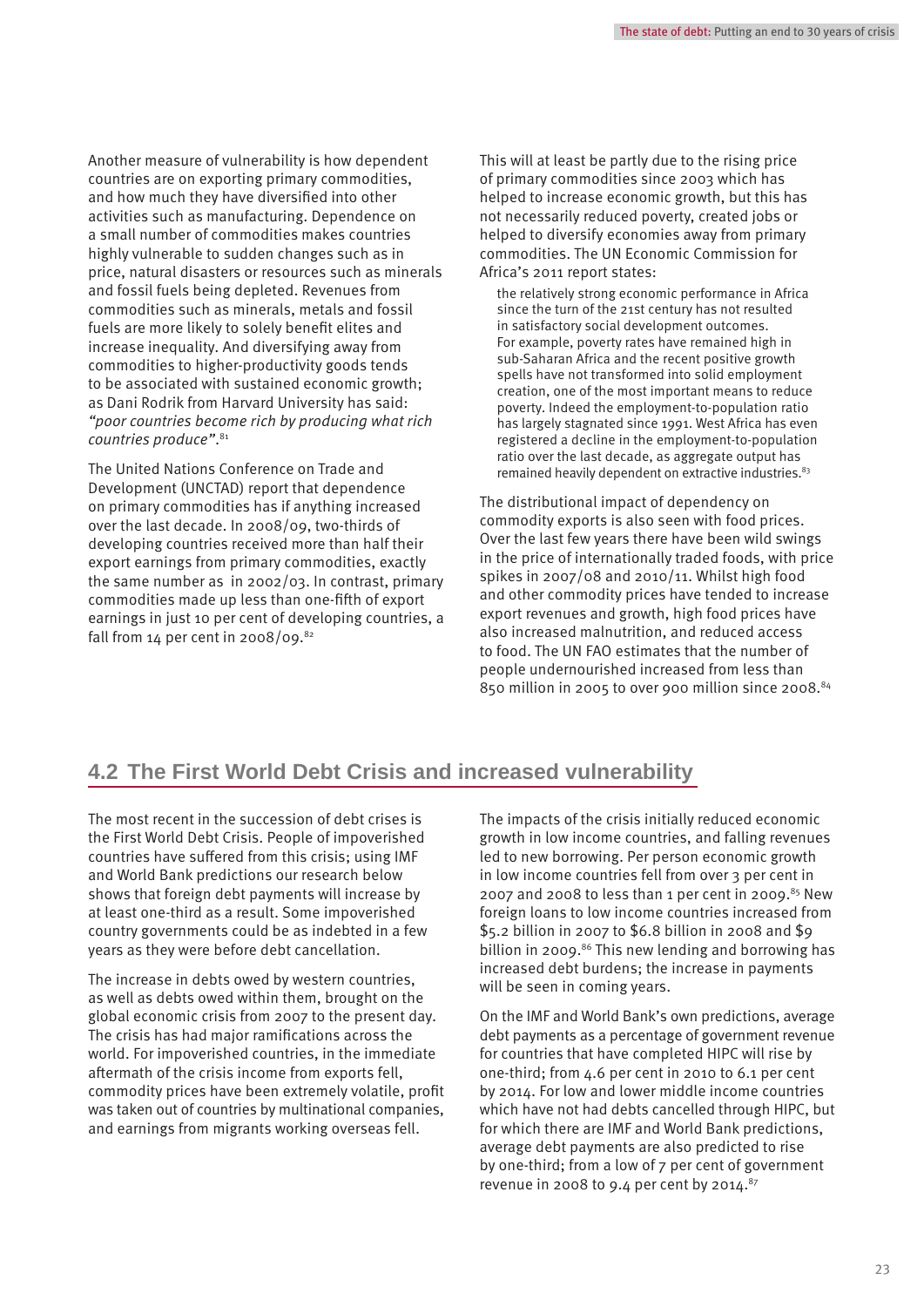But again, averages are a poor indication of IMF and World Bank predictions at a country level. Of the impoverished countries for which they make predictions (a smaller group than referred to in Section 3.2 above) by 2014, they estimate 17 governments will be spending more than 10 per cent of government revenue on paying foreign debts, up from nine in 2010. Of these 17 countries, two have had debt cancelled through completing HIPC, the other 15 have not had debt relief (see Appendix for detailed figures).

On IMF and World Bank predictions, the most indebted low and lower middle income countries will remain those which have not qualified for debt cancellation. However, some countries which have had debt cancelled, such as Ethiopia, Mozambique and Niger, could be spending as much on foreign debt payments in a few years as they were before debt relief (see Boxes 3 and 4, and Appendix.).

The IMF and World Bank predictions are a baseline, usually assuming strong economic and export growth. So far they have tended to underestimate future debt burdens.88 As part of the debt sustainability analyses they conduct, the Bank and Fund also try to predict how the debt situation would change if there were an economic shock such as drought, flood, currency devaluation, change in world economy, or change in important commodity prices. However, a recent Bank and Fund review of this system found that for one in eight cases so far, shocks have led to larger debts being created than the IMF and World Bank's most extreme assumptions.<sup>89</sup>

The IMF and World Bank said in 2010 that the global financial crisis has had a significant impact on low income countries debt vulnerabilities, but they do not expect it will result in "systemic debt difficulties". 90 In November 2011 they argued that there is a lack of "systemic evidence that debt vulnerabilities among low income countries have intensified" since the crisis began.91 However, as outlined above, there is evidence that the crisis has resulted in more lending and borrowing, and therefore higher debt payment burdens in coming years.

The impact of the ongoing First World Debt Crisis continues around the world. A recent prediction by the IMF is that if there is a downturn in the global economy in 2012, there could be \$27 billion of new debt created in just one year for low income country governments.92 This would be a 25 per cent increase on current low income public debt of \$110 billion.93 The repercussions of the First World Debt Crisis could yet have an even greater impact.

The IMF and World Bank's own debt analysis looks solely at how likely a country is to default on paying its debts, rather than an assessment of how the costs of debt are impacting the country and its people. As of March 2012, the IMF and World Bank have assessments of 68 low and middle income countries,94 of which:

- 5 are in default on at least some of their debt payments
- 15 are at high risk of not being able to pay their debts
- 23 are at moderate risk of not being able to pay their debts
- 25 are at low risk of not being able to pay their debts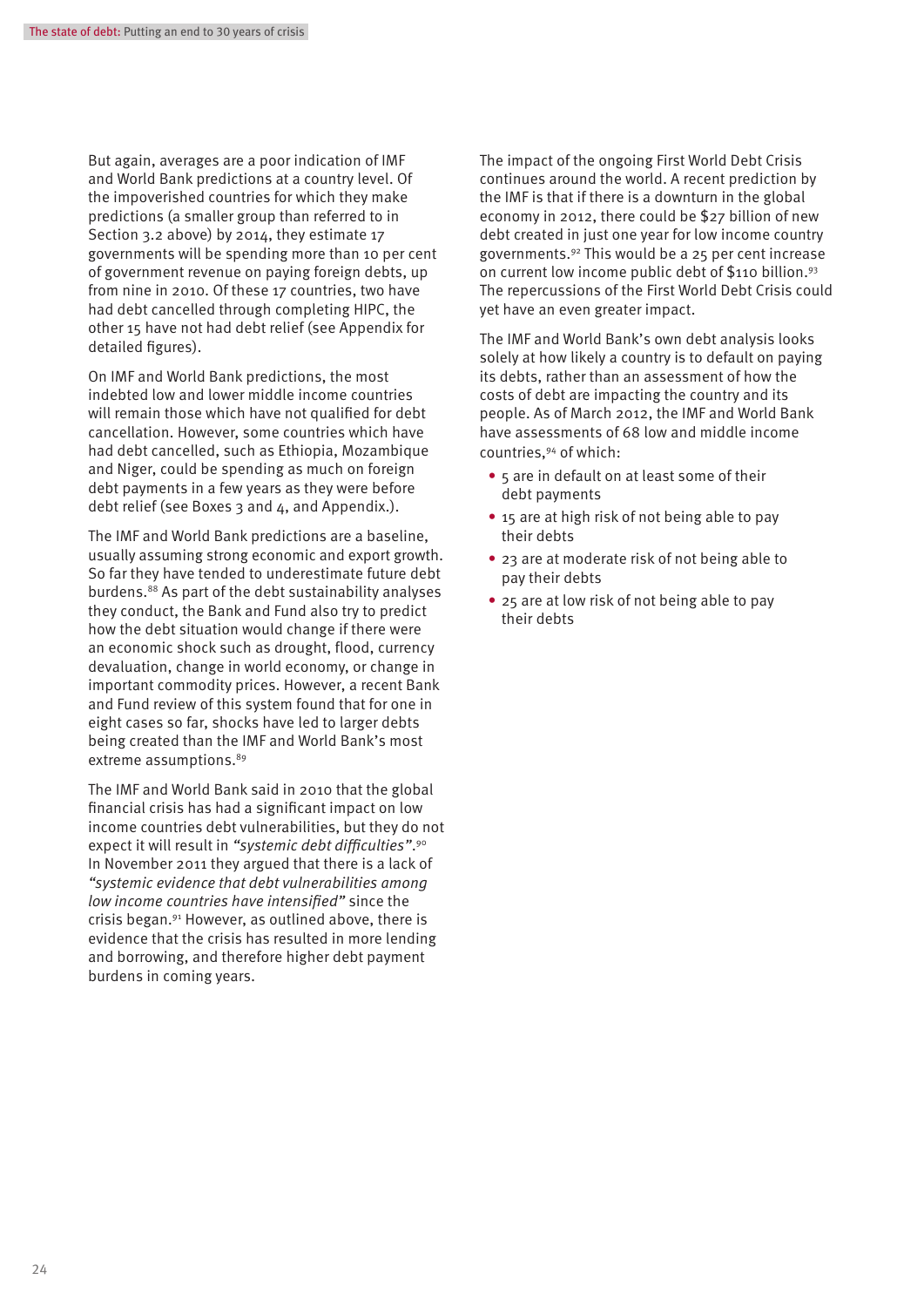## **Country case study 4: Ethiopia**

Ethiopia qualified for debt cancellation through HIPC in 2004, and subsequently MDRI when it was agreed in 2005. Its debt payments fell from averaging 10 per cent of government revenue a year from 1998-2000 to 4 per cent a year from 2007-2009. At the same time, combined spending on public health and education increased from 22 per cent of government revenue in 2000-2001 to 32 per cent by 2006-2007.95

Official data suggests there have been improvements in health and education outcomes. The percentage of children enrolled in primary education has increased rapidly from 50 per cent in 2004 to 85 per cent by 2009. Maternal mortality fell from 750 per 100,000 live births in 2000 to 560 in 2005 and 470 in 2008.<sup>96</sup> However, 41 per cent of the population were undernourished in 2006-2008, not much lower than the 48 per cent in 2000-2002.<sup>97</sup>

Since the financial crisis began the government's foreign owed debt has shot-up from \$3 billion to \$7 billion, and is predicted to reach \$10 billion by 2014. In 2010 the IMF predicted that by 2014 the country would be back to spending 10 per cent of government revenue a year on debt payments. This assumes Ethiopia's economy grows by 7-8 per cent a year, and exports by 17-20 per cent a year.<sup>98</sup>

The Ethiopian government has become increasingly repressive in recent years. Following elections in May 2011, Amnesty International say that legislation which severely limits human rights activities came into force. *"The independent press was severely restricted. State resources, assistance and opportunities were broadly used to control the population."*<sup>99</sup>

Since 2005, Ethiopia has been lent \$5.6 billion, including \$1.6 billion from the World Bank. The bulk of this has been lent since the financial crisis began in 2008.



The severe drought in 2011 has probably made the situation even worse, though the Ethiopian government has refused to allow the latest IMF and World Bank debt assessment to be released. The 2010 assessment said Ethiopia's debt payments would reach 15 per cent of government revenue by 2015 in the case of one economic shock.101 Ethiopia has arguably already suffered this shock with the drought, and the knock-on effects of the European debt crisis may be another.

The IMF and World Bank say Ethiopia is still at low risk of debt distress; ie, it should be able to afford to keep meeting debt payments. However, the debt created in recent years may lead to as much of a debt burden for the Ethiopian people as existed before debt cancellation.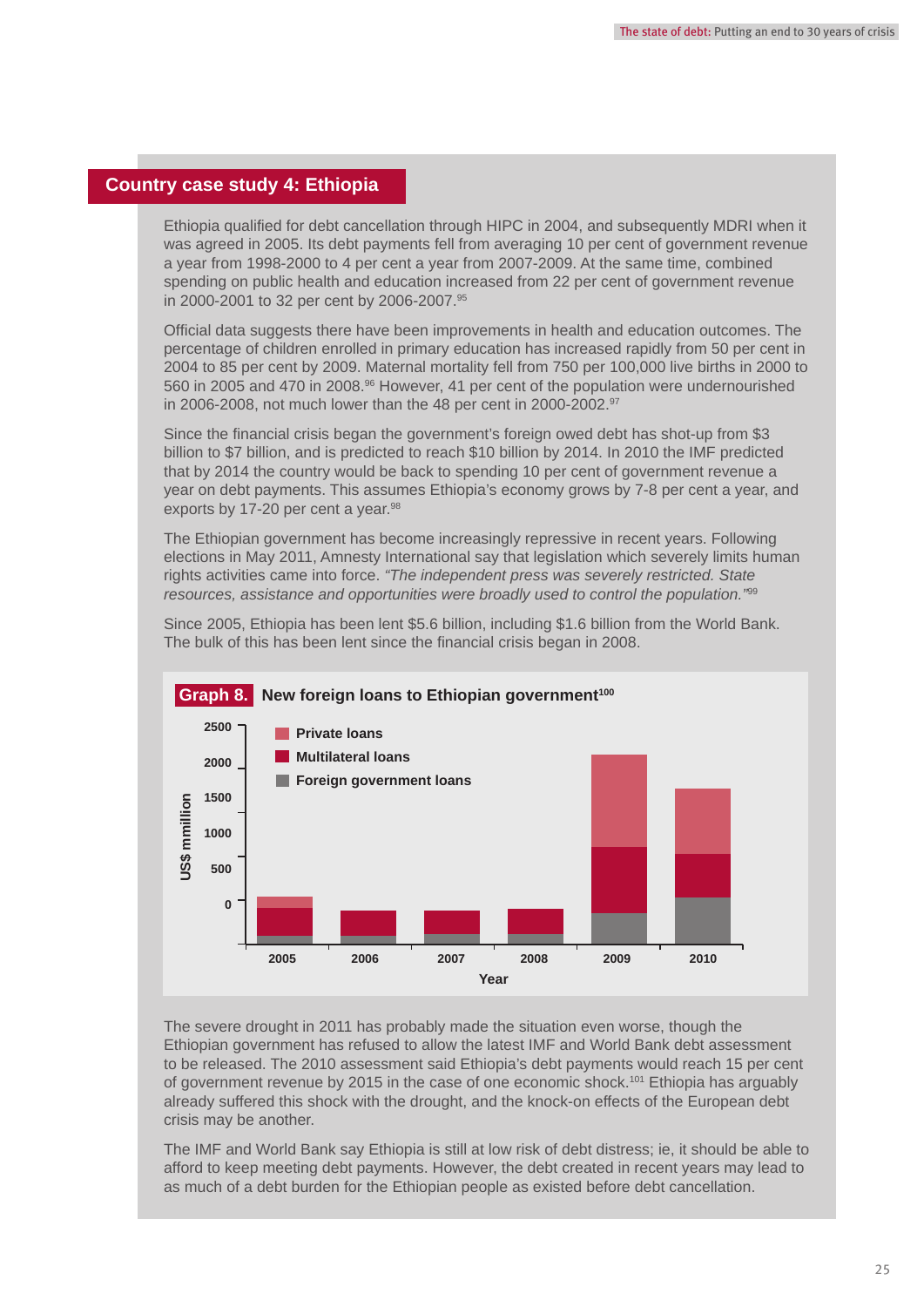# **4.3 The lenders**

For the most impoverished countries, governments and international institutions remain the largest source of lending, particularly the IMF and World Bank themselves. According to World Bank figures, over the last five years, low income country governments have been lent \$40 billion by foreign lenders, 45 per cent of which is from the IMF and World Bank. \$30 billion is from multilateral institutions, including \$18 billion from the IMF and World Bank. \$8 billion has come from foreign governments, and \$2 billion from private lenders.102

Lower middle income countries have been lent a much greater sum; \$290 billion. Of this, the private sector has lent \$130 billion, multilateral institutions \$100 billion (\$77 billion from the IMF and World Bank) and foreign governments \$60 billion.104

## **Source of foreign loans to low income**  country governments, 2006-2010<sup>103</sup> **Graph 9.**



## **4.3.1 Aid lending**

Much of the governmental lending to low income countries is classified as 'aid'. Because they have low interest rates, loans from subsidised parts of multilateral institutions are counted as aid. This includes the International Development Association of the World Bank, Poverty Reduction and Growth Trust of the IMF, and African Development Fund of the African Development Bank. We calculate that in 2010 \$9.4 billion in 'aid' was given to multilateral institutions which then used it to subsidise lower interest loans.105 The largest users of aid in this way were Japan (\$2.2 billion), the UK (\$1.3 billion) and France (\$1.2 billion).

Governments also continue to give low-interest loans which are counted as aid, as are some equity investments in companies, which create an obligation for profits to be paid back – effectively to governments. Figures from the OECD show that 'aid' loans and other 'investments' (such as buying shares) by OECD governments to developing countries totalled \$10 billion in 2007 rising to \$16 billion by 2010. The top giver of such loans and buying shares (equity) is by far Japan, averaging \$7 billion a year, followed by France (\$2 billion a year), Germany (\$1.8 billion a year), Spain (\$0.7 billion a year) and

the UK (\$0.7 billion a year).<sup>106 107</sup> These loans and equity investments are to all developing countries, and may be more likely to be middle income rather than low income countries.

Combining these two sources of lending and investments, we therefore estimate \$25 billion in 2010 - 20 per cent of what is counted as 'aid' – is ultimately given to developing countries as loans or equity rather than grants. In absolute terms, the largest lender is Japan, followed by France, Germany and the UK (see Table in Appendix).

In 2007, the UK government announced it would give £850 million (\$1.4 billion) for countries to adapt to, and mitigate, climate change over coming years. Much of this money was given to various World Bank funds as capital, so has had to be lent rather than granted. This so far includes £217 million (\$350 million) of capital for a programme created in the World Bank to fund adaptation to climate change in developing countries, the Pilot Programme for Climate Resilience. Other countries made grant contributions to the fund, which are being given-on as grants.

By June 2011, the World Bank Pilot Programme for Climate Resilience had announced \$370 million of loans to countries such as Bangladesh, Nepal, Niger and Zambia, virtually all of which was originally UK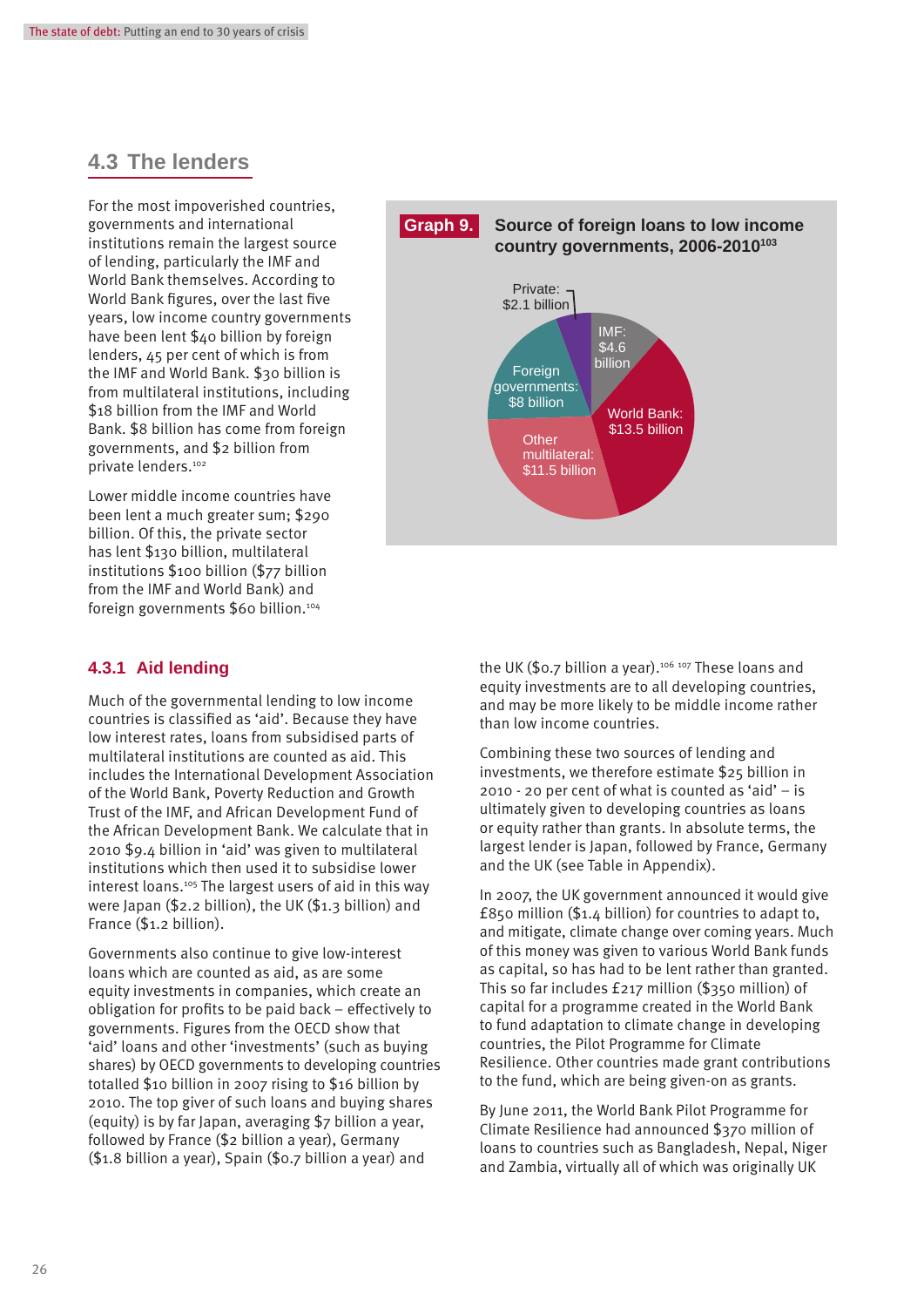government money, and \$400 million of grants. But in addition, a further \$750 million of climate adaptation loans had been agreed from other parts of the World Bank or institutions such as the Asian Development Bank.108 Forty-eight civil society organisations from the countries in receipt of the loans wrote to the UK government in June 2011 saying:

instead of reparations, the UK is pushing for loans for climate change through the World Bank. Climate loans will only lock our countries into further debt, and further impoverish our people. This will not provide the compensation required to enable people to cope with the impacts we are facing. Loans for climate change are not acceptable. 109

The European Commission is planning to announce new forms of funding which blend grants and loans. There is little detail yet on how this would work. Currently all the aid given directly by the Commission is grants, though they give grants to projects alongside loans from lending institutions such as the European Investment Bank and European Bank for Reconstruction and Development. However, the Commission is planning to start using its resources to subsidise loans either directly, or through other European institutions.

A further new source of lending is loans from Southern governments such as China. The amount of 'aid' given by such countries is still low compared to that given by OECD countries. Brazil, China, India, Russia and South Africa are estimated to give \$3.7 billion of 'aid' to other developing country governments each year, though it is not known how much of this is grants, and how much low-interest loans.<sup>110</sup> However, a major source of lending from OECD and BRIC governments are loans at higher interest rates, usually given to win business for that country's companies, which we look at in the section below.

## **4.3.2 Non-aid government lending**

OECD governments and some emerging market governments give or back export credits; loans to foreign governments or private companies to buy their exports. Such agencies are often very opaque, so it is hard to monitor their lending operations; either how much is being given, or what it is for.

According to the industry body the British Exporters Association, the top ten export credit agencies backed or gave loans of \$260 billion in 2009, though it is not known how these loans were distributed between, high, middle and low income countries. Moreover, they include loans to private companies as well as

governments. The largest lender in 2009 was Canada's EDC, with \$80 billion of loans, followed by China's agencies (\$63 billion), Germany's Euler Hermes (\$29 billion) and France's Coface (\$26 billion).<sup>111</sup>

A major growth in lending is from emerging market governments such as China, though it is hard to find accurate figures on the extent of lending. A recent report found that between 2005 and 2011, China committed to lending \$75 billion to Latin America and the Caribbean.<sup>112</sup> This compares to lending actually disbursed by the World Bank over the same time period for Latin America and the Caribbean of  $$66$  billion.<sup>113</sup> However, there is a lack of clear data on Chinese lending. The figure above is amounts announced in that time, rather than actually disbursed, and includes three large announcements of \$20 billion to Venezuela, \$10 billion to Argentina and \$10 billion to Brazil, which may be disbursed over several years.

The Jesuit Centre for Theological Reflection in Zambia have voiced concerns about various loans the Zambian government has taken from China and India, particularly due to the fact they are tied to buying Chinese and Indian exports. These deals have included a \$53 million loan for Chinese mobile hospitals, \$3 million for Chinese Hearses and \$50 million from India for equipment for the Itezhi-Tezhi power project, 85 per cent of which had to be sourced from India.<sup>114</sup>

Often more is known about how such lenders have operated in the past. Documents uncovered by Jubilee Debt Campaign from the UK's national archives reveal that the UK's Export Credit Agency, now known as UK Export Finance, backed loans to countries such as Egypt, North Korea and Burma which were tied to buying British exports, knowing that they would struggle to repay. The UK's political and economic interest trumped any concern for preventing large debt burdens. More recent loans have included one in the late-1990s for the Zimbabwean police to buy 1,500 British made Land Rovers, even though the Zimbabwean government was already spending one-third of export revenues on foreign debt payments.<sup>115</sup>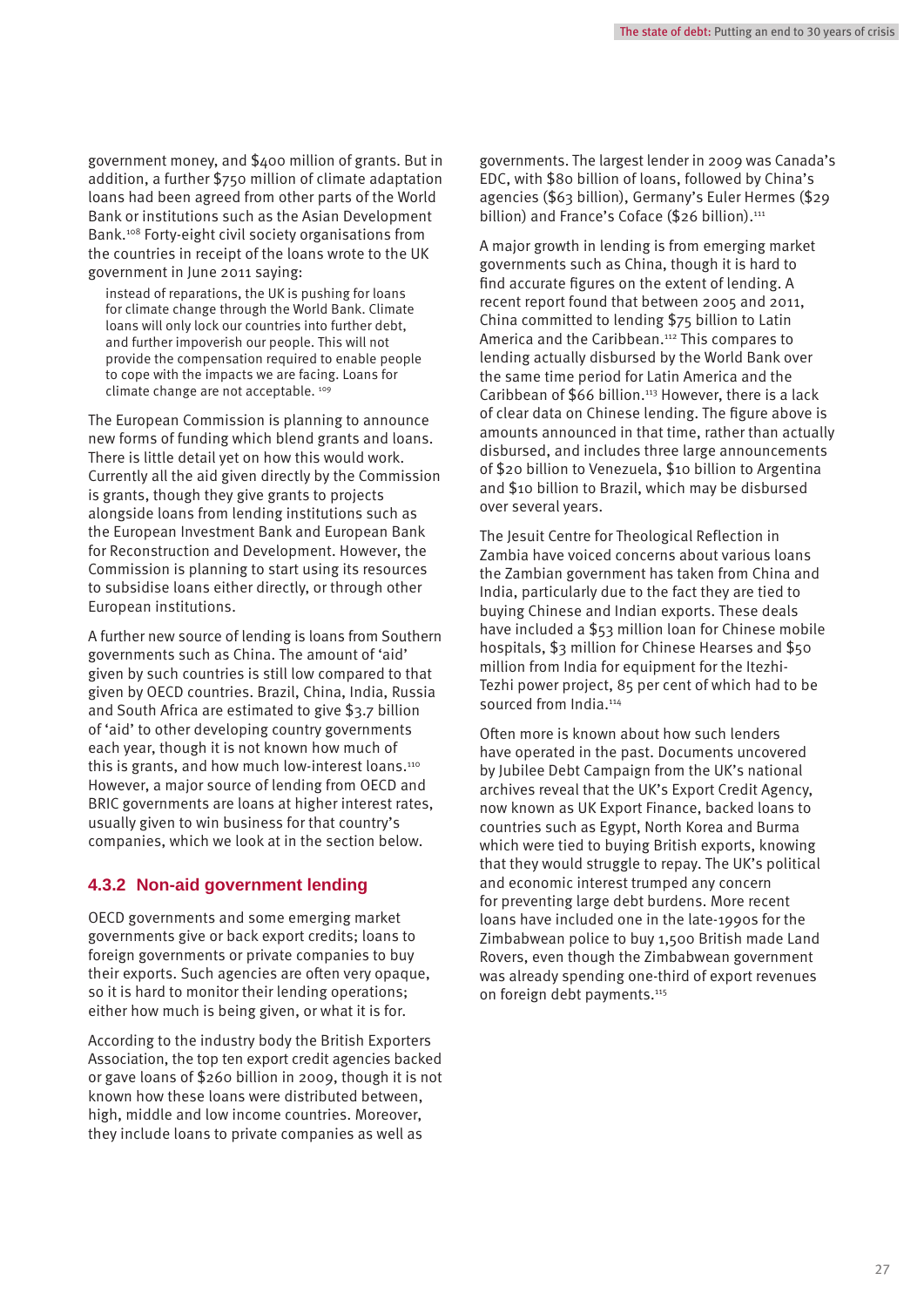#### **4.3.3 Hidden debts: Public-private partnerships**

Because of structural adjustment, liberalisation and privatisation, the role of government in economies has tended to be reduced across the world. The smaller the role government plays in the economy, the less reason it has to borrow. For example, if a railway system has been fully privatised, debts for investing in the railways are meant to be contracted by the private sector, rather than the public.

Since the 1990s public-private partnerships (PPPs) have increasingly been used as a way to invest in infrastructure. The UK was a trailblazer for PPPs, under its Private Finance Initiative. Private companies undertake the building and/or operation of public infrastructure, in the UK's case such as schools and hospitals. Under the standard model, the government commits to pay annual charges for a set number of years, before the infrastructure comes into public ownership.

The debt to pay for the infrastructure is officially taken on by the private sector, and therefore does not appear in the government's books. But the payments by the government to the private company are effectively debt payments; the debt is kept off the books, but it still has to be paid. Research for the IMF summarises that in the United Kingdom and many other European countries: "the government has used public-private partnerships to build new roads, railways, and hospitals without having to count the investment spending as its own, even though the government assumed debt-like obligations to pay for the infrastructure later". 116

Because the private sector often has to borrow at a higher interest rate than the government, make a profit, and cover its costs, it can cost the government more than if it had borrowed directly, as has consistently been seen in the UK.<sup>117</sup>

According to a World Bank database, the amount lent or used to buy equity in infrastructure (energy, telecoms, water and transport) through private participation in low and middle income countries has increased from \$9 billion in 1991 to \$162 billion in 2010.118 Relative to the size of their economies, South Asia has the most private participation in infrastructure; 3.5 per cent of national income was lent or used to buy equity in 2010. Sub-Saharan Africa was the second highest, with 1.1 per cent. East Asia and the Pacific had the least, 0.15 per cent of national income.<sup>119</sup>

By no means all these deals will have the financial structure described above. Some will have created hidden obligations for the public sector in different ways. Others could be in infrastructure which has been fully privatised, so not create any direct obligations for the government; though citizens would still expect the government to step-in and deal with the costs if the project failed. But because one of the points of PPPs is to keep the debt off the books, it is genuinely hidden from view how much extra debt is out there. Neither is it known how much of the private finance is domestic, and how much comes from foreign lenders.

In a recent UK DfID report an emphasis is placed on the private sector as one of the key means to make UK aid work more effectively.<sup>120</sup> The report pledges to encourage PPPs, which it says will be particularly effective in the area of climate change; presumably energy and transport. For example, the report says, to 'support greener growth' the government will work on new PPPs, which will supposedly secure up to £3 of private investment for every £1 of public money spent.<sup>121</sup> However, this private investment is not free money, but creates an obligation to repay through taxation or user fees.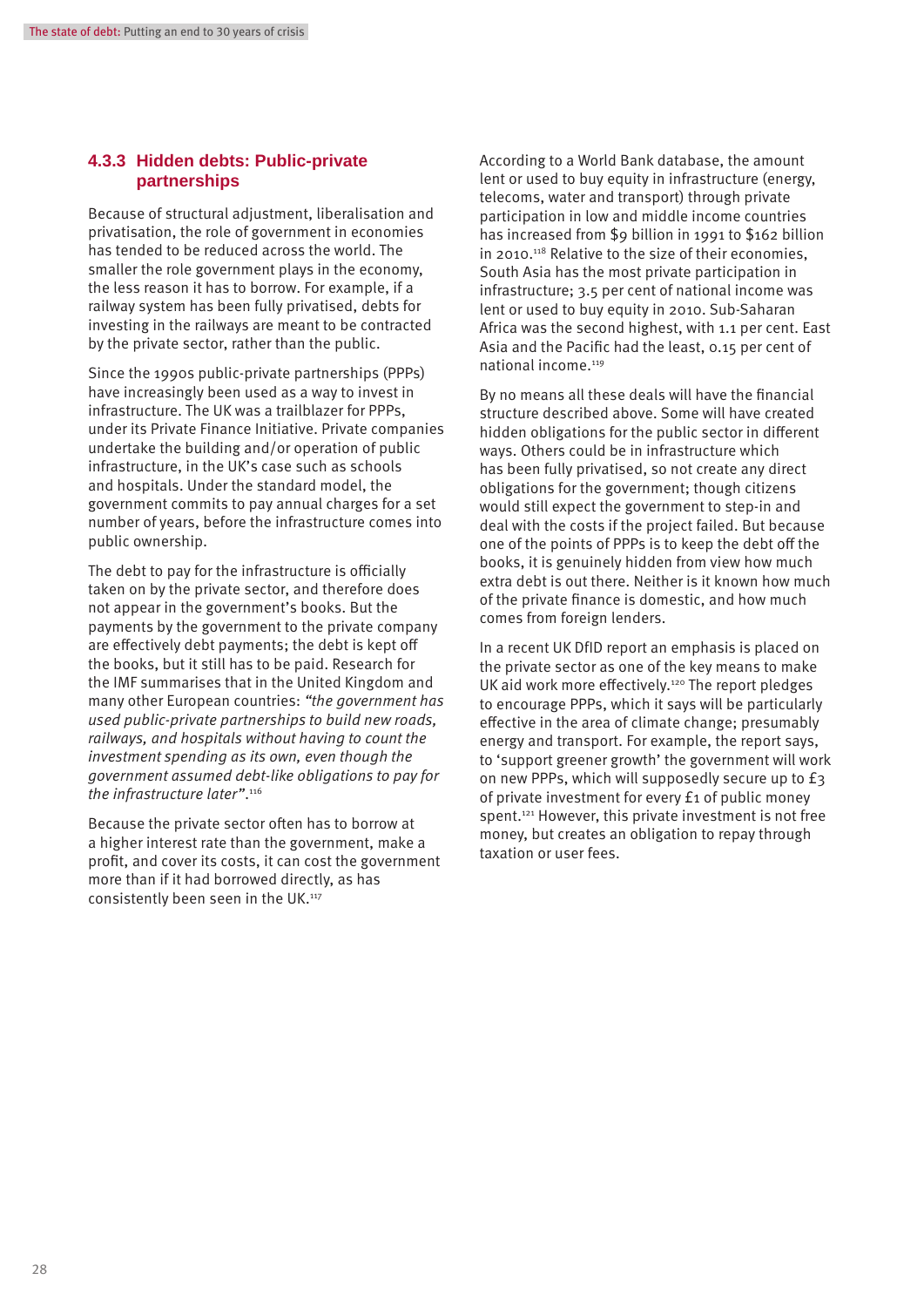# **5. The private borrowing and lending boom**

Borrowing and lending within the private sector can cause financial and debt crisis, as has been seen in East Asia in the 1990s, and the US and Europe today. Private foreign finance can lead to more investment, but can also be speculation increasing inequality, undermining the domestic economy and generating cycles of boom and bust. Worryingly, little attention has been paid to debts owed by the private sector in low income countries. In some it is already extremely high.

## **5.1 Private debt and financial crisis**

The original Third World Debt Crisis was caused primarily by bank lending to governments. The HIPC process sought to address the legacy of this government owed foreign debt. However, private sector foreign lending – and other obligations – can also create debt and financial crisis. Both the East Asian financial crisis in the mid-1990s, and the First World Debt Crisis of recent years, have been caused primarily by borrowing and lending between the private sector, especially banks.

In Thailand, in response to several years of sustained economic growth, in the mid-1990s there was a huge increase in foreign private lending to the Thai private sector. This came in the wake of removing regulations on private lending, such as getting rid of limits on the extent to which banks could lend for speculative real estate.<sup>122</sup>

Private sector foreign debt shot-up from \$15 billion in 1993 to \$48 billion by 1996, accentuating Thailand's boom. In particular, the speculation pushed up prices for Thai real estate. Private sector debt reached 25 per cent of national income in 1996, whilst the government's foreign debt fell from 15 per cent of national income in 1990, to less than 10 per cent by 1996.

When private lenders suddenly lost confidence in Thailand they stopped lending and began taking money out of the country. The economy shrank by 2 per cent in 1997 and 11 per cent in 1998. Unemployment tripled $123$  and the percentage of the population living in poverty (as defined by the Thai government) increased by 40 per cent.124

According to John Williamson in 1999, then Chief Economist for the South East Asia region at the World Bank:<sup>125</sup>

I think everybody agrees that a large component of the problem was in the financial structure, that there was too much debt relative to equity; that there was too much short-term debt relative to long-term debt; that there was too much foreign currency debt relative to domestic currency debt; that there were too many non-performing assets in the banking system. Those were the underlying problems in those economies … I conclude that it was the openness of the capital account that created the vulnerabilities which permitted the financial crisis to spread in the way we saw in East Asia.<sup>126</sup>

The root cause of the debt crisis in many European countries today is debt owed by the private sector, particularly banks. For example, borrowing by Ireland's private sector led to the foreign debt of the country as a whole reaching 1,000 per cent of GDP by 2007 – primarily debt owed by banks – though large amounts of foreign owned assets were also claimed – again by banks - which supposedly partially balance this huge figure. The government's debt, owed both domestically and externally, was just 25 per cent of GDP and falling prior to the crisis – the government had a budget surplus.127 The Irish private sector's borrowing from the rest of the world can also be seen in the country's trade balance; Ireland had a current account deficit from 2005 to 2008, averaging 4.5 per cent of GDP.128

This private lending and borrowing contributed to a boom during the 2000s, which rapidly turned to a bust in 2007/08 when banks, starting in the US with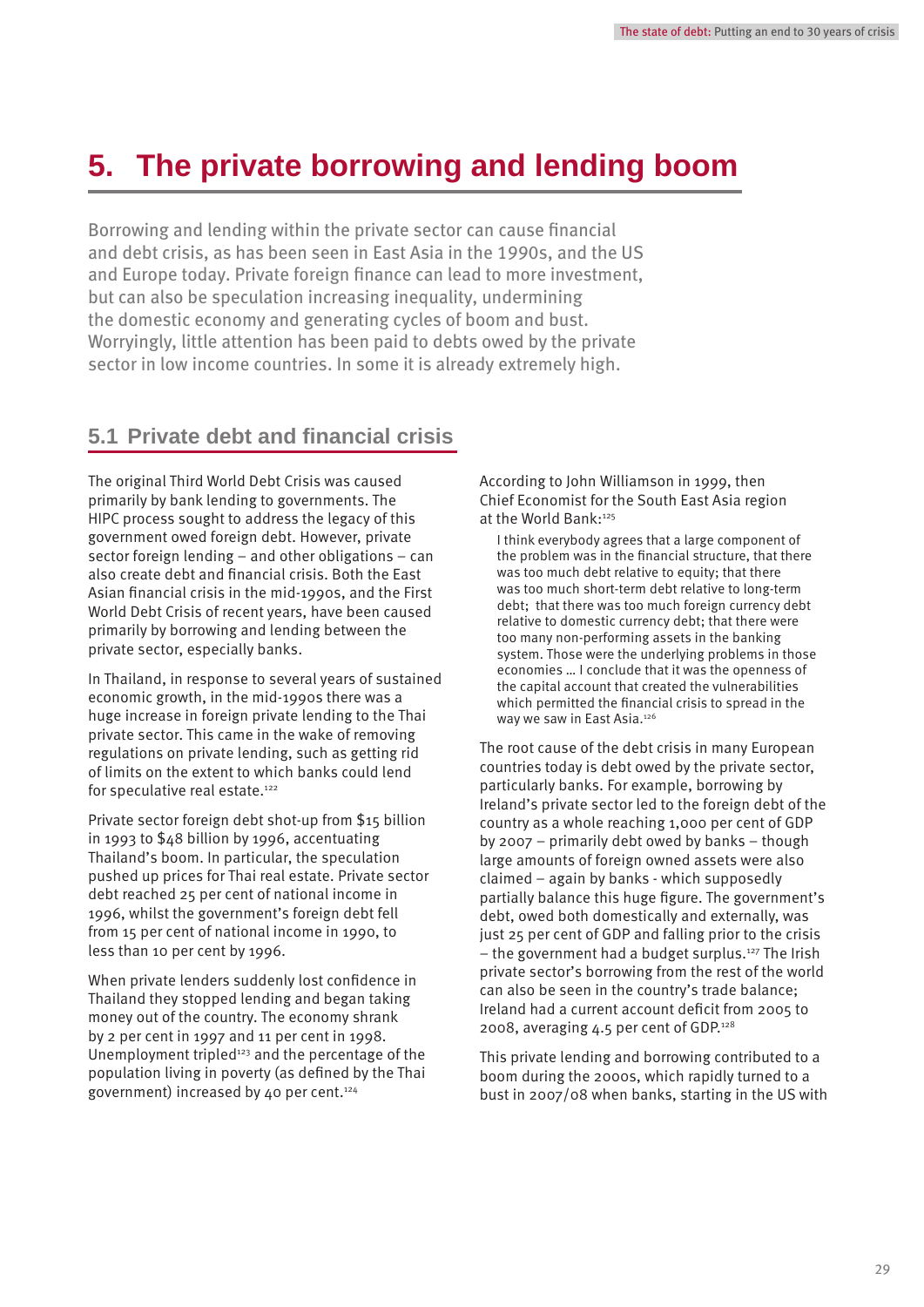the sub-prime crisis, had to start writing off loans they were due to be paid, and so stopped lending to each other. The Irish banks had borrowed recklessly and were bankrupt.

The Irish government guaranteed the debts of the Irish banks, transferring obligations directly from the private sector to the state. At the same time, the Irish economy crashed – by 3 per cent in 2008 and 7 per cent in 2009. This drastically reduced government tax revenues. Unemployment increased from 5 per cent to 15 per cent, increasing the need for government spending on welfare payments. This has led to Irish government debt increasing more than four-fold to 113 per cent of GDP by 2012. Again, some of this debt is owed domestically, some externally. The IMF estimate that Ireland's (public and private sector's) net foreign owed debt (so taking account of assets held abroad) is 90 per cent of GDP.<sup>129</sup>

Iceland had a similar experience prior to the financial crisis. Its total external debt had reached over 600 per cent of GDP by 2007, whilst government debt was just 30 per cent; two-thirds of which was in Icelandic currency and so likely to be owed to Icelandic savers. However, the country's net foreign debt, taking account of any assets held overseas, was far worse than Ireland's.130 Iceland had a gigantic current account deficit between 2005 and 2008, averaging 21 per cent of GDP a year.<sup>131</sup>

The Icelandic economy shrank by 7 per cent in 2009 and 4 per cent in 2010. Government debt shot up to 100 per cent of GDP by 2011. Unemployment increased from 2 per cent to 8 per cent. However,

the government did not provide a blanket guarantee to the bust Icelandic banks. Instead it sought to guarantee domestic accounts, while allowing banks to default on debts to foreign creditors.<sup>132</sup> Capital account regulations were introduced to prevent money flooding out of the country, whilst unlike Ireland, Iceland still has its own currency, which devalued, giving a boost to local producers and exporters.133 Iceland's economy has been growing by 3 per cent a year since 2011, unemployment has started to fall, as has government total debt.<sup>134</sup> Nobel prize wining economist Paul Krugman summarises the Icelandic experience:

Where everyone else bailed out the bankers and made the public pay the price, Iceland let the banks go bust and actually expanded its social safety net. Where everyone else was fixated on trying to placate international investors, Iceland imposed temporary controls on the movement of capital to give itself room to maneuver …Iceland hasn't avoided major economic damage or a significant drop in living standards. But it has managed to limit both the rise in unemployment and the suffering of the most vulnerable; the social safety net has survived intact, as has the basic decency of its society.<sup>135</sup>

Both the Icelandic and Irish experiences show the dangers of unregulated private sector debt, and how this can lead to crisis and large debt burdens for the public. However, Iceland also shows again that measures such as cancelling or defaulting on debts, and regulating the movement of money in and out of the country, can help resolve the crisis and bring a quicker recovery.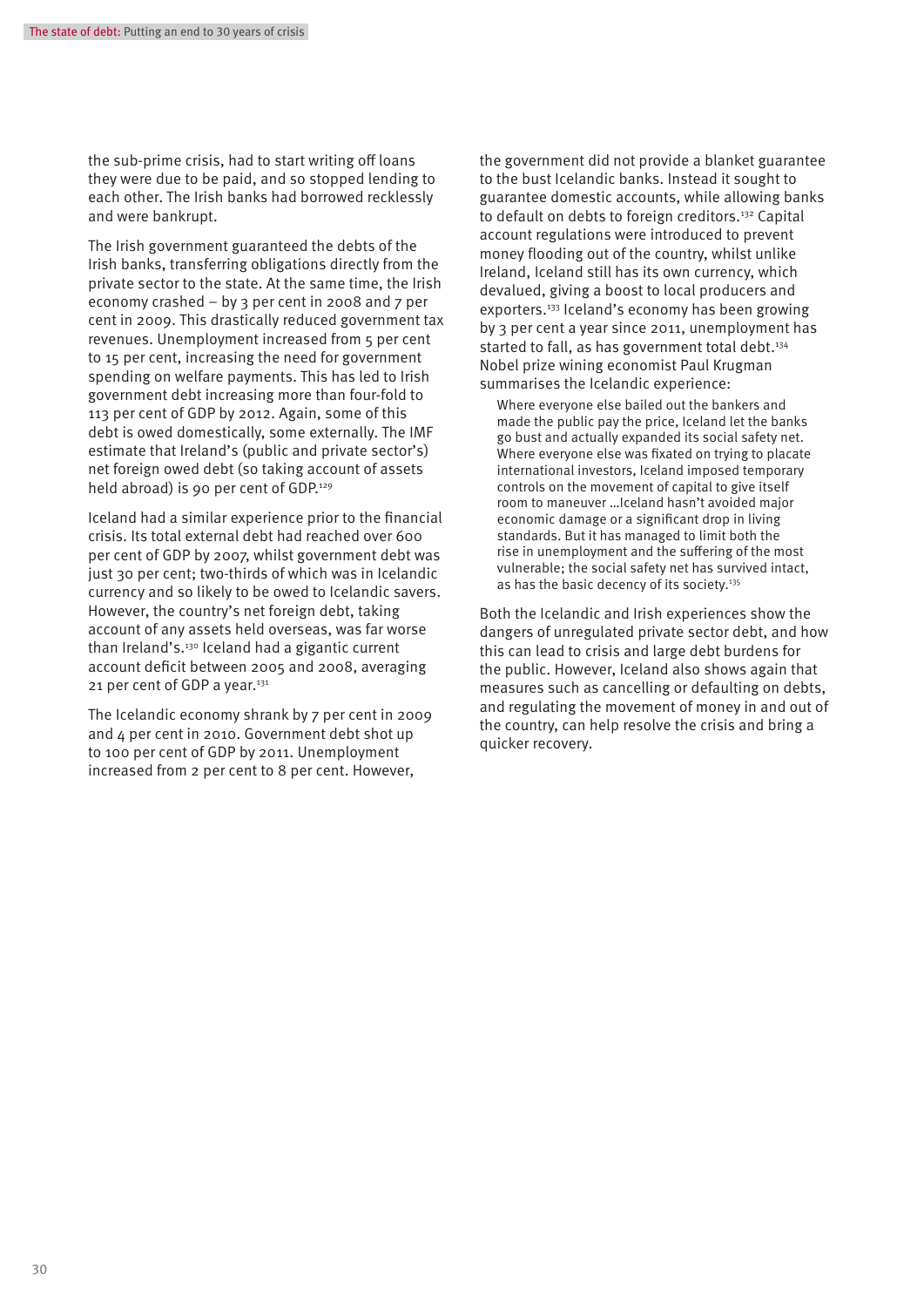## **Kinds of private debt and other obligations**

Much debt owed within the private sector, but across borders, is within the same multinational company. These debts can be created for a variety of reasons, from avoiding taxes to genuine investment in new infrastructure. Because they are transactions between subsidiaries of the same company, current accounting and reporting rules allow them to be well hidden.

Of course, loans also take place between companies and institutions, such as bank loans, or pension and other investment funds giving loans through buying company bonds. Unlike governments, the private sector can also gain resources now to be paid back in the future without taking out loans, through selling company shares.

Shares are generally seen as less destabilising than loans, because they spread risk more between the 'lender' and 'borrower'. 'Payments' are only made if the company generates a profit. If the investment fails, no profits, and so no payments, are made. On the flip side, if the investment is very successful and there are high profits, the 'lender' gets far more back than if they had given a loan with a set interest rate.

Whilst shares, otherwise known as equity, may be less risky than loans, they can still destabilise an economy. Large inflows of money through buying shares can generate a boom. If the investments fail, whilst 'payments' may not be made, more inflows of money will not follow, but the bust may. Or if a large proportion of the investment is from foreigners, the profits may be taken out of the country – known as 'profit repatriation', and there will be little benefit for local people.

In many countries, investment through riskier debt rather than equity has a tax advantage because interest payments can be offset against corporation tax, but the same does not apply to dividend payments on shares. Therefore, investing in something through loans rather than shares allows capitalists to pay less tax.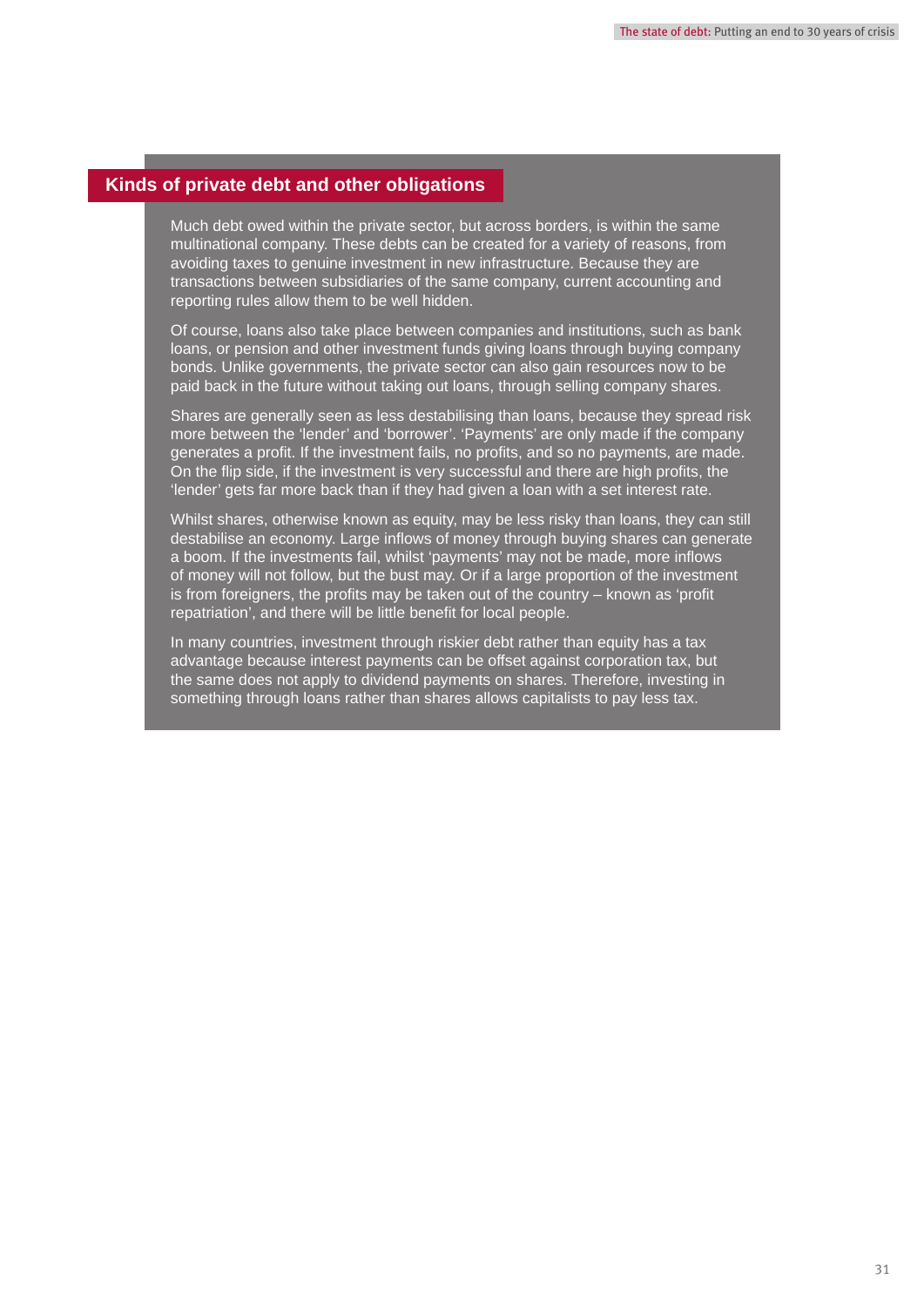## **5.2 Investment versus speculation and looting**

Debt can be unproductive when it comes from speculation on assets which already exist. This still creates future obligations – in terms of debt payments or profits being taken out of the country – which make financial crises more likely and countries more vulnerable when they occur.

#### **5.2.1 Private finance: Real investment or buying-up assets?**

Just as with the public sector, private borrowing (or other finance such as equity) is neither good nor bad. The questions which should be asked are whether it is being usefully invested, who is benefiting, what obligations it is creating for the future, and whether it is helping to make a country more or less vulnerable to a crisis? Unfortunately, much political rhetoric ideologically assumes private lending and borrowing is 'investment' and necessarily a 'good thing'.

For example, the phrases 'Foreign direct investment' and 'equity investment' suggest the money being lent or invested is creating something new, which will increase production. But this is not necessarily the case. A key question over much 'investment' today is how much is genuinely investment, and how much is simply speculation or transferring ownership, not creating anything real, but creating new obligations for debt payments and profits being taken out of the country.

The economist Michael Hudson argues that "financial manoeuvring and debt leverage" are a means of financial conquest, buying ownership of assets which already exist, then claiming the income on those assets. Hudson argues:

Bankers in the North look upon any economic surplus – real estate rent, corporate cash flow or even the government's taxing power or ability to sell off public enterprises – as a source of revenue to pay interest on debts. The result is a more debt-leveraged economy in every country. Foreign investment, bank lending, the privatization of public infrastructure and currency speculation is now managed from this bankers'-eye perspective … The tragedy of our epoch is that most credit is extended to buy rent-extracting opportunities, not for productive capital formation. Banks prefer to lend against property already in place – real estate or companies – than to finance new capital investment.<sup>136</sup>

Dani Rodrik from Harvard University and Arvind Subramanian from the Peterson Institute for International Economics find evidence that increased capital inflows have not increased investment in the global South. They state that: "Financial globalisation has not generated increased investment or higher growth in emerging markets. Countries that have grown most rapidly have been those that rely less on capital inflows."137

Rodrik and Subramanian explain that developing countries are more likely to be constrained by a lack of investment opportunities, than by a lack of savings or capital to invest. 'Foreign finance' actually makes this lack of investment opportunities worse because the inflow of money can push up the exchange rate, reducing investment opportunities for goods which can be traded. They conclude that: "It is time for a new paradigm on financial globalization, and one that recognizes that more is not necessarily better." $138$ 

Inflows of foreign money can also reduce domestic savings, and so weaken domestic investment. In Pakistan, statistical analyses suggest that a 1 per cent of GDP increase in foreign finance decreases domestic savings by 0.8 per cent of GDP.<sup>139</sup>

## **5.2.2 Speculative money and boom and bust**

Excessive foreign speculation and buying up of assets in a country can lead to an economic boom, such as that experienced by Thailand prior to its financial crisis in 1996. But booms are not just a problem because they are followed by a bust and crisis. They also push up prices of fixed assets such as housing and land; benefiting those who already own such capital, whilst negatively impacting on those who don't.

Rapid flows of capital into a country can also push up the exchange rate, making domestic producers less competitive and putting them out of business.

Economists at Columbia University have found that in eleven countries with good data on income distribution, the middle class loses out in the wake of financial liberalisation, whilst the richest 20 per cent gain.140 Research in India has found that financial liberalisation contributed to increased inequality.141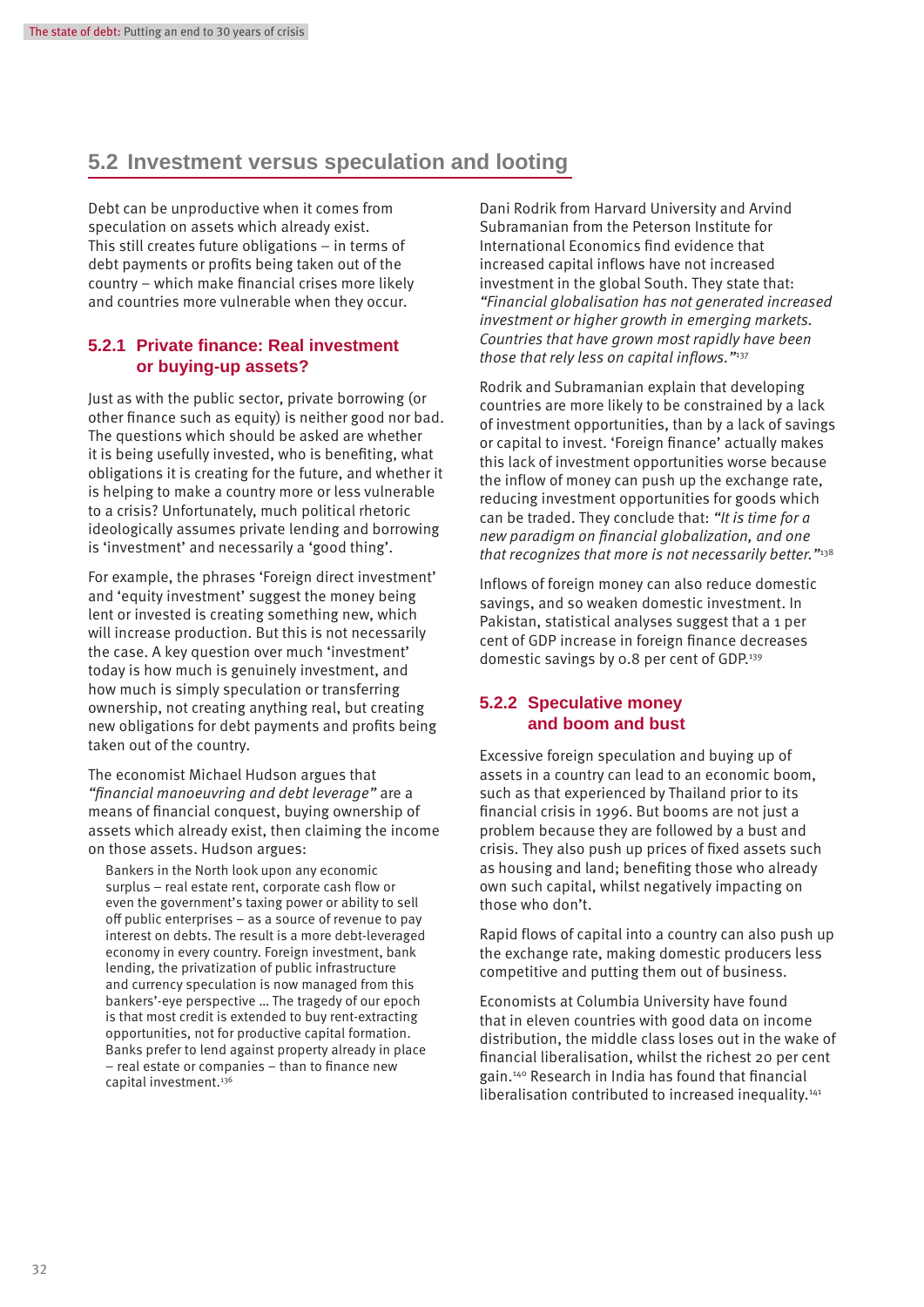One problem seen in both the global North and South is the 'Dutch disease'; first noted for the Netherlands' experience in the 1960s and 1970s. In the late 1950s a large Dutch gas field was discovered. The increased export revenues were spent on imports, pushing up the exchange rate, making manufacturing less competitive, and causing it to decline. The Dutch Disease brings two main problems:

- 1. if the new revenues are not shared, it may privilege only some of the population, especially if the sector concerned has low labour intensity, such as with extractive industries. Meanwhile, workers and capital in other domestic industries lose out, either because their exports are now too expensive for the rest of the world, or imports from other countries become too cheap.
- 2. if the revenues come to an end, for instance a gas field is fully exploited, the country is left with few domestic producers and a crisis ensues.

The Dutch Disease does not just arise from extractive industries, though this is a very important issues in Southern countries. It can also come from official foreign aid and loans, and more generally capital movements. Foreign money, whether loans, equity or grants, can only ultimately be used to buy imports. There is potentially a tension therefore between large amounts of foreign finance undermining the domestic economy. Large inflows, whether loans, equity or grants, can push up the exchange rate, cause more imports to be bought, and harm domestic production. Just as with natural resources, large foreign capital inflows can undermine a domestic economy. A crisis can be brought on if the money stops being granted or loaned, and/or the finance is rapidly taken out of the country.

## **5.2.3 Capital flight and tax avoidance**

Another feature of money being able to move around the world unreported and unregulated is how this fuels 'capital flight' and tax avoidance. The think tank Global Financial Integrity estimate that \$900 billion in 2009 was lost in 'capital flight' – it illicitly left developing countries hidden in trade deals or unrecorded in official figures (probably indicating bribery, theft and tax evasion).142 Christian Aid estimate that of this \$160 billion is lost to governments through tax avoidance and evasion.143

Private lending and borrowing can be used directly as a way to avoid paying taxes. For example, a company can make a loan to a subsidiary in another country. Interest payments on the loan are made before profit is calculated and tax is charged, and so leave the country tax free. Increasing the amount of loans to the subsidiary, and the interest rate on them, increases payments, lowers the subsidiary's profits, but increases the profits of the lending part of the company. If the part of the company which lent is in a jurisdiction where corporation tax is less, it has successfully lowered its tax bill. One growing source of foreign lending into low income countries is via offshore tax havens, because of the ability to avoid taxes this gives to both foreign lenders, and domestic investors who use tax havens as a conduit to avoid local regulations and taxes.<sup>144</sup>

According to John Williamson in 1999, then Chief Economist for the South East Asia region at the World Bank, tax evasion "becomes ever more critical the more liberal are capital flows."<sup>145</sup> To attempt to try to recover taxes on finance being taken out of a country requires authorities to know that it exists.

Authorities which want to prevent tax avoidance, tax evasion, and proceeds of corruption need information to do so. At the least, data needs to be collected on financial flows across borders to give any hope to clamping down on avoidance.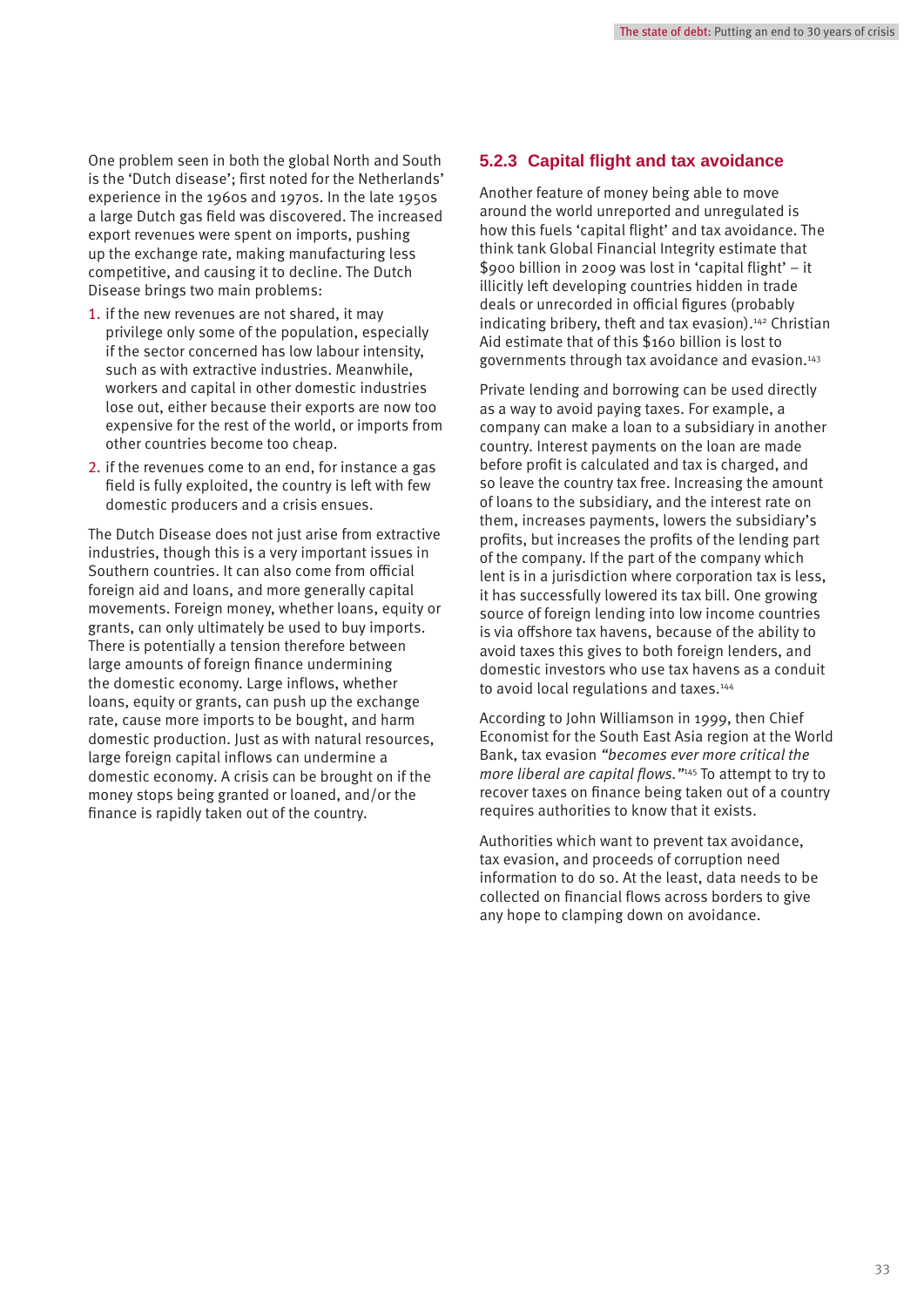# **5.3 The state of private debt in impoverished countries**

There is little data available on foreign owed debts by the private sector in low and lower middle income countries. Until recently, the IMF and World Bank did not take any account of foreign debt owed by the private sector when making judgements on the external debt situation of low income countries. At the start of 2012, the two institutions said privately owed foreign debt should be taken account of in debt assessments, though did not give details on how, nor say how data would be found where it does not exist.<sup>146</sup>

 The IMF and World Bank say: "In many Low Income Countries, private external debt is negligible, or data is unavailable."<sup>147</sup> They add: "In a sample of 70 Low Income Countries, only half report any private external debt ... There are, however, some cases where private external debt is already substantial in relation to GDP, and one can expect the number of such cases to rise in the coming years."<sup>148</sup>

For the half of low income countries which do report on privately owed foreign debt, average debt is over 15 per cent of GDP.149

We have found figures for private sector foreign debt payments for 32 low and lower middle income countries. For these countries, the average foreign debt payments by the private sector has increased from 4 per cent of export earnings in 2000 to 10 per cent in 2010. At the same time, government foreign debt payments for these countries has fallen from 10 per cent of export revenues in 2000 to 5 per cent in 2010. For countries with figures, foreign debt payments by the private sector are now double those of the public sector.

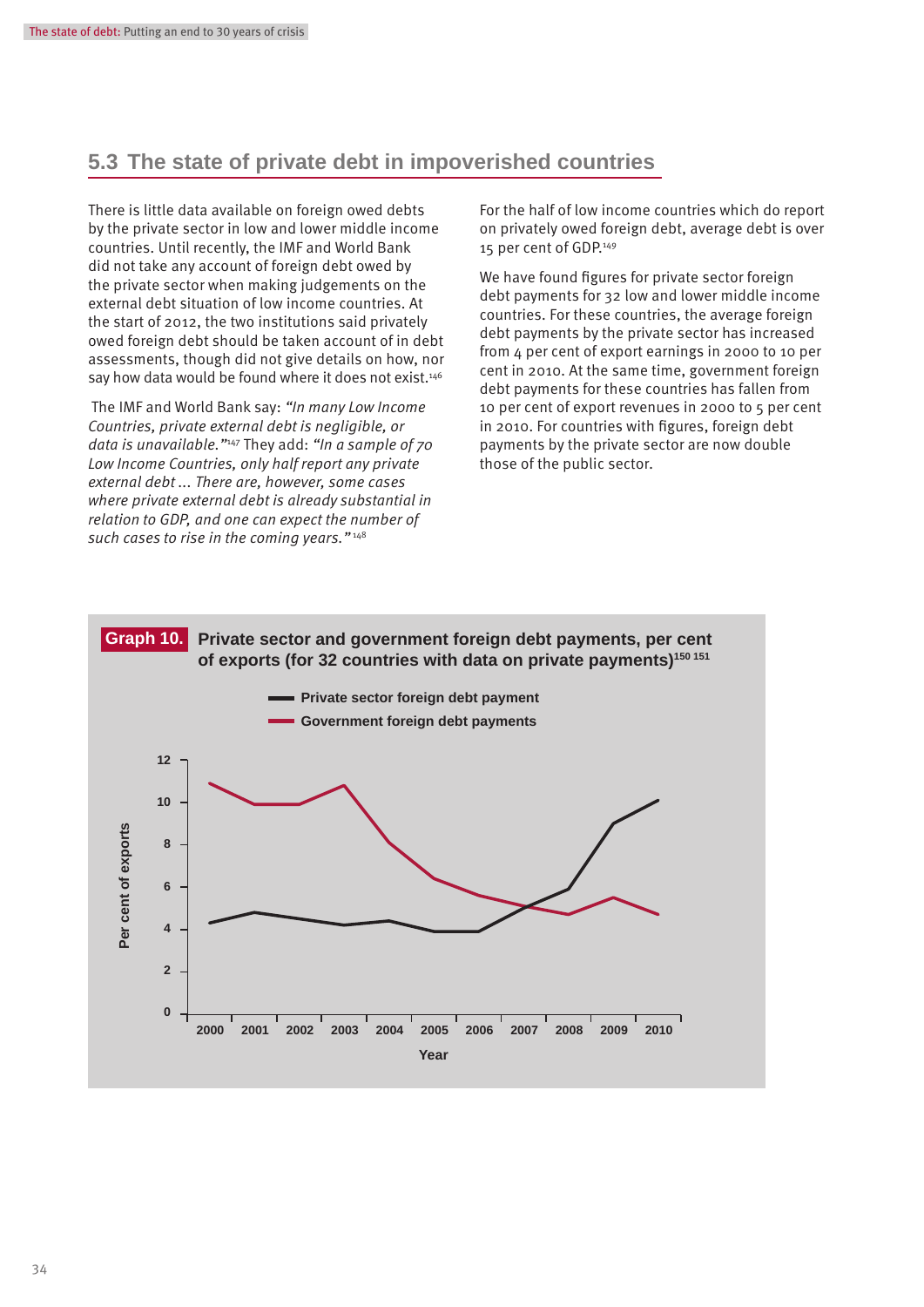According to IMF and World Bank figures, Nicaragua's private external debt is currently 48 per cent of GDP, compared to 45 per cent for the public sector. Payments on private debt are costing 10 per cent of Nicaragua's export revenues, compared to 2 per cent for public debt payments.152 In Senegal, external private debt is 22 per cent of GDP, compared to 31 per cent for public external debt. Senegal's private external debt payments cost 13 per cent of exports, compared to 7 per cent for public debt payments.153

Research for the Foreign Private Capital Monitoring and Analysis Capacity Building Programme (supported by UK DfID and the World Bank, amongst others), finds that private capital flows into low income countries "are very large compared to their economies, and as volatile as they are in larger emerging markets". 154

Low income countries have often recognised this more than the outside world. A 2012 meeting of the Financial Stability Board's Regional Group for Africa, made-up of financial authorities from nine African countries, discussed "policy options for reducing the volatility of capital inflows and the development of domestic capital markets" as an alternative source of investment.155

Detailed research for the Foreign Private Capital Monitoring and Analysis Capacity Building Programme in eight low income countries found that in 2007, privately owed debt made up 75 per cent of Zambia's external debt, 50 per cent of Ghana's and 40 per cent of Uganda's. In total, private external debt was 20 per cent or more of GDP in Zambia, Cameroon and Ghana.156 However, the World Bank's figures report foreign debt owed by the private sector as being less than 10 per cent in Ghana and Zambia, and zero in Cameroon.157

The same study found financial flows underestimated across the board. In Ghana, surveys discovered previously unreported profits taken out by multinational companies and interest payments on private debt which led to a current account deficit 22 per cent higher than predicted. There was therefore also more lending or other financial flows into the economy.<sup>158</sup> The authors of the study, Nils Bindha and Matthew Martin, conclude: "The crisis has underlined that private flows are not a stable and predictable source of finance [for low income countries]."159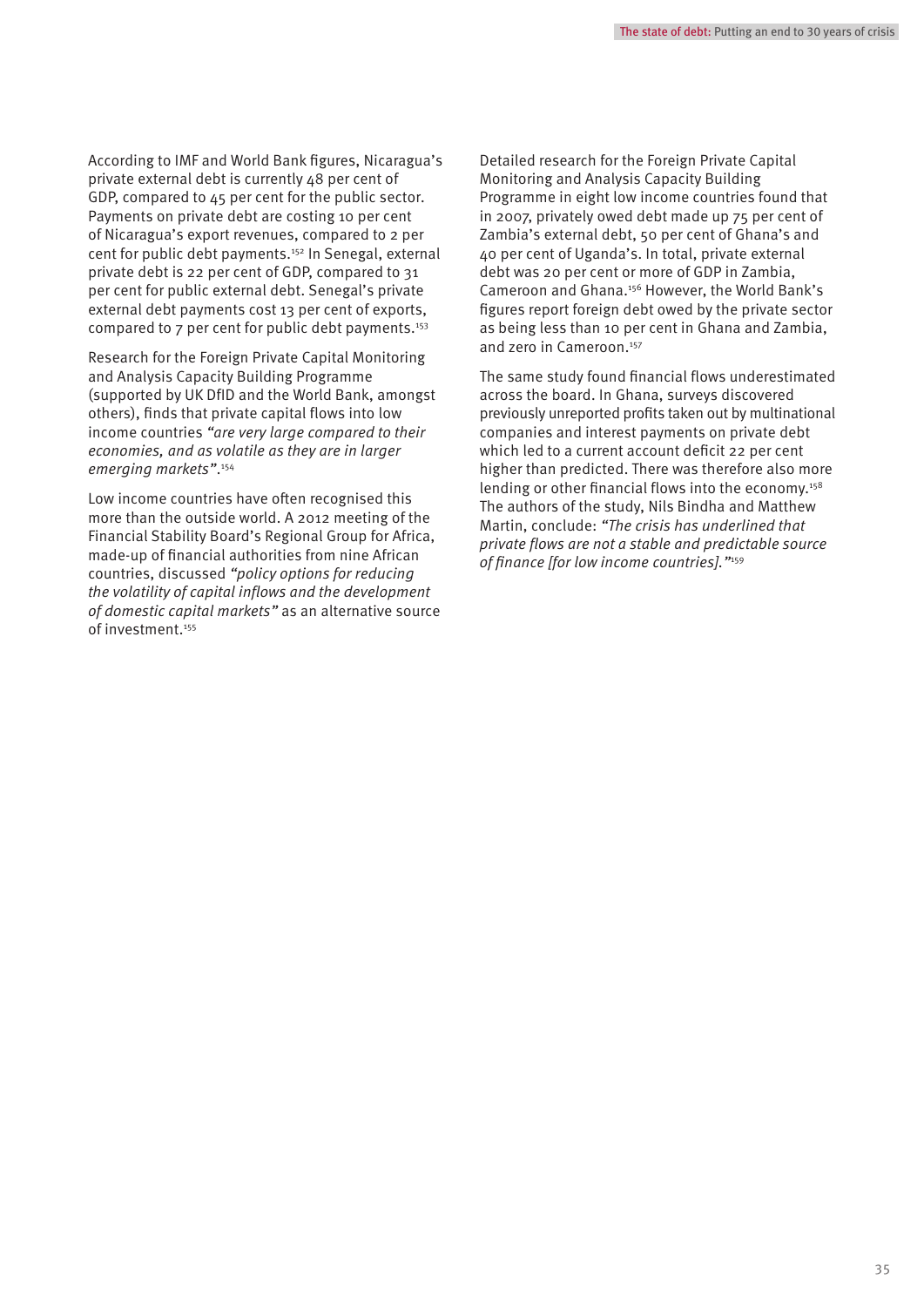## **Country case study 4: Georgia**

Georgia became independent in 1991, and like other parts of the former USSR, saw its economy collapse with the sudden transition from a planned to radical free market economy. In per person terms, the economy shrank by 70 per cent between 1990 and 1994. By 1994, national income was just \$520 per person.160

The Georgian government at independence did not owe any foreign debt. But with the economic collapse, public external debt rapidly increased to almost 50 per cent of national income by 1999. Georgia was not considered for the HIPC initiative because although it had been impoverished, its debt was considered payable by the IMF and World Bank. Foreign debt payments by the government averaged the equivalent of 20 per cent of government revenue between 1997 and 2006. But after 2003 these payments and economic growth finally began to significantly reduce the government's foreign debt, from 40 per cent of national income in 2003 to 15 per cent by 2007. Foreign debt payments were down to 5 per cent of government revenue in 2007 and 2008.

In the mid-2000s the economy boomed, growing by an average annual rate of 10 per cent between 2003 and 2007. National income per person reached \$2,300 by 2007. However, inequality increased. Between 1996 and 2008, the poorest 20 per cent saw their share of national income fall from 6 per cent to 5 per cent, whilst the richest 20 per cent increased their share of national income from 44 per cent to 47 per cent.161 More dramatically, the percentage of the population living on less than \$1 a day increased from 5 per cent in 1996 to 15 per cent by 2008.162

During this 'boom' a large amount of foreign private finance was lent and bought assets in the country, primarily classed as foreign direct investment (see Graph 11. below). By 2008, foreign debt owed by the private sector was estimated to be 30 per cent of national income, double that of the public sector.163

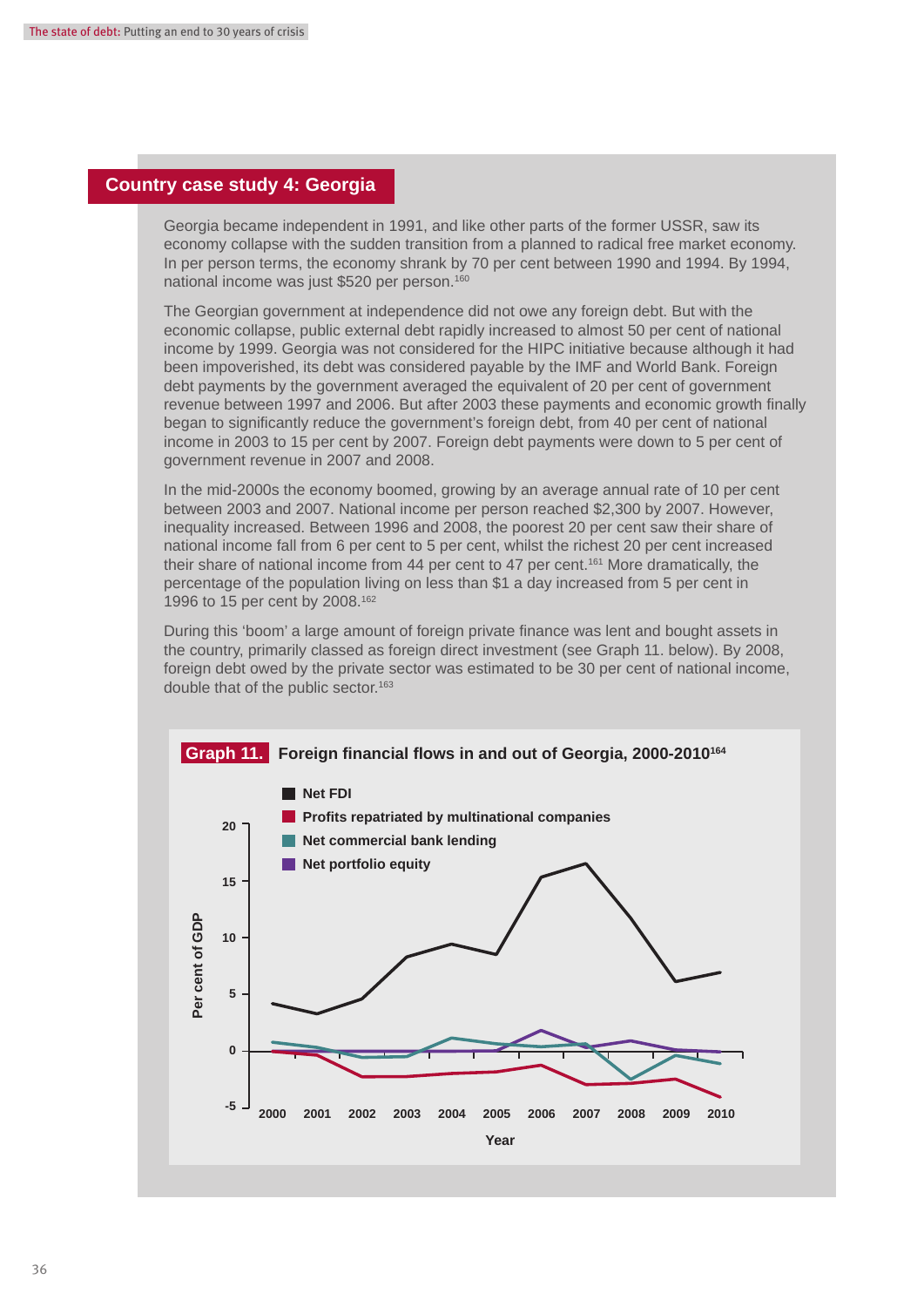In August 2008, Georgia went to war with Russia over the separatist regions of South Ossetia and Abkhazia. Around 500 military and civilians were killed on all sides. At the same time, Georgia was being impacted by the global financial crisis. Net foreign direct investment fell rapidly, whilst profits taken out of the country by multinational companies, and payments on privately owed foreign loans increased. The net private financial flows into Georgia (the sums of the four lines in the graph above) fell from 16 per cent of GDP in 2006 to 7 per cent in 2007, and 2 per cent in 2010; dramatic changes with profound implications.

The country re-entered a financial crisis, with the economy growing by only 2 per cent in 2008, then contracting by 4 per cent in 2009. The government's foreign debt again rapidly increased; the IMF and World Bank estimated it would be back to 43 per cent of national income by 2011.165 Borrowing was low from 2000 to 2007 but has boomed since the war and financial crisis, rising from around \$100 million a year from 2000 to 2007, to \$900 million a year in 2008 to 2010. The large private sector debt has effectively helped to create a financial crisis which has resulted in the government's foreign debt once again reaching high levels.

Debt payments for the whole of Georgian society are predicted to average 26 per cent of exports over 2011 to 2015; two-thirds of this is payments by the private sector and one-third by the government. Government foreign debt payments are predicted to be the equivalent of 12 per cent of government revenue from 2011 to 2015.166

# **5.4 Private debt and financial flows into emerging markets**

Whilst the growth of private debt and other obligations in low income countries has been unwatched and unreported, there has been much greater attention given to the financial flows into and out of larger middle income countries or 'emerging markets'.

Over recent years, China has consistently been a net lender to the rest of the world; it has had a current account surplus of between 5 and 10 per cent of GDP. The Chinese government has actively pursued this policy, lending money by buying up assets such as US government debt, forcing its exchange rate down. However, this is not true in other emerging markets. In particular, since the financial crisis began, there has been an inflow of lending, speculation and investment into India and Brazil. Brazil, India and South Africa all have current account deficits of more than 3 per cent of GDP.<sup>167</sup>

One of the concerns in countries such as India and Brazil is that 'loose' monetary policy in the US and UK – low interest rates and the creation of money through quantitative easing – have injected large amounts of money into the global financial system – which capitalists have tried to lend to emerging markets because of the higher returns available there, as well as using to speculate on commodity

markets, increasing price volatility. Traditional policies to try to slow consequent booms down, such as increasing interest rates, do not work as this just attracts more foreign speculators attracted by the higher interest rates.

The US, Eurozone and the UK accounted for 70 per cent of capital outflows in 2010.168 South Africa, India and Brazil have all asked for greater discussion of policies in countries which are the source of capital, in helping to globally regulate financial flows.<sup>169</sup> To try to stop its exchange rate appreciating Brazil has recently been taxing foreign short-term lending,170 but President Rouseff has also been asking Northern countries to stop the "tsunami" of speculative capital flowing into her country.171

Kevin Gallagher from Boston University has found evidence that the Brazilian taxes "are associated with a lower level of appreciation and an eventual slowing of the rate of appreciation of the currency". Gallagher also found that the tax gave Brazil more ability to set central bank interest rates in response to domestic circumstances, rather than needing to worry about higher interest rates attracting even more speculative dangerous money.<sup>172</sup>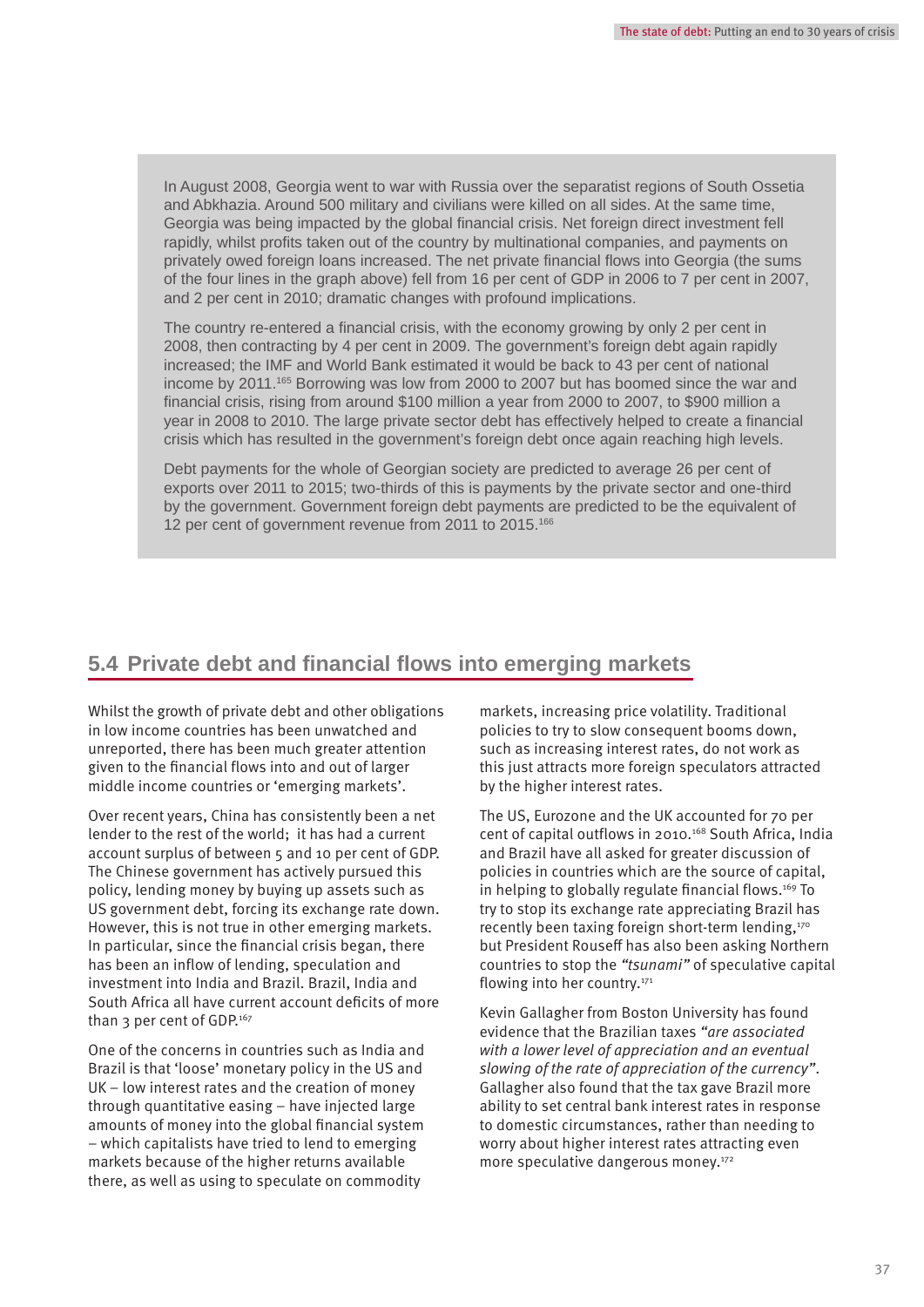# **6. Regulating finance**

Options for regulating the movement of money between countries exist. They were used extensively in the period following the Second World War, and in many emerging markets in recent years. The IMF has recently backtracked on its opposition to regulations, though still sees them solely as a last resort. Other barriers to countries adopting regulations remain, especially in trade treaties, and the lack of cooperation for monitoring the movements of money, and helping to enforce controls, in financial centres such as the UK.

## **6.1 Capital account regulation**

The capital account is any financial transaction across borders which buys or sells assets, or creates future obligations such as debt payments or transfer of company profits out of the country. Forms of regulating the capital account were standard across the world from the 1940s until the 1970s. They have mostly been removed in western economies. Countries such as China have continued to use regulations. Notable examples of capital account regulations being used or reintroduced include Chile in the 1990s, Malaysia during the 1990s Asian Financial Crisis, Iceland since 2008 and Brazil since 2009.

The aim of regulations on financial inflows is to stop booms, exchange rate appreciation, asset prices shooting-up and the Dutch Disease. Controls on outflows are most common in a crisis to prevent a crash. They may also be useful to try to tackle more ongoing capital flight and tax avoidance. Regulations on capital transactions can apply to private debt, public debt or both, as well as other financial flows such as the purchase of shares. Like putting a speed bump in the road, the aim of regulations on capital movements is to slow them down and make them less dangerous. Professor Carmen Reinhart and

# **6.2 Blocks to regulating finance**

Since the 1970s, powerful western countries have sought to remove and prevent countries from bringing in regulations on money moving across borders. This has led to a range of blocks on countries bringing in regulations, from international institutions such as the IMF, and multilateral and bilateral trade agreements; from the WTO to the EU.

former IMF Chief Economist Kenneth Rogoff argue: "Periods of high international capital mobility have repeatedly produced international banking crises, not only famously, as they did in the 1990s, but historically as well."173

Capital account regulations are very varied, but include limits on foreign ownership of companies and shares, limits on foreign ownership in certain sectors, controls on foreign exchange transactions, requiring investors and lenders to deposit money at a central bank at no interest, requiring buyers of government bonds to be domestic residents, taxing foreign loans or limiting foreign currency derivatives issued by local banks. Which regulations are used will vary in terms of what they are trying to achieve.

Regulating lending and borrowing between countries involves lots of specific policies to rein-in speculative capital, whilst allowing countries access to lending which is genuinely necessary and useful. Using such policies is a pragmatic process, but to work best requires information sharing and cooperation between countries. Below we look at some specific blocks and challenges which need to be tackled.

#### **6.2.1 The IMF**

At its creation, the IMF was part of a system of global capital account regulation. To this day, its articles of agreement not only allow countries to use regulations, but even require them to prevent IMF resources being used "to meet a large or sustained outflow of capital". 174 However, in the 1990s the IMF pushed for new powers to force all its member countries to get rid of regulations on capital. Following the Asian Financial Crisis, this was rejected by middle income countries.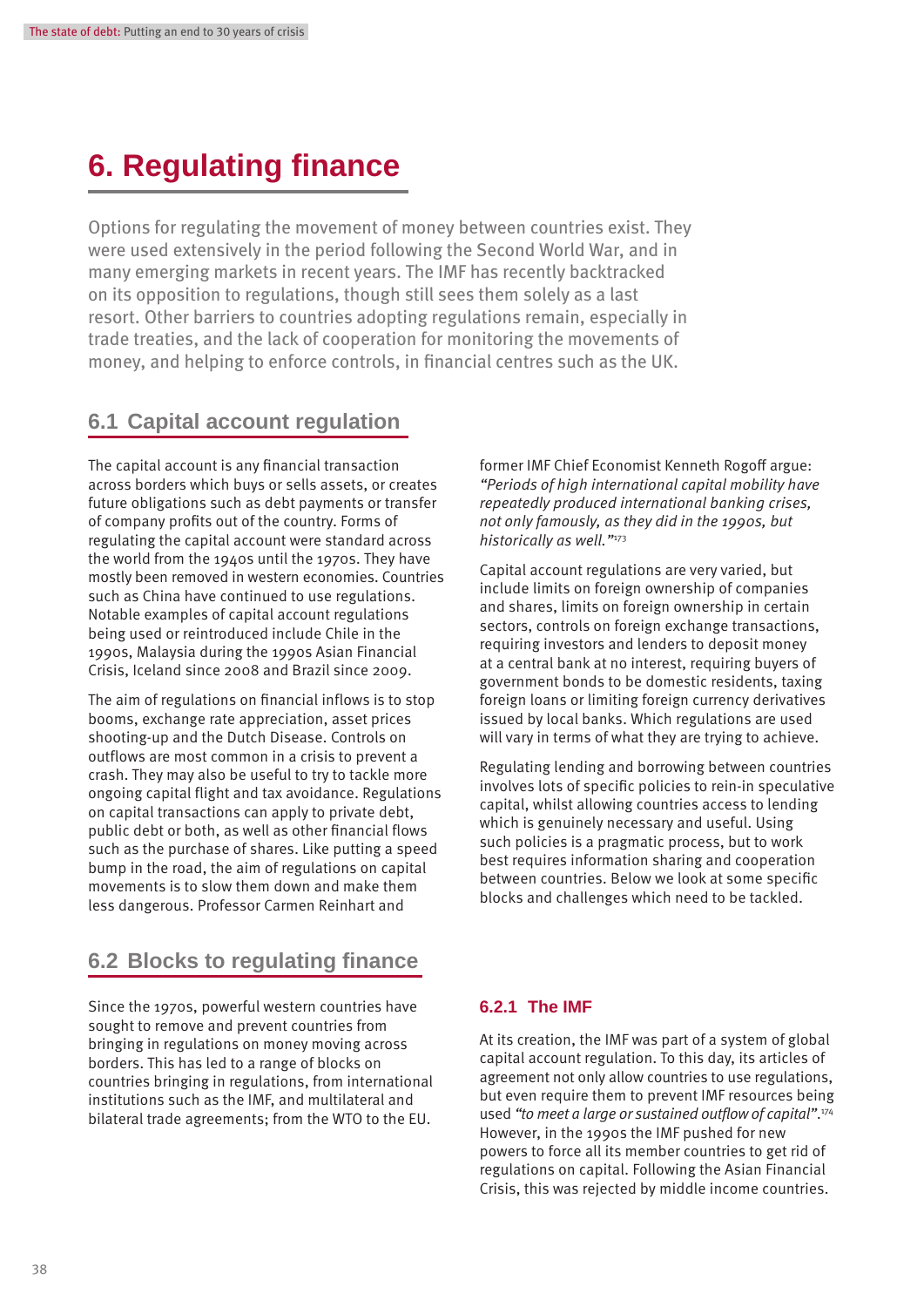Since the most recent financial crisis, there has been some change of position within the IMF. A staff position note in 2010 said "capital controls – in addition to both prudential and macroeconomic policy – is justified as part of the policy toolkit to manage inflows. "<sup>175</sup> The IMF has 'allowed' Iceland. Latvia and Ukraine to bring in controls on outflows to help with their debt crises.

However, the Fund's proposed policy framework put forward in February 2011 only recommends controls as a last resort option once all other policy tools have been exhausted.176 It is thought western economies such as the US and UK in particular were opposed to the IMF policy going further, whilst middle income countries rejected the proposed framework due to concerns over giving the IMF a role in capital account regulations.

Larger emerging markets are currently in a position where they can ignore the IMF's 'policy advice'. But the IMF still has a large say in economic policies in debtor countries, whether in Africa, Latin America, Asia or Europe.

## **6.2.2 Trade agreements**

Bilateral trade and investment agreements between countries often rule out the use of regulations on capital. These are treaties between two states or regional economic groupings. There are thousands of such treaties in place, many of which contain provisions for the free movement of capital. Kevin Gallagher has said that a reason why Brazil has

recently brought in regulations to deal with capital inflows, and Chile and Colombia have not, is that unlike Brazil "Chile and Colombia have trade treaties with the US that require all capital flowing between borders moves 'freely and without delay'."177

Within the World Trade Organisation (WTO), the General Agreement on Trade in Services (GATS) potentially affects regulations too. GATS is a trade agreement which makes it illegal at the WTO for a government to introduce measures which favour domestic producers or investors in services, over foreigners. If countries have made commitments under GATS to liberalise financial services, then it may be illegal under WTO rules for them to introduce any measure which negatively impacts on foreign capital over domestic capital.

The current GATS provisions were agreed in 1994. Rich countries have been pushing for the last decade for developing countries to make new commitments  $-$  including since the financial crisis<sup>178</sup> - though the negotiations appear to have ground to a halt several years ago.

Article 63 of the Lisbon Treaty of the EU prohibits "all restrictions on the movement of capital between Member States and between Member States and third countries". 179 This makes it illegal under EU law to both regulate the movement of money between EU member states, but also requires that EU members do not regulate transactions with other countries as well. This in theory blocks any EU countries introducing any form of regulation on capital movements across borders.

# **6.3 The need for international cooperation**

Whilst regulations on capital movements can be introduced unilaterally, they would be more effective with greater global coordination. By-passing and avoiding regulations is easier if regulators only have access to information in the source or destination country, but not both. Policing regulations most effectively requires information about financial holdings to be shared between source and destination countries.180 Even if governments in source countries such as the UK are not yet convinced of the need to regulate their own capital inflows and outflows, they could share information with other authorities to enable better policing of other countries regulations.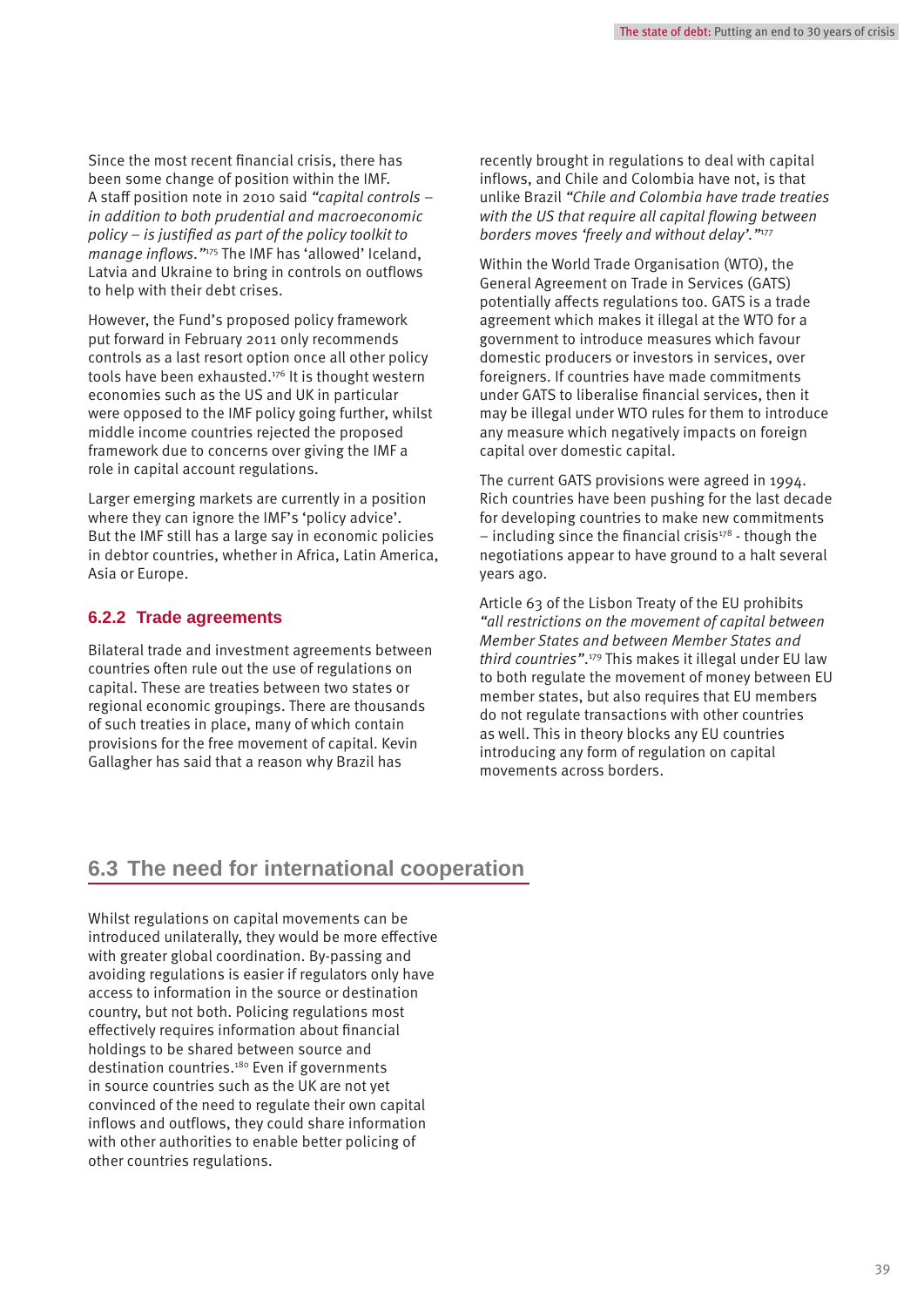# **7. Conclusion**

The global movement for debt justice was inspired by the ancient concept of jubilee, a time every 50 years when debts owed between people would be cancelled, fields left fallow, slaves released, and land returned to its original owner. This movement has led to billions of dollars of debt being cancelled.

But, despite these achievements, the cycle of debt crises has continued. A self-serving financial system has brought the global economy to its knees and impoverished people across the world continue paying the price for this excess. To bring justice, a true jubilee cannot just be a one-off cancellation of old debt – important as this is – but a continual process to prevent debt destroying lives, livelihoods and relationships. The financial system must be brought under control, so that it becomes a servant of people, not our master.

## **7.1 Debt cancellation**

Impoverished countries remain vulnerable to high debt burdens and changes in the movement of money across the world. Debt cancellation over the last decade has worked on its own terms. Debts and debt payments have been reduced. This has enabled governments to spend more of their own resources on other activities, such as investment in public services, as well as access more borrowing again. Moreover, increases in commodity prices, economic growth and transfer of economic activities from the public to private sector have also reduced the relative size of public debts for many countries.

When debts are too high they need to be cancelled. People across Latin America and Africa suffered for many years from paying huge debts, and the austerity policies which were implemented in the name of reducing debt. The debt cancellation of the last decade finally freed several countries from this trap. Yet other countries and peoples are still trying and failing to pay a debt burden which was first created thirty years ago. People across Europe today are suffering from austerity as debt payments flood out of the country, whilst economies collapse and the debt remains or grows worse.

This report has not sought to produce a list of all the countries which should have their debt reduced. There is no one measure which can list countries whose debts need to be cut. Having said this, one suggestion made by Michael Hudson is that "When an economy is able to pay debts simply by borrowing new money or selling off assets, the debts should be deemed to have gone bad and be written down."181

Some debts should be written-off because they were odiously or illegitimately contracted – from loans to General Mobutu in the Congo, to a previous Irish government guaranteeing all reckless loans to the bankrupt Anglo-Irish Bank. Moreover, as countries such as Greece, Ireland and Portugal demonstrate, governments can end up with large debts which need to be reduced in countries at all income levels.

What is needed are processes for deciding when debts should be cancelled, and powers to make lenders – whether international institutions, governments or the private sector – comply. Campaigners across the world have advocated debt audits; a process which would publicly examine where the debt comes from to find out who did and did not benefit from loans. The public examination could lead to democratic cancellation or default on particular debts which were odious, illegitimate, or simply a result of reckless lending. Crucially, a debt audit can learn the lessons from past lending and borrowing, and empower civil society to hold a borrowing government to greater account in the future, and help prevent debts building-up again.

For many years debt campaigners have argued for a debt court; a fair and transparent arbitration mechanism to effectively allow sovereign states to seek debt cancellation when debts are too high. A court should be independent of debtors and creditors. States would be free to apply to the court, which hears evidence from participants including civil society. As soon as a state applies to the court, there would be a moratorium on debt payments.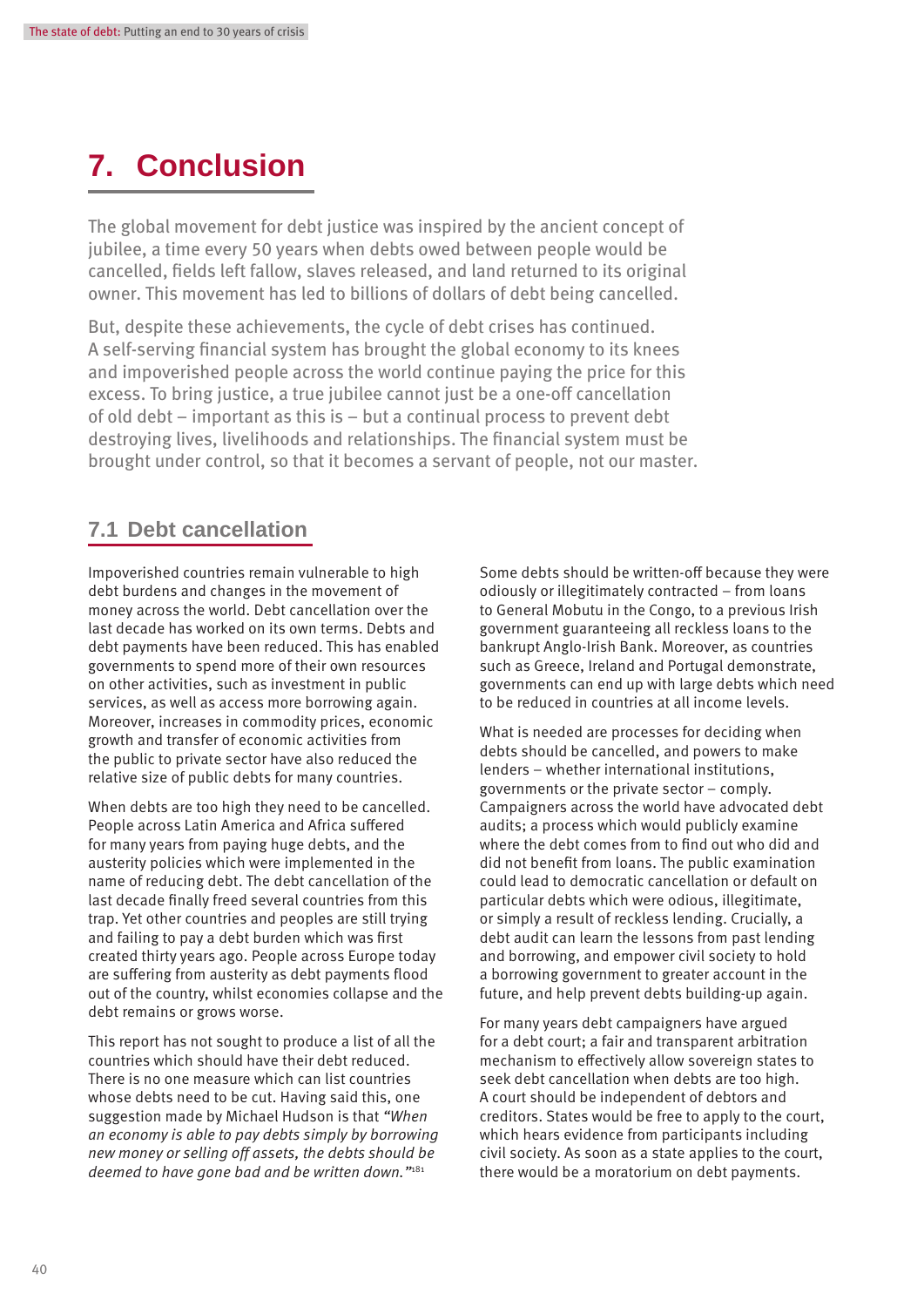Loans found to be odious or illegitimate are written-off. The remaining debt is reduced to a level which is seen to allow a country to protect human rights and ensure the basic needs of its citizens are met. The possibility that reckless lenders would not get repaid should in turn make them more responsible in their lending.

The creation of such a court would be an alternative to IMF bailout loans, which as Michael Hudson

# **7.2 Preventing debt crises**

Given the succession of debt crises for the last three decades, preventing them from occurring should be top of the political agenda. Most impoverished countries – public and private sectors combined – remain high net borrowers from the rest of the world. Where this constitutes real investment in useful activities it may be beneficial, but there is evidence of speculation and asset stripping making countries more vulnerable. Moreover, the size of public and private foreign debt and obligations in some countries leaves them vulnerable to sudden shocks and changes.

As Keynes and White argued over sixty years ago, the world needs a system for regulating the movement of money across the world – not to prevent useful investment – but to limit speculation and prevent overly large debts and obligations and boom and bust. We do not have all the answers as to how this would work. But the ideology needs to be challenged that banks and financiers should always be able to move money where and when they like hidden from view. A global architecture is needed for monitoring and regulating finance as it moves between countries to prevent speculation, asset stripping, booms and busts, illicit capital flight and tax avoidance, and enhance genuinely useful long-term investment.

Creating this architecture first and foremost needs the political will. It will also need to unscramble the knot of regulations in favour of banks in international treaties which actually prevent governments from regulating financial markets.

Specific measures are also needed to make foreign lending to governments more responsible. Most external lending to the most impoverished countries' governments continues to be from official lenders such as international institutions and foreign governments (or loans backed by foreign governments). It is extremely worrying that the use of loans appears to be expanding, from multilateral agencies, in new areas like climate finance, new

states, are simply borrowing new money to pay debts which have gone bad. The possibility that reckless lenders would not get repaid should in turn make them more responsible in their lending. Furthermore, the IMF has a key conflict of interest in being both a lender and providing analysis on countries external debts. As a key creditor, it does not have the independence to give sound advice on the indebtedness of countries and governments.

mechanisms such as EU blending of loans and grants, increased use of private sector initiatives, and expansion of trade credit to win business for home exporters.

There may be a role for such foreign lending, but it should be recognised its role should primarily be to purchase imports needed for productive investments, and not leave countries with increased vulnerability or large future obligations. Lenders need to be held more responsible for the debt they help to create. Key principles all lenders should introduce to make their actions more responsible include making sure loans are:

**a) Democratic.** The loan contraction is agreed by accountable parliaments, and its details and terms have been made fully transparent to allow citizens and the media to debate it prior to agreement.

**b) Safe.** Environmental and social impact assessments of the loan have been conducted, with any directly affected communities having to give their prior, informed, consent. A right to redress process exists for local communities to challenge negative impacts of the loan, with appropriate sanctions for offending parties, and compensation for those affected.

**c) Useful.** Both lender and borrower should set out what productive investment the loans will be used for, and this should be independently evaluated. Loans should be independently evaluated before and at completion.

There are projects which by their nature should never involve loans. Military arms are one; they are an unproductive investment, which could result in much harm. Loans for climate change adaptation are another; they are attempts to prevent a situation getting worse, rather than a productive new investment. It is immoral to give loans rather than grants to impoverished countries which are actually due compensation for the damage caused by greenhouse gas emissions elsewhere.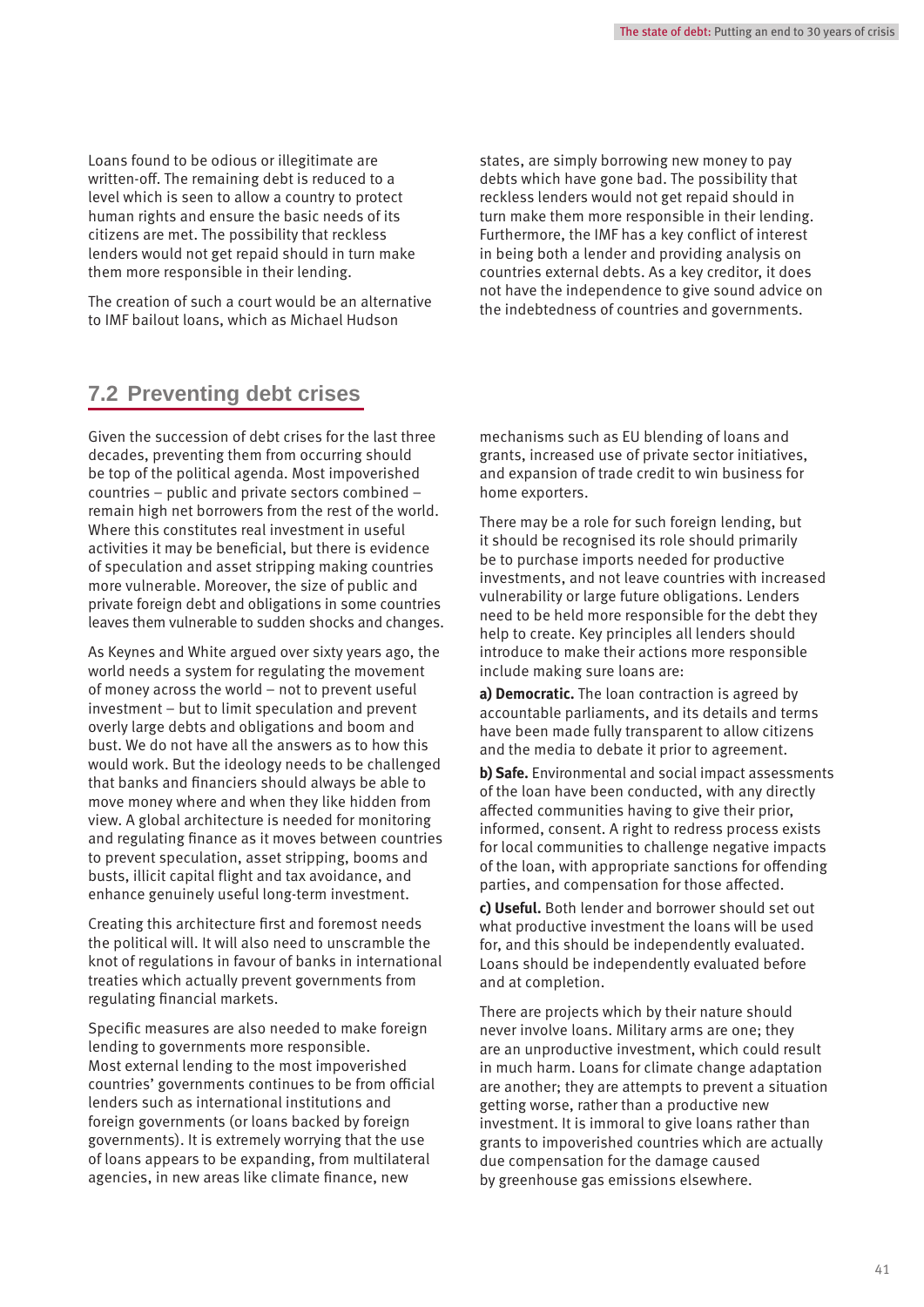A way to spread the risk of debt between borrower and lender would be to make debt payments by governments dependent on ability to pay. When a loan is given, the different payment schedules could be decided based on the extent of economic growth. The payment of principal and interest would depend on whether these growth targets are met.

Such principles have been considered before. In 1953, the London Agreement was reached to reduce Germany's pre- and post-war debt. It was agreed Germany should repay a maximum of 50 per cent of the outstanding debt, but how much was paid in one year would depend on how much the country could afford to pay. Timothy W. Guinnane from Yale University has summarised that Germany's creditors:

accepted that the major concern in such discussions should be a country's ability to generate trade surpluses sufficient to cover any payment obligations. Put more cynically, the Agreement implicitly assumes that reducing German consumption was not an acceptable way to ensure payment of the debts.<sup>182</sup>

Countries suffering from severe economic shocks or natural disasters would automatically be protected from debt payments they could no longer afford. If a country prospered as expected when the loan is given, debt and interest could be paid.

The IMF and World Bank recently undertook research into mechanisms for payments to be more contingent on economic developments.183 Incredibly, the research failed to look into whether the IMF and World Bank should introduce such mechanisms into the loans they give. In reality, as public institutions subsidised by taxpayers, the Bank and Fund should be the first to develop ways to ensure the loans they give do not have to be repaid if a country has suffered from negative economic shocks.

# **7.3 Enabling countries to use their own resources**

This report has touched on many of the ways that relying on foreign loans and other finance can be negative. There is undoubtedly a role for genuinely productive loans and investment. But there is a greater role for people and governments to be able to use the resources they already have. This means mobilising domestic resources – collecting tax revenues and getting local capital invested within the country. This is an alternative to an over reliance on foreign finance which can lead to high debt and foreign obligations.

Monitoring and regulating capital flows are crucial tools to enable countries to make greater use of their own resources. Tackling tax avoidance, evasion and illicit capital flight requires greater transparency and information on how money is moving across the world. In order to achieve this, the world must come together to enable the sharing of information and enforcement of regulations to ensure people in all countries are able to have sufficient access to their own resources.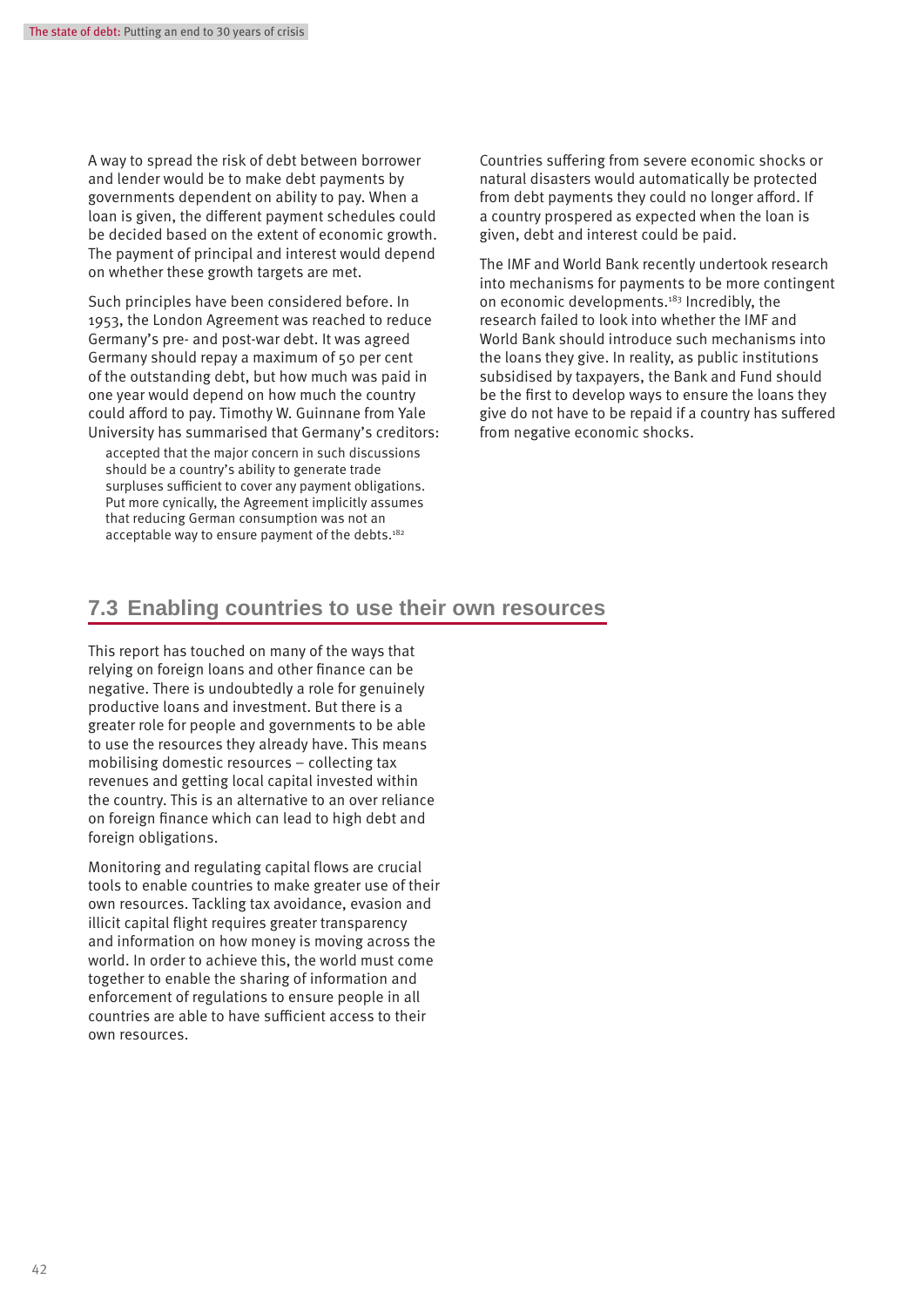# **Appendix**

**Table 4. HIPC completion point government foreign debt payments, per cent of government revenue, 2000, 2010 and 2014184**

| <b>Country</b>           | Debt payments, per cent of government revenue |                |                                                 |
|--------------------------|-----------------------------------------------|----------------|-------------------------------------------------|
|                          | 2000                                          | 2010           | 2014 (IMF and World<br><b>Bank predictions)</b> |
| Afghanistan              | $\overline{0}$                                | 0.4            | 1.8                                             |
| <b>Benin</b>             | 16.3                                          | $\overline{4}$ | 4.4                                             |
| <b>Bolivia</b>           | 17.5                                          | 4.6            | $\overline{4}$                                  |
| <b>Burkina Faso</b>      | 13.2                                          | 5.7            | 5.5                                             |
| <b>Burundi</b>           | 10.2                                          | 0.9            | 4.9                                             |
| Cameroon                 | 24.1                                          | 1.4            | 1.7                                             |
| Central African Republic | 13.8                                          | 3              | 8.6                                             |
| Congo, DR                | $\mathsf{O}\xspace$                           | 8.5            | 3.5                                             |
| Congo, R                 | 1.5                                           | 2.9            | 1.7                                             |
| Ethiopia                 | 11.6                                          | 2.8            | 9.6                                             |
| Gambia                   | 33.3                                          | 13.9           | 12                                              |
| Ghana                    | 32.9                                          | 8.9            | 6.7                                             |
| Guinea-Bissau            | 13.2                                          | 3.1            | 8.8                                             |
| Guyana                   | 20.1                                          | 5.7            | 8.7                                             |
| Haiti                    | 11.1                                          | 1.7            | 2.3                                             |
| Honduras                 | 12.3                                          | 3.6            | 4.2                                             |
| Liberia                  | $\mathsf{O}\xspace$                           | 1.3            | 2.2                                             |
| Madagascar               | 22.5                                          | 4.1            | 3.2                                             |
| Malawi                   | 12.2                                          | 2.2            | 3.8                                             |
| Mali                     | 20.7                                          | $\overline{4}$ | 5.2                                             |
| Mauritania               | 24                                            | 8.9            | 9.6                                             |
| Mozambique               | 9.6                                           | 3.4            | 8.4                                             |
| Nicaragua                | 24.9                                          | 7.5            | 8.2                                             |
| Niger                    | 11.2                                          | 3.8            | 11                                              |
| Rwanda                   | 12.8                                          | 2.8            | 6.6                                             |
| Sao Tome and Principe    | N/A                                           | 4.1            | 7.3                                             |
| Senegal                  | 23                                            | 7.4            | 8.6                                             |
| Sierra Leone             | 25.5                                          | 6.4            | 7.7                                             |
| Tanzania                 | 11.9                                          | 1.3            | 7.9                                             |
| <b>Togo</b>              | 8                                             | 10.1           | 7.4                                             |
| Uganda                   | $\overline{7}$                                | 4.7            | 3                                               |
| Zambia                   | 25.3                                          | 2.7            | 2.9                                             |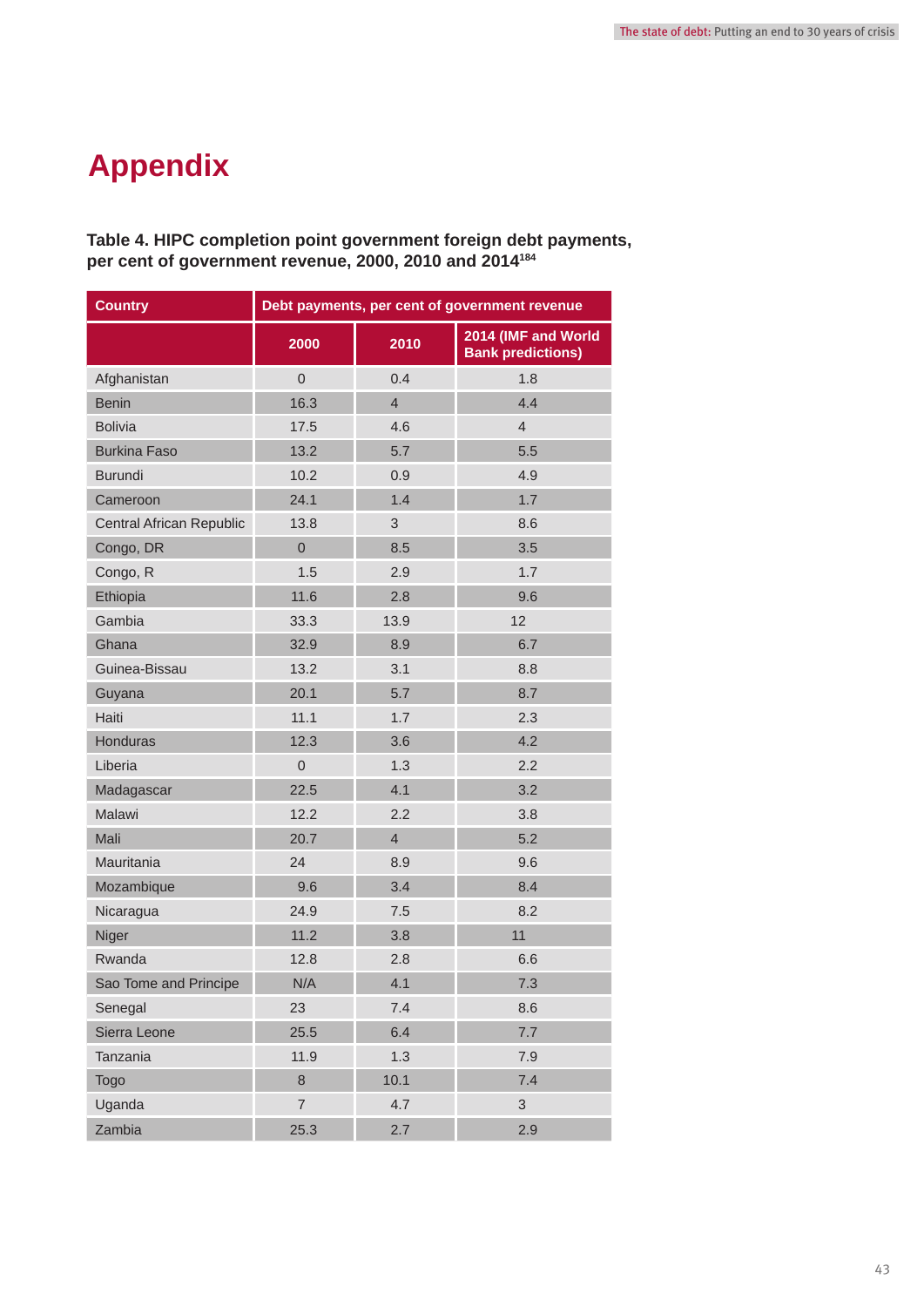**Table 5. Other low and lower middle income country foreign debt payments, per cent of government revenue, 2000, 2010 and 2014185**

| <b>Country</b>                   | Debt payments, per cent<br>of government revenue |                     |                                                       |  |
|----------------------------------|--------------------------------------------------|---------------------|-------------------------------------------------------|--|
|                                  | 2000                                             | 2010                | 2014<br>(IMF and<br><b>World Bank</b><br>predictions) |  |
| Angola                           | 37.2                                             | 17.1                | 10.5                                                  |  |
| Armenia                          | 8.2                                              | 5.8                 | 12.3                                                  |  |
| Bangladesh                       | 13.8                                             | 8.8                 | 16.7                                                  |  |
| <b>Bhutan</b>                    | 6.5                                              | 26.6                | 28.2                                                  |  |
| Cambodia                         | 5.1                                              | 4.5                 | 5.7                                                   |  |
| Cape Verde                       | 11.9                                             | 7.8                 | 7.5                                                   |  |
| Chad                             | N/A                                              | 5                   | 6.9                                                   |  |
| Comoros                          | 6.2                                              | 7.4                 | 11                                                    |  |
| Cote d'Ivoire                    | 37.9                                             | 9.5                 | 8.2                                                   |  |
| Dominica                         | 12.6                                             | 8.5                 | 16                                                    |  |
| Georgia                          | 26.1                                             | 6.9                 | 8.1                                                   |  |
| Grenada                          | 6.8                                              | 9.4                 | 15.4                                                  |  |
| Guinea                           | 35.6                                             | 4.6                 | 11.1                                                  |  |
| Kenya                            | 17.7                                             | 4.7                 | 4.8                                                   |  |
| Kyrgyz<br>Republic               | 20.4                                             | 6.9                 | 4.8                                                   |  |
| Laos                             | 13.3                                             | 11.5                | 10.5                                                  |  |
| Lesotho                          | 14.8                                             | 4.4                 | 4.8                                                   |  |
| <b>Maldives</b>                  | 10                                               | 14.4                | 10                                                    |  |
| Moldova                          | 21.8                                             | 3.7                 | 3.3                                                   |  |
| Mongolia                         | 10.8                                             | 6.6                 | 2.9                                                   |  |
| Nepal                            | 16.2                                             | 7.4                 | 4.7                                                   |  |
| Nigeria                          | 47                                               | 0.8                 | 0.6                                                   |  |
| Papua New<br>Guinea              | 22                                               | 4.1                 | $\overline{4}$                                        |  |
| Samoa                            | 6.8                                              | 7.5                 | 7.5                                                   |  |
| Solomon<br>Islands               | 5.1                                              | 4.8                 | 2.6                                                   |  |
| Sri Lanka                        | 22.5                                             | 24.1                | 21.4                                                  |  |
| St Lucia                         | 14.3                                             | 18.1                | 17.7                                                  |  |
| St Vincent and<br>the Grenadines | 10.3                                             | 18.6                | 15.9                                                  |  |
| Tajikistan                       | 25                                               | 6.5                 | 7.2                                                   |  |
| Timor-Leste                      | $\overline{0}$                                   | $\mathsf{O}\xspace$ | 0.4                                                   |  |
| Tonga                            | 8.8                                              | 7.3                 | 12.9                                                  |  |
| Vietnam                          | 19.8                                             | 6.9                 | 10                                                    |  |
| Yemen                            | 4.5                                              | 3.4                 | 4.1                                                   |  |

**Table 6. Other low and lower middle income country foreign debt payments, per cent of government revenue, 2000 and 2010 (those without IMF and World Bank predictions)**<sup>186</sup>

| <b>Country</b> | Debt payments, per cent<br>of government revenue |                |  |
|----------------|--------------------------------------------------|----------------|--|
|                | 2000                                             | 2010           |  |
| <b>Belize</b>  | 41.9                                             | 28.1           |  |
| Djibouti       | 7.6                                              | 9              |  |
| Egypt          | 6.6                                              | 5.5            |  |
| El Salvador    | 13                                               | 25.8           |  |
| <b>Fritrea</b> | 1.4                                              | 4.6            |  |
| Fiji           | 6.1                                              | 3.4            |  |
| Guatemala      | 15.4                                             | 12.7           |  |
| India          | 17.9                                             | 3.9            |  |
| Indonesia      | 27.1                                             | 11.9           |  |
| Morocco        | 22.2                                             | 5.8            |  |
| Pakistan       | 17.4                                             | 10.5           |  |
| Paraguay       | 17.5                                             | 13.3           |  |
| Philippines    | 35.8                                             | 27.1           |  |
| Sudan          | 16.6                                             | 5.8            |  |
| Swaziland      | 7.3                                              | 4.2            |  |
| Syria          | 9                                                | 5.2            |  |
| Turkmenistan   | 90.9                                             | $\overline{4}$ |  |
| Ukraine        | 24.1                                             | 6              |  |
| Uzbekistan     | 14.7                                             | 4.8            |  |
| Vanuatu        | 2.8                                              | 4.2            |  |
| Zimbabwe       | 12.8                                             | $\mathbf{1}$   |  |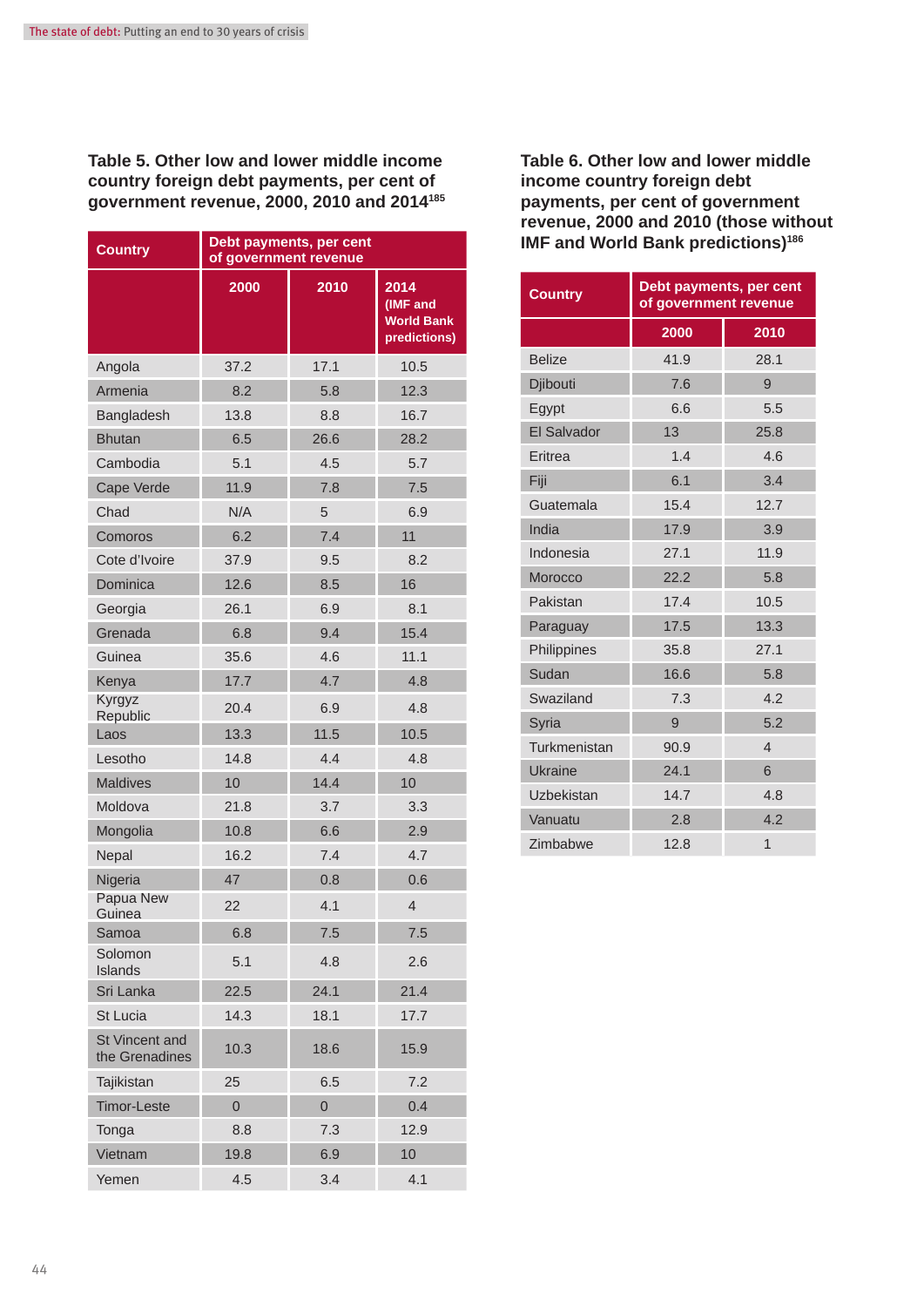| <b>Risk of defaulting on debts</b> | <b>Countries</b>                                                                                                                                                                                                                                                                       |
|------------------------------------|----------------------------------------------------------------------------------------------------------------------------------------------------------------------------------------------------------------------------------------------------------------------------------------|
| In default                         | Comoros, Cote d'Ivoire, Guinea, Sudan, Zimbabwe                                                                                                                                                                                                                                        |
| High risk                          | Afghanistan, Burkina Faso, Burundi, DR Congo, Djibouti, The Gambia, Grenada,<br>Haiti, Kiribati, Laos, Maldives, Sao Tome and Principe, Tajikistan, Tonga, Yemen.                                                                                                                      |
| Moderate risk                      | Bhutan, Central African Republic, Chad, Dominica, Georgia, Ghana, Guinea-Bissau,<br>Guyana, Kyrgyz Republic, Lesotho, Malawi, Mali, Mauritania, Nepal, Nicaragua,<br>Niger, Papua New Guinea, Rwanda, Sierra Leone, Solomon Islands, St Lucia,<br>St Vincent and the Grenadines, Togo. |
| Low risk                           | Armenia, Bangladesh, Benin, Bolivia, Cambodia, Cameroon, Cape Verde,<br>Republic of Congo, Ethiopia, Honduras, Kenya, Liberia, Madagascar, Moldova,<br>Mongolia, Mozambique, Nigeria, Samoa, Senegal, Tanzania, Timor-Leste,<br>Uganda, Vanuatu, Vietnam, Zambia.                      |

## **Table 7. IMF and World Bank assessments of debt distress, March 2012187**

## **Table 8. Loans counted as aid (US\$ million)**

| <b>Country</b>       | <b>Bilateral 'aid'</b><br>given as loans<br>or equity <sup>188</sup> | <b>Contributions to multilateral</b><br>organisations which is<br>ultimately used as loans <sup>189</sup> | <b>Total loans</b><br>counted as aid |
|----------------------|----------------------------------------------------------------------|-----------------------------------------------------------------------------------------------------------|--------------------------------------|
| Australia            | 33                                                                   | 260                                                                                                       | 293                                  |
| Austria              | $6\phantom{1}6$                                                      | 154                                                                                                       | 160                                  |
| <b>Belgium</b>       | 44                                                                   | 139                                                                                                       | 183                                  |
| Canada               | $\overline{0}$                                                       | 475                                                                                                       | 475                                  |
| <b>Denmark</b>       | 39                                                                   | 106                                                                                                       | 145                                  |
| Finland              | 39                                                                   | 80                                                                                                        | 119                                  |
| France               | 2,496                                                                | 1,150                                                                                                     | 3,646                                |
| Germany              | 2,540                                                                | 725                                                                                                       | 3,265                                |
| Greece               | $\overline{0}$                                                       | $\overline{0}$                                                                                            | $\Omega$                             |
| Ireland              | $\overline{0}$                                                       | 32                                                                                                        | 32                                   |
| Italy                | 126                                                                  | 388                                                                                                       | 514                                  |
| Japan                | 8,235                                                                | 2,229                                                                                                     | 10,464                               |
| Korea, Republic      | 359                                                                  | 135                                                                                                       | 494                                  |
| Luxembourg           | $\overline{0}$                                                       | 28                                                                                                        | 28                                   |
| <b>Netherlands</b>   | $\Omega$                                                             | 205                                                                                                       | 205                                  |
| New Zealand          | $\overline{0}$                                                       | 9                                                                                                         | 9                                    |
| Norway               | 105                                                                  | 154                                                                                                       | 259                                  |
| Portugal             | 218                                                                  | 27                                                                                                        | 245                                  |
| Spain                | 1,027                                                                | 276                                                                                                       | 1,303                                |
| Sweden               | 14                                                                   | 272                                                                                                       | 286                                  |
| Switzerland          | 30                                                                   | 241                                                                                                       | 271                                  |
| United Kingdom       | 640                                                                  | 1,263                                                                                                     | 1,903                                |
| <b>United States</b> | $\mathbf 0$                                                          | 1,116                                                                                                     | 1,116                                |
| <b>Total</b>         | 15,951                                                               | 9,446                                                                                                     | 25,397                               |

[NB. Due to lack of information, the OECD figures do not cover aid which is given through the European Investment Bank as loans]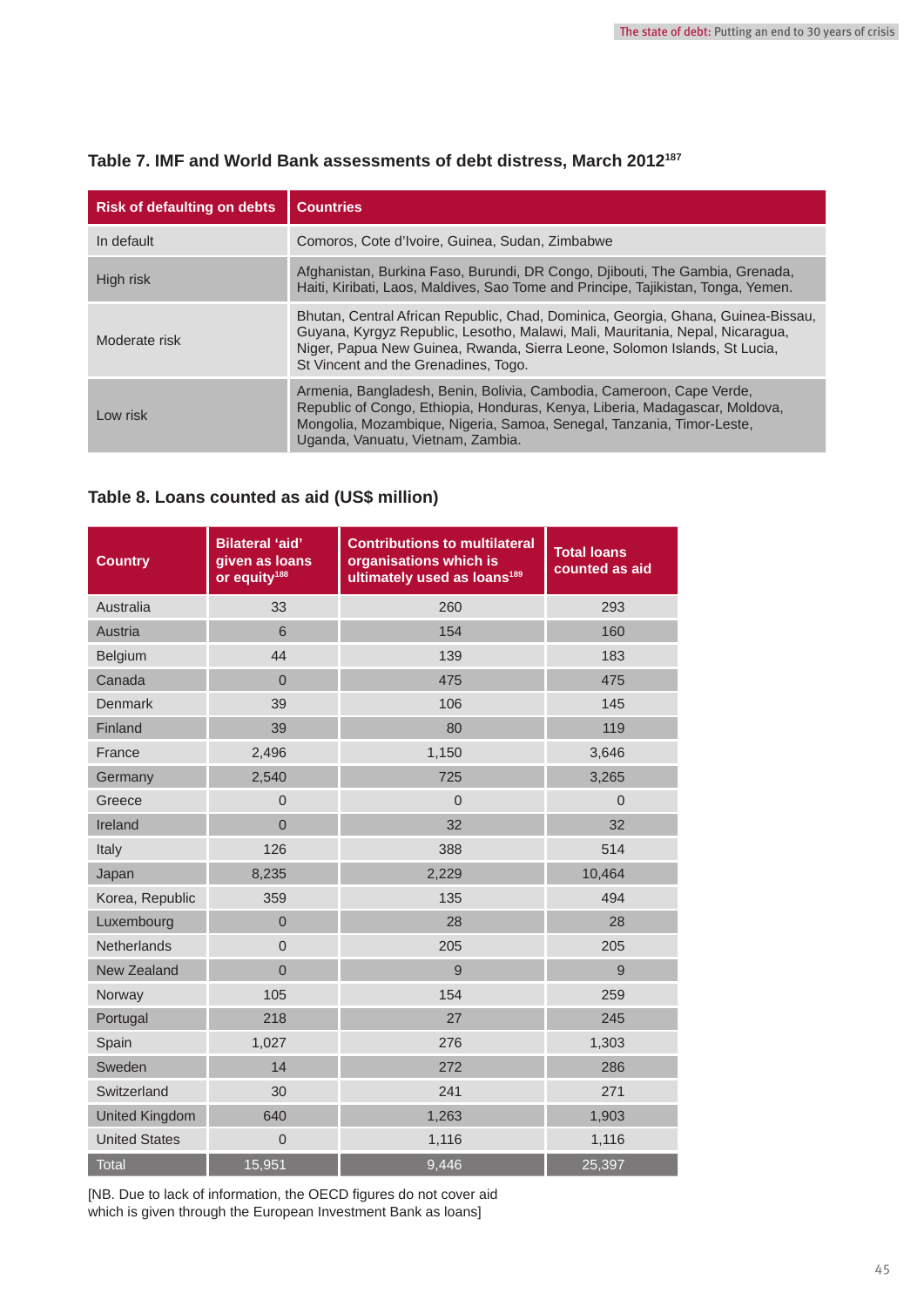# **References**

- 1. Borensztein, E. and Panizza, U. (2008). The costs of sovereign default. IMF Working Paper WP/08/238. www.imf.org/external/pubs/ft/wp/2008/wp08238.pdf
- 2. Bush, O., Farrant, K. and Wright, M. (2011). Reform of the international monetary and financial system. Bank of England Financial Stability Paper No. 13. December 2011.
- 3. Calculated from World Bank. Global development finance. And IMF and World Bank Debt Sustainability Analyses.
- 4. IDA and IMF. (2011). Heavily Indebted Poor Countries (HIPC) Initiative and Multilateral Debt Relief Initiative (MDRI) – Status of Implementation and Proposals for the Future of the HIPC Initiative. International Monetary Fund and World bank. Washington DC. 08/11/11.
- 5. Calculated from IMF. World Economic Outlook Database.
- 6. There is no data for Republic of Congo.
- 7. Calculated from World Bank Global Development Finance database.
- 8. IMF and World Bank. (2012).Revisiting the Debt Sustainability Framework for Low-Income countries. IMF and World Bank. 12/01/12.
- 9. Calculated from World Bank. Global Development Finance database.
- 10. Chowla, P. (2011). Time for a new consensus: Regulating financial flows for stability and development. Bretton Woods Project. December 2011.
- 11. Calculated from World Bank. Global Development Finance database.
- 12. The percentage increase was from 40.5 per cent of the population to 48.3 per cent. Bertola, L. and Ocampo, J.A. (2012). Learning from Latin America: Debt crises, debt rescues and when and why they work. Institute for the study of the Americas. 20/02/12.
- 13. The percentage increase was from 51.5 per cent of the population to 59.4 per cent. World Bank. Global Development Finance database.
- 14. Calculated from World Bank. Global Development Finance database.
- 15. See Jones, T. (2012). Latin America's past offers lessons on debt, but are EU ministers bothered?. The Guardian. London. 24/02/12. www.guardian.co.uk/ global-development/poverty-matters/2012/feb/24/ latin-america-past-lessons-debt-eurozone
- 16. Calculated from World Bank Global Development Finance database.
- 17. Griffith-Jones, S. (1997). Causes and lessons of the Mexican peso crisis. World Institute for Development Economics Research. May 1997. www.wider.unu.edu/ publications/working-papers/previous/en\_GB/wp-132/
- 18. Borensztein, E. and Panizza, U. (2008). The costs of sovereign default. IMF Working Paper WP/08/238. www.imf.org/external/pubs/ft/wp/2008/wp08238.pdf
- 19. Griffith-Jones, S., Ocampo, J.A. and Stiglitz, J.E. (2010). Time for a visible hand: Lessons from the 2008 World Financial Crisis. Oxford University Press.
- 20. Gallagher, K. (2011). Regaining control? Capital controls and the Global Financial Crisis. Political economy research institute. Working Paper 250. February 2011.
- 21. Bush, O., Farrant, K. and Wright, M. (2011). Reform of the international monetary and financial system. Bank of England Financial Stability Paper No. 13. December 2011.
- 22. Bush, O., Farrant, K. and Wright, M. (2011). Reform of the international monetary and financial system. Bank of England Financial Stability Paper No. 13. December 2011.
- 23. Ndikumana, L. and Boyce, J.K. (2011). Africa's odious debts: How foreign loans and capital flight bled a continent. Zed Books. London and New York.
- 24. See Shaxson, N. (2011). Treasure Islands: Tax havens and the men who stole the world. Bodley Head.
- 25. For details on Zimbabwe see Jones, T. (2011). Uncovering Zimbabwe's debt: The case for a democratic solution to the unjust debt burden. Jubilee Debt Campaign. Eurodad. Zimbabwe Europe Network. November 2011. For Sudan see Jubilee Debt Campaign. (2011). South Sudan should not be born into debt. www.jubileedebtcampaign.org.uk/BRIEFIN G373A3720Sudan3727s3720debt+6822.twl
- 26. IMF and World Bank. (2011). Managing volatility in low-income countries: The role and potential for contingent financial instruments. 31/10/11.
- 27. IMF. (1999). Annual report of the Executive Board for the Financial Year ended April 30, 1999.
- 28. Jubilee 2000 Coalition. (1999). Breaking the chains: The new Jubilee 2000 debt cutter's handbook. Jubilee 2000 Coalition and Christian Aid.
- 29. Seager, A. (2008). Tanzania wins £3 million damages from Biwater subsidiary. The Guardian. London. 11/01/08.
- 30. Owusu, K. and Ng'ambi, F. (2002). Structural damage: The causes and consequences of Malawi's food crisis. World Development Movement. London. October 2002. And Dugger, C.W. (2007). Ending famine, simply by ignoring the experts. New York Times. 02/12/07.
- 31. Jubilee Debt Campaign. (2010). Getting into debt: Dodgy loans, reckless finance and Third World Debt. Jubilee Debt Campaign.
- 32. IDA and IMF. (2011). Heavily Indebted Poor Countries (HIPC) Initiative and Multilateral Debt Relief Initiative (MDRI) – Status of Implementation and Proposals for the Future of the HIPC Initiative. International Monetary Fund and World bank. Washington DC. 08/11/11.
- 33. IDA and IMF. (2011). Heavily Indebted Poor Countries (HIPC) Initiative and Multilateral Debt Relief Initiative (MDRI) – Status of Implementation and Proposals for the Future of the HIPC Initiative. International Monetary Fund and World bank. Washington DC. 08/11/11.
- 34. Calculated from World Bank. Global development finance.
- 35. Calculated from World Bank. Global development finance. And IMF and World Bank Debt Sustainability Analyses.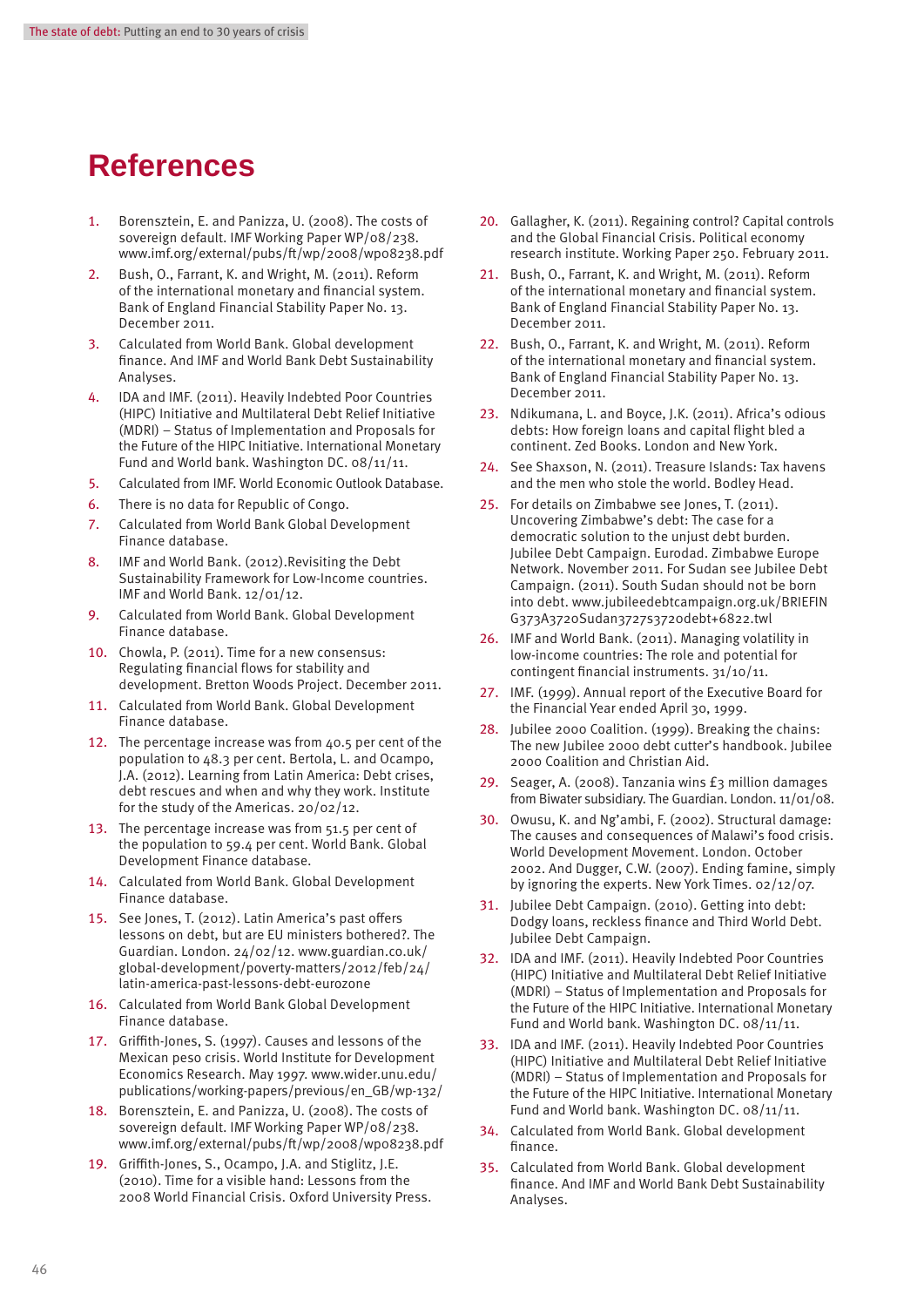- 36. IDA and IMF. (2011). Heavily Indebted Poor Countries (HIPC) Initiative and Multilateral Debt Relief Initiative (MDRI) – Status of Implementation and Proposals for the Future of the HIPC Initiative. International Monetary Fund and World bank. Washington DC. 08/11/11.
- 37. Calculated from World Bank. Global development finance. And IMF and World Bank Debt Sustainability Analyses.
- 38. Calculated from World Bank. Global Development Finance database. And IMF and World Bank debt sustainability analyses.
- 39. Calculated from World Bank. Global Development Finance database. And IMF and World Bank debt sustainability analyses. Figures for countries without debt sustainability analyses are for 2009.
- 40. Calculated from World Bank. Global Development Finance database. And IMF and World Bank debt sustainability analyses. Figures for countries without debt sustainability analyses are for 2009.
- 41. Calculated from World Bank. Global Development Finance.
- 42. Figures are for 2009 or 2010. Year depends when information is available.
- 43. Handa, S. and King, D. (1997). Structural adjustment policies, income distribution and poverty: A review of the Jamaican experience. World Development Volume 25. Issue 6 June 1997.
- 44. World Bank. World Development Indicators database.
- 45. www.jm.undp.org/millenium-development-goals/japrogress-toward-the-mdgs
- 46. IMF. (2010). Jamaica: Third Review Under the Stand-By Arrangement and Requests for Waivers of Applicability and Modification of Performance Criteria. International Monetary Fund. Washington DC. 28/12/10.
- 47. Cornia, G.A., Gomaz-Sabaini, J.C. and Martorano, B. (2011). A new fiscal pact, tax policy changes and income inequality. Latin America during the last decade. WIDER working paper 2011/70.
- 48. Akyüz, Y. (2012). The staggering rise of the South? South Centre Research Paper 44. March 2012.
- 49. www.sundaytimes.lk/120226/News/nws\_02.html
- 50. IMF. (2009). Sri Lanka: debt sustainability analysis 2009. 17/07/09. www.imf.org/external/pubs/ft/dsa/ pdf/dsacr09310.pdf
- 51. Debt payments as a per cent of government revenue calculated from World Bank. Global Development Finance.
- 52. http://news.bbc.co.uk/1/hi/business/4154601.stm
- 53. IMF. (2009). Sri Lanka: debt sustainability analysis 2009. 17/07/09.www.imf.org/external/pubs/ft/dsa/ pdf/dsacr09310.pdf
- 54. Calculated from World Bank. Global development finance database.
- 55. IMF. (2009). Sri Lanka: Request for Stand-By Arrangement. International Monetary Fund. Washington DC. 17/07/09.
- 56. IMF. (2011). IMF Executive Board Completes Fifth Review Under the Stand-By Arrangement for Sri Lanka and Approves US\$216.6 Million Disbursement. 02/02/11. www.imf.org/external/np/sec/pr/2011/pr1128.htm
- 57. Leigh, D. And Evans, R. (2009). British firm Mabey and Johnson convicted of bribing foreign politicians. The Guardian. London. 25/09/09. www.guardian.co.uk/ business/2009/sep/25/mabey-johnson-foreign-bribery
- 58. UN SG Panel of Experts. (2011). Report of the Secretary-General's Panel of Experts on accountability in Sri Lanka. www.un.org/News/dh/infocus/Sri\_ Lanka/POE\_Report\_Executive\_Summary.pdf
- 59. IMF. (2009). Sri Lanka: debt sustainability analysis 2009. 17/07/09. www.imf.org/external/pubs/ft/dsa/ pdf/dsacr09310.pdf
- 60. IDA and IMF. (2011). Heavily Indebted Poor Countries (HIPC) Initiative and Multilateral Debt Relief Initiative (MDRI) – Status of Implementation and Proposals for the Future of the HIPC Initiative. International Monetary Fund and World bank. Washington DC. 08/11/11.
- 61. Calculated from World Bank Global Development Finance database.
- 62. Calculated from World Bank Global Development Finance database.
- 63. Calculated from World Bank Global Development Finance database.
- 64. Calculated from World Bank Global Development Finance database.
- 65. Calculated from World Bank Global Development Finance database.
- 66. Calculated from World Bank. Global development finance database.
- 67. http://unstats.un.org/unsd/mdg/Search. aspx?q=Mozambique&Provider=Data
- 68. Past data calculated from World Bank Global Development Finance database. Predictions from IDA and IMF. (2011). Mozambique: Joint World Bank/IMF Debt Sustainability Analysis. IMF and World Bank. Washington DC. 24/05/11. www.imf.org/external/ pubs/ft/dsa/pdf/dsacr11149.pdf
- 69. In this particular case, a one-off depreciation of the currency.
- 70. Mozambique: Joint World Bank/IMF Debt Sustainability Analysis. IMF and World Bank. Washington DC. 24/05/11. www.imf.org/external/ pubs/ft/dsa/pdf/dsacr11149.pdf
- 71. Calculated from IMF. World Economic Outlook Database.
- 72. Speller, W., Thwaites, G. and Wright, M. (2011). The future if international capital flows. Bank of England Financial Stability Paper No. 12. December 2011.
- 73. Calculated from IMF. World Economic Outlook Database.
- 74. Calculated from IMF. World Economic Outlook Database.
- 75. There is no data for Republic of Congo.
- 76. Liberia, Sao Tome, Nicaragua, Mauritania, Mozambique, Niger, Sierra Leone, Burundi, the Gambia and Madagascar.
- 77. Guyana, Burkina Faso, Togo, Senegal, Malawi, Benin, Mali, Honduras, Tanzania, Zambia, Central African Republic and Ghana.
- 78. Calculated from IMF. World Economic Outlook Database.
- 79. IMF. Financial activities. Various issues. See www.imf. org/external/np/tre/activity/2012/010512.htm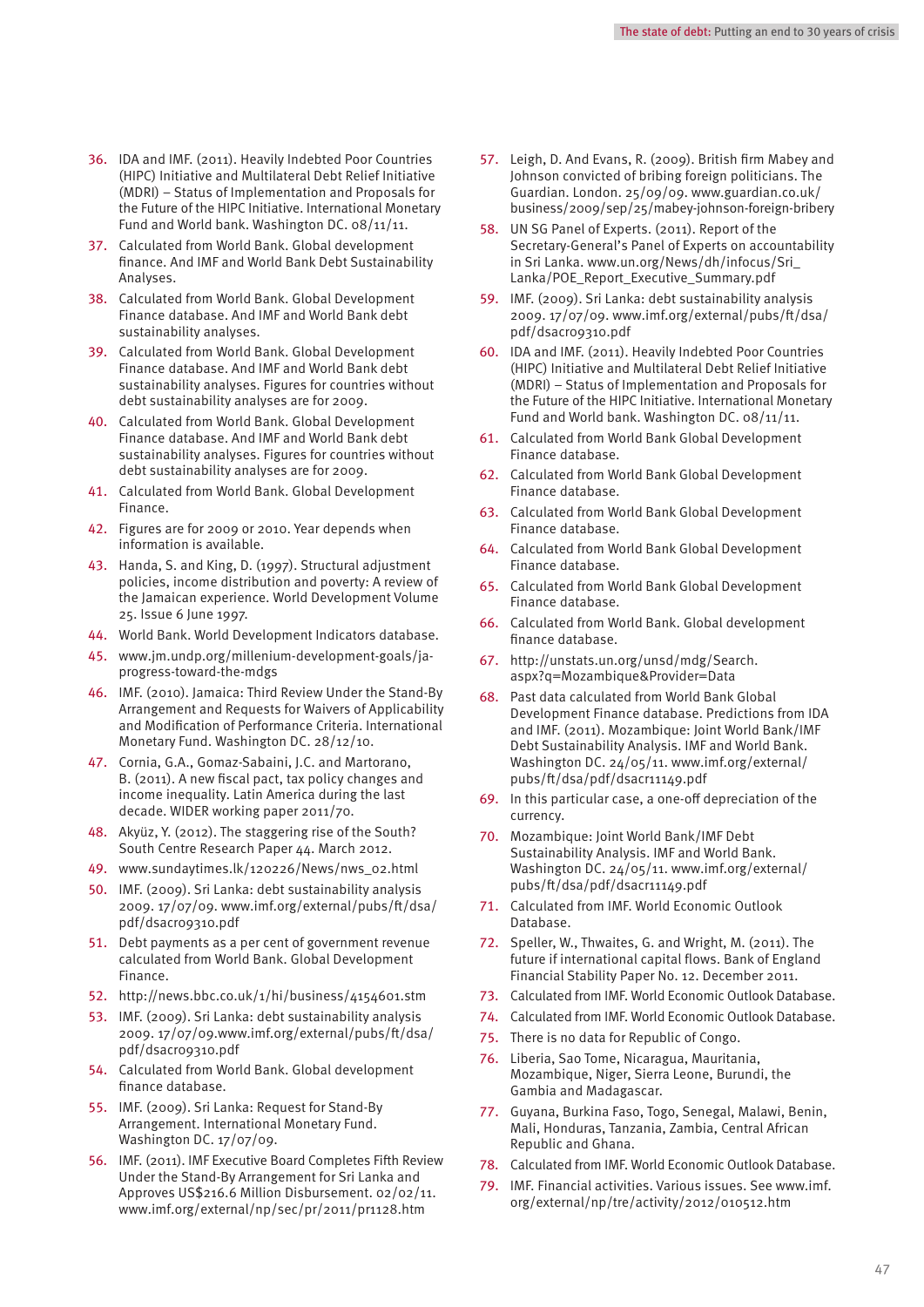- 80. IMF. Financial activities. Various issues. See www.imf. org/external/np/tre/activity/2012/010512.htm
- 81. Rodrik, D. (2009). Growth after the crisis. 01/05/09.
- 82. UNCTAD. (2011). Commodities at a glance. UNCTAD/ SUC/2011/2. March 2011. http://unctad.org/en/docs/ suc20112\_en.pdf
- 83. UN Economic Commission on Africa. (2011). Economic Report on Africa 2011: Governing development in Africa – the role of the state in economic transformation. http://www.uneca.org/era2011/
- 84. UN FAO. (2010). Global hunger declining, but still unacceptably high. September 2010. www.fao.org/ docrep/012/al390e/al390e00.pdf
- 85. IMF. (2010). Emerging from the Global Crisis: Macroeconomic Challenges Facing Low-Income Countries. International Monetary Fund. Washington DC. 05/10/10. www.imf.org/external/np/pp/ eng/2010/100510.pdf
- 86. Calculated from World Bank. Global development finance.
- 87. Calculated from IMF and World Bank Debt Sustainability Analyses.
- 88. For non-HIPC countries, out of 26 cases, in seven of them external public debt to GDP was more than 10 percentage points more than predicted by the DSA; four of which the debt was more than 20 percentage points more than the prediction. In contrast, in just three cases was debt 10 percentage points less than predicted. HIPC cases are more complicated because it was not known exactly when debts would be cancelled.
- 89. MF and World Bank. (2012). Revisiting debt sustainability framework for low-income countries. Prepared by staffs of the IMF and World Bank for consideration by their Boards. 12/01/12.
- 90. IMF and World Bank. (2010). Preserving debt sustainability in low-income countries in the wake of the global crisis. April 2010.
- 91. MF and World Bank. (2011). Heavily Indebted Poor Countries Initiative and Multilateral Debt Relief Initiative: Status of implementation and proposals for the future of the HIPC initiative. November 2011.
- 92. IMF. (2011). Managing global growth risks and commodity price shocks – Vulnerabilities and policy challenges for low-income countries. IMF. Washington DC. 21/09/11.
- 93. World Bank. Global Development Finance database.
- 94. IMF. (2012). List of LIC DSAs for PRGT-Eligible Countries as of March 8, 2012. www.imf.org/external/ Pubs/ft/dsa/DSAlist.pdf
- 95. Calculated from World Bank. Global Development Finance database.
- 96. http://unstats.un.org/unsd/mdg/SeriesDetail. aspx?srid=553&crid=231
- 97. http://unstats.un.org/unsd/mdg/SeriesDetail. aspx?srid=566&crid=231
- 98. IMF. (2010). Joint IMF/World Bank Debt Sustainability Analysis 2010. IMF and IDA. Washington DC. 26/05/10. www.imf.org/external/pubs/ft/dsa/pdf/ dsacr10175.pdf
- 99. www.amnesty.org/en/region/ethiopia/report-2011
- 100. World Bank. Global development finance database.
- 101. IMF. (2010). Joint IMF/World Bank Debt Sustainability Analysis 2010. IMF and IDA. Washington DC. 26/05/10. www.imf.org/external/pubs/ft/dsa/pdf/ dsacr10175.pdf
- 102. Calculated from World Bank Global Development Finance database.
- 103. Calculated from World Bank Global Development Finance database.
- 104. Calculated from World Bank Global Development Finance database.
- 105. Calculated from OECD DAC database.
- 106. Calculated from OECD DAC database.
- 107. In the UK's case, all this is purchase of shares rather than loans. But it is counted as aid.
- 108. Worthy, M. and Jones, T. (2011). Climate loan sharks: How the UK is making developing countries pay twice for climate change. World Development Movement and Jubilee Debt Campaign. London. June 2011.
- 109. The civil society groups were from Bolivia, Bangladesh, Cambodia, Cook Islands, Fiji, Haiti, Jamaica, Mozambique, Nepal, Niger, Samoa, Solomon Islands, Yemen, Zambia See www.wdm.org.uk/ our-campaign-climate-justice/no-climate-loansstatement-civil-society-groups-global-south
- 110. Calculated from OECD DAC database.
- 111. British Exporters Association. (2010). Export Credit Agencies: ECGD benchmarking. July 2010. www.bexa. co.uk/docs/Final%20-%202010-07-26%20bexa%20 research%20-%20eca%20benchmarking%20 report%20(final)1.pdf
- 112. Gallagher, K.P., Irwin, A. and Koleski, K. (2012). The new banks in town: Chinese finance in Latin America. February 2012. http://ase.tufts.edu/gdae/Pubs/rp/ GallagherChineseFinanceLatinAmerica.pdf
- 113. This is lending or other investments by the IBRD, IDA and IFC. Calculated from World Bank. Global Development Finance. And www.ifc.org
- 114. Mwansa, S., Chongo, G. and Bowa, C. (2011). Responsible borrowing / lending post debt cancellation: The case of Zambia. Jesuit Centre for Theological Reflection. Lusaka.
- 115. Jones, T. (2011). Uncovering Zimbabwe's debt: The case for a democratic solution to the unjust debt burden. Jubilee Debt Campaign. Eurodad. Zimbabwe Europe Network. November 2011.
- 116. Irwin, T.C. (2012). Accounting devices and fiscal illusions. IMF staff discussion note. 28/03/12.
- 117. House of Commons Treasury Select Committee. (2011). Seventeenth report: Private Finance Initiative. 18/07/11. www.publications.parliament.uk/pa/ cm201012/cmselect/cmtreasy/1146/114602.htm
- 118. Calculated from World Bank Private Participation in Infrastructure Database. http://ppi.worldbank.org
- 119. Calculated from World Bank Private Participation in Infrastructure Database. http://ppi.worldbank.org
- 120. DFID. 2011. UK Aid: Changing Lives, Delivering Results. 01 March 2011. www.dfid.gov.uk/Documents/ publications1/mar/BAR-MAR-summary-documentweb.pdf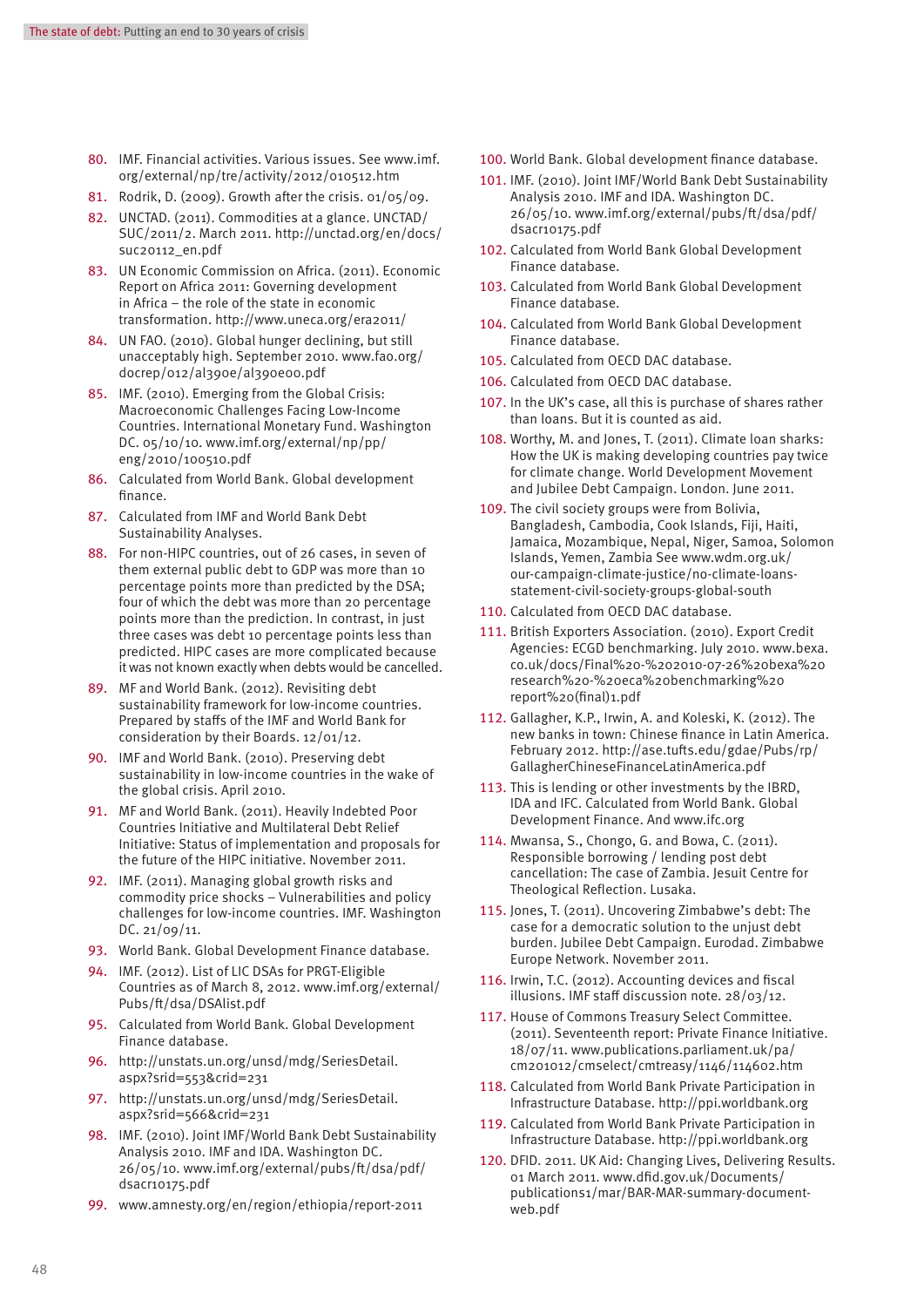- 121. DFID. 2011. UK Aid: Changing Lives, Delivering Results. 01 March 2011 www.dfid.gov.uk/Documents/ publications1/mar/BAR-MAR-summary-documentweb.pdf
- 122. Stiglitz, J., (2002). Globalization and its Discontents.
- 123. World Bank. Global Development Finance database.
- 124. http://mdgs.un.org/unsd/mdg/SeriesDetail. aspx?srid=581&crid=764
- 125. Williamson, J. (1999). Whether and when to liberalize capital account and financial services. WTO Staff Working Paper ERAD-99-03. www.wto.org/english/ res\_e/reser\_e/erad-99-03.doc
- 126. Williamson, J. (1999). Whether and when to liberalize capital account and financial services. WTO Staff Working Paper ERAD-99-03. www.wto.org/english/ res\_e/reser\_e/erad-99-03.doc
- 127. IMF. (2011). Ireland: Fourth review under the extended arrangement and request for rephrasing of the arrangement. International Monetary Fund. Washington DC. 29/11/11.
- 128. IMF World Economic Outlook Database.
- 129. IMF. (2011). Ireland: Fourth review under the extended arrangement and request for rephrasing of the arrangement. International Monetary Fund. Washington DC. 29/11/11.
- 130. IMF. (2011). Iceland: Sixth Review Under the Stand-By Arrangement and Proposal for Post-Program Monitoring. International Monetary Fund. Washington DC. 16/08/11.
- 131. IMF World Economic Outlook Database.
- 132. Valdimarsson, O.R. (2012). Icelandic anger brings debt forgiveness in best recovery story. Bloomberg. 19/02/12.
- 133. IMF. (2011). Iceland's Recovery: Can the Lessons Be Applied Elsewhere? IMF Survey Online. 24/10/11. www.imf.org/external/pubs/ft/survey/so/2011/ surveyartf.htm
- 134. IMF. (2011). Iceland: Sixth Review Under the Stand-By Arrangement and Proposal for Post-Program Monitoring. International Monetary Fund. Washington DC. 16/08/11.
- 135. Krugman, P. (2011). The path not taken. New York Times. 27/10/11.
- 136. Hudson, M. (2010). How Brazil can defend against financialization, and keep its economic surplus to itself. 16/09/10.
- 137. Rodrik, D. and Subramanian, A. (2009). Why did financial globalization disappoint? IMF staff papers 56. January 2009.
- 138. Rodrik, D. and Subramanian, A. (2009). Why did financial globalization disappoint? IMF staff papers 56. January 2009.
- 139. Ghaus-Pasha, A., Pasha, H.A., Malik, F., and Bhatty, M.M. (Forthcoming 2012). Review of External Debt in Pakistan.
- 140. Das, M. and Mohapatra, S. (2003). Income inequality: the aftermath of stock market liberalization in emerging markets. Journal of Empirical Finance. February 2003.
- 141. Ang, J.B. (2010). Finance and inequality: The case of India. Southern economic journal. January 2010.
- 142. Kar, D. and Freitas, S. (2011). Illicit financial flows from developing countries over the decade ending 2009. Global Financial Integrity. December 2011. http:// iffdec2011.gfintegrity.org/
- 143. Christian Aid. (2008). Death and taxes: The true toll of tax dodging. Christian Aid. May 2008.
- 144. Bhinda, N. and Martin, M. (2009). Private capital flows to low income countries: Dealing with boom and bust. FPC CBP Series No 2. November 2009.
- 145. Williamson, J. (1999). Whether and when to liberalize capital account and financial services. WTO Staff Working Paper ERAD-99-03. www.wto.org/english/ res\_e/reser\_e/erad-99-03.doc
- 146. IMF and World Bank. (2012).Revisiting the Debt Sustainability Framework for Low-Income countries. IMF and World Bank. 12/01/12.
- 147. IMF and World Bank. (2012).Revisiting the Debt Sustainability Framework for Low-Income countries. IMF and World Bank. 12/01/12.
- 148. IMF and World Bank. (2012).Revisiting the Debt Sustainability Framework for Low-Income countries. IMF and World Bank. 12/01/12.
- 149. IMF and World Bank. (2012).Revisiting the Debt Sustainability Framework for Low-Income countries. IMF and World Bank. 12/01/12.
- 150. Calculated from World Bank. Global Development Finance database.
- 151. The 32 countries are Armenia, Bolivia, Cameroon, Cote d'Ivoire, Egypt, El Salvador, Georgia, Guatemala, Honduras, India, Indonesia, Kyrgyz Republic, Laos, Maldives, Moldova, Mongolia, Morocco, Nicaragua, Pakistan, Papua New Guinea, Paraguay, Philippines, Senegal, Solomon Islands, Sri Lanka, Tajikistan, Turkmenistan, Ukraine, Uzbekistan, Zambia, Zimbabwe.
- 152. IMF and World Bank. (2011). Nicaragua: Debt sustainability analysis. October 2011.
- 153. IMF and World Bank. (2011). Senegal: Debt sustainability analysis. May 2011.
- 154. Bhinda, N. and Martin, M. (2009). Private capital flows to low income countries: Dealing with boom and bust. FPC CBP Series No 2. November 2009.
- 155. Financial Stability Board. (2012). Press release: Meeting of the financial stability board regional consultative group for sub-Saharan Africa. 03/02/12.
- 156. Bhinda, N. and Martin, M. (2009). Private capital flows to low income countries: Dealing with boom and bust. FPC CBP Series No 2. November 2009.
- 157. IMF and World Bank. (2010). Or (2011). Debt sustainability analysis for Cameroon, Ghana and Zambia. Available at www.imf.org/external/pubs/ft/ dsa/lic.aspx?
- 158. Bhinda, N. and Martin, M. (2009). Private capital flows to low income countries: Dealing with boom and bust. FPC CBP Series No 2. November 2009.
- 159. Bhinda, N. and Martin, M. (2009). Private capital flows to low income countries: Dealing with boom and bust. FPC CBP Series No 2. November 2009.
- 160. Calculated from World Bank. Global Development Finance database.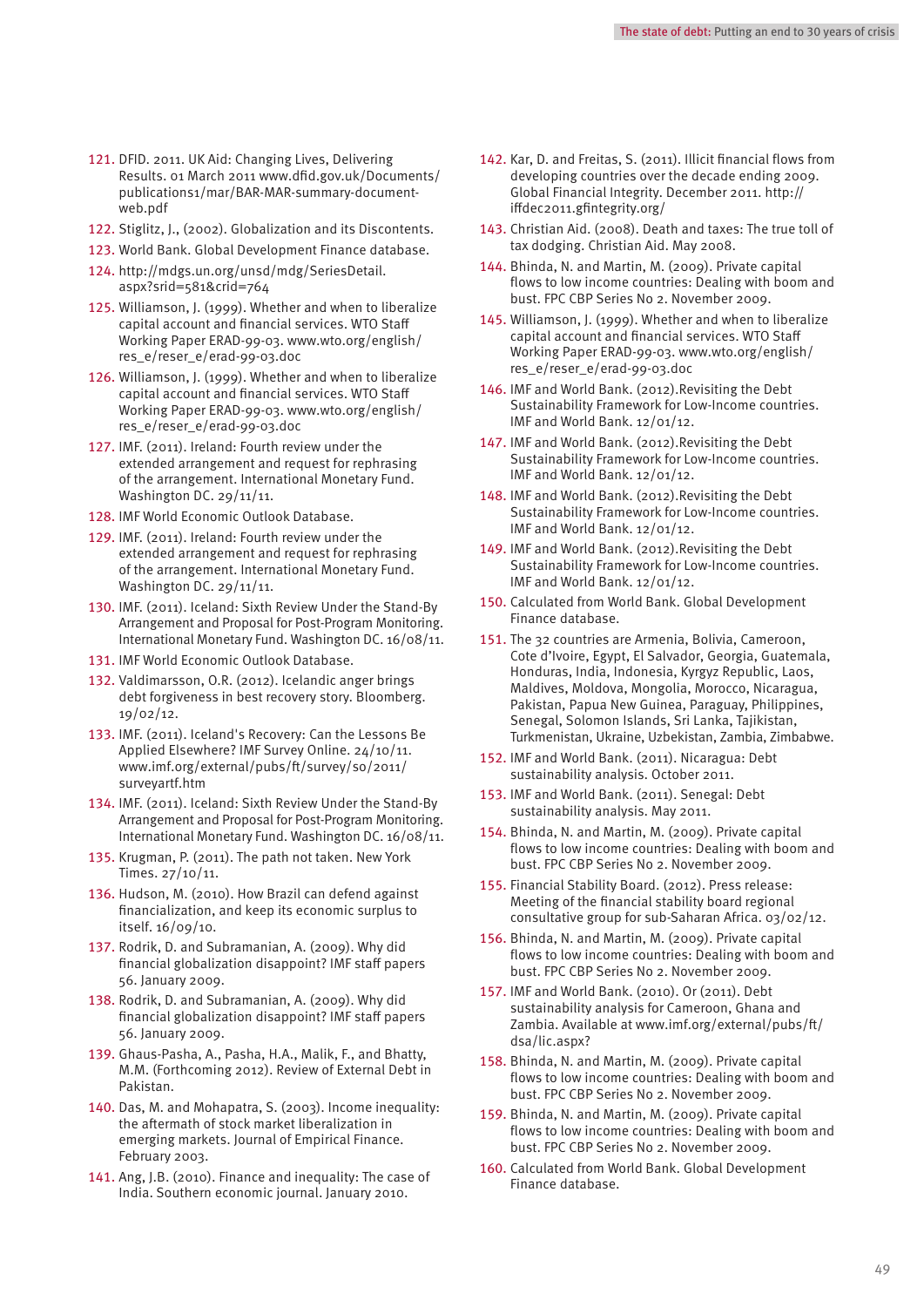- 161. Calculated from World Bank. World Development Indicators database.
- 162. http://mdgs.un.org/unsd/mdg/SeriesDetail. aspx?srid=580&crid=268
- 163. Calculated from World Bank. Global Development Finance database.
- 164. Calculated from World Bank. Global Development Finance database.
- 165. IMF and World Bank. (2010). Georgia: Public sector debt sustainability framework. IMF and World Bank. Washington DC. 24/06/10. www.imf.org/external/ pubs/ft/scr/2010/cr10219.pdf#DSA
- 166. IMF and World Bank. (2010). Georgia: Public sector debt sustainability framework. IMF and World Bank. Washington DC. 24/06/10. www.imf.org/external/ pubs/ft/scr/2010/cr10219.pdf#DSA
- 167. IMF. (2012). World Economic Outlook: Growth resuming, dangers remain. April 2012.
- 168. IMF. (2011). Multilateral aspects of policies affecting capital flows. October 2011. www.imf.org/external/ np/pp/eng/2011/101311.pdf
- 169. Chowla, P. (2011). Time for a new consensus: Regulating financial flows for stability and development. Bretton Woods Project. December 2011.
- 170. Chowla, P. (2011). Time for a new consensus: Regulating financial flows for stability and development. Bretton Woods Project. December 2011.
- 171. Gallagher, K. (2012). Cross-border financial regulation is justified now more than ever. The Guardian. London. 19/04/12. www.guardian.co.uk/globaldevelopment/poverty-matters/2012/apr/19/crossborder-financial-regulation-justified?intcmp=122
- 172. Gallagher, K. (2011). Regaining control? Capital controls and the Global Financial Crisis. Working Paper Series 250. Political Economy Research Institute.
- 173. Reinhart, C. and Rogoff, K. (2009). This time is different. Princeton University Press.
- 174. www.imf.org/external/pubs/ft/aa/index.htm#art6
- 175. Ostry, J.D., Ghosh, A.R., Habermeier, K. Chamon, M., Qureshi, M.S. and Reinhardt, D.B.S. (2010). Capital inflows: The role of controls. IMF. Washington DC.
- 176. Chowla, P. (2011). Time for a new consensus: Regulating financial flows for stability and development. Bretton Woods Project. December 2011.
- 177. Gallagher, K. (2012). Cross-border financial regulation is justified now more than ever. The Guardian. London. 19/04/12. www.guardian.co.uk/globaldevelopment/poverty-matters/2012/apr/19/crossborder-financial-regulation-justified?intcmp=122
- 178. Devarakonda, R. K. (2012). Tale of Two Approaches the WTO Torn Asunder? IPS. Geneva. 24/03/12. www. ips.org/africa/2012/03/tale-of-two-approaches-thewto-torn-asunder/
- 179. EU Member States. (2007). The Lisbon Treaty. 13/12/07.
- 180. Gallagher, K. (2011). Regaining control? Capital controls and the Global Financial Crisis. Political economy research institute. Working Paper 250. February 2011.
- 181. Hudson, M. (2010). How Brazil can defend against financialization, and keep its economic surplus to itself. 16/09/10.
- 182. Guinnane, T.W. (2004). Financial Vergangenheitsbewältigung: The 1953 London Debt Agreement. Economic Growth Center Discussion Paper No. 880. January 2004.
- 183. IMF and World Bank. (2011). Managing volatility in low-income countries: The role and potential for contingent financial instruments. 31/10/11.
- 184. Calculated from World Bank. Global development finance. And IMF and World Bank Debt Sustainability Analyses.
- 185. Calculated from World Bank. Global development finance. And IMF and World Bank Debt Sustainability Analyses.
- 186. Calculated from World Bank. Global development finance. And IMF and World Bank Debt Sustainability Analyses.
- 187. IMF. (2012). List of LIC DSAs for PRGT-Eligible Countries as of March 8, 2012. www.imf.org/external/ Pubs/ft/dsa/DSAlist.pdf
- 188. From OECD DAC database.
- 189. Calculated from OECD DAC database.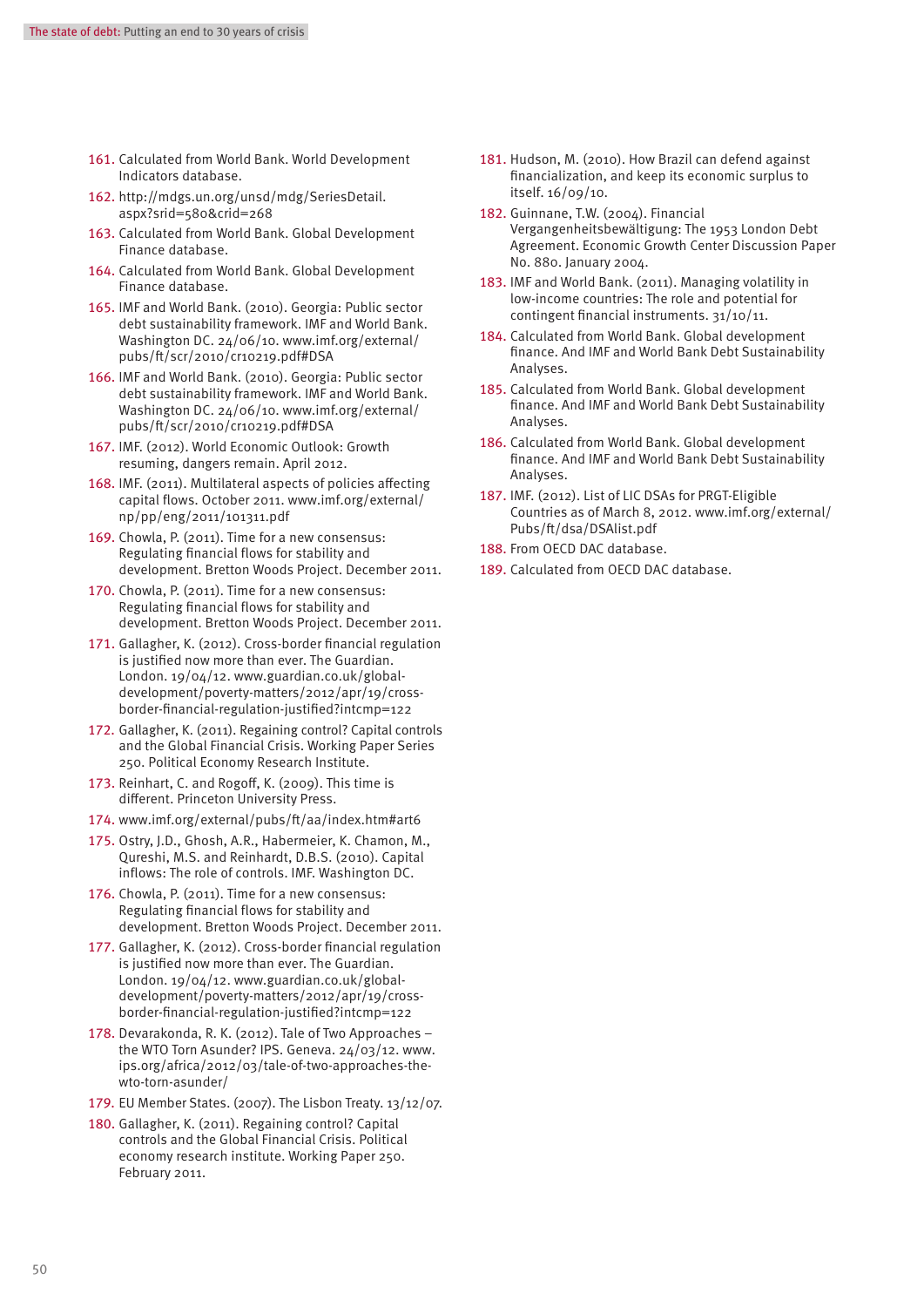## **The state of debt**

Written by Tim Jones, Jubilee Debt Campaign

We would like to thank the following individuals for their comments and assistance: Sargon Nissan, Bhumika Muchhala, Kiama Kaara, Jürgen Kaiser, Ingrid Harvold Kvangraven, Mary Donahue, Nessa Ni Chasaide, Hugo Radice, Michael Hubbard, Nick Dearden and Maddy Evans. All errors and omissions remain the author's.

May 2012

Design: www.revangeldesigns.co.uk

Printed by The Tawney Press

We would like to thank CAFOD, the Tudor Trust and Methodist Relief and Development Fund for helping to fund research and production of this report.

## **About Jubilee Debt Campaign**

#### **Our vision**

Inspired by the ancient concept of 'jubilee', we campaign for a world where debt is no longer used as a form of power by which the rich exploit the poor. Freedom from debt slavery is a necessary step towards a world in which our common resources are used to realise equality, justice and human dignity.

#### **Our mission**

Jubilee Debt Campaign is part of a global movement demanding freedom from the slavery of unjust debts and a new financial system that puts people first.

Jubilee Debt Campaign The Grayston Centre 28 Charles Square London N1 6HT

+44 (0)20 7324 4722

www.jubileedebtcampaign.org.uk

info@jubileedebtcampaign.org.uk

Twitter: @dropthedebt

Facebook: www.facebook.com/jubileedebtcampaign

Registered charity number: 1055675

Company limited by guarantee number: 3201959